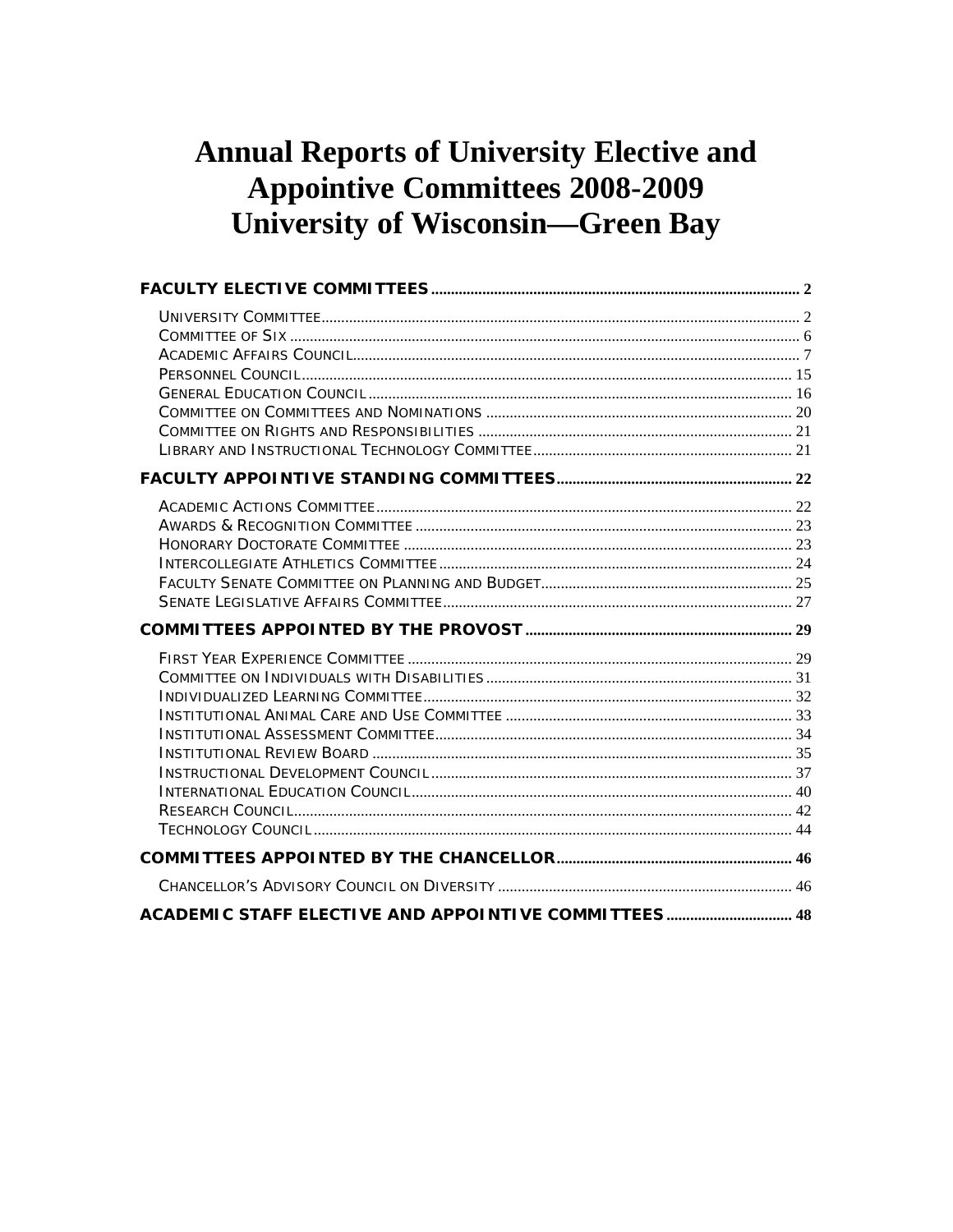### **FACULTY ELECTIVE COMMITTEES**

## <span id="page-1-0"></span>*University Committee*

The University Committee (UC) members, Steve Meyer (chair), Illene Noppe, Laura Riddle, Meir Russ, Brian Sutton, and Dean Von Dras met weekly. Lisa DeLeeuw was the Academic Staff Committee representative. Jamie Froh and Joel Diny represented the Student Government Association during the Fall and Spring semesters, respectively. Almost every week the UC had the pleasure of meeting with Interim Provost William Laatsch for an information exchange. Professor Cliff Abbott, in his position as Secretary of the Faculty and Academic Staff, regularly met with the committee. The activities of the Faculty Senate and the University Committee are listed below and are sorted by category and topic.

### **Faculty Senate Passed the following:**

### Resolutions:

- Resolution to Develop Faculty Senate Caucuses
- Resolutions for the Granting of Degrees (December and May graduates)
- Resolution to Support UW Oshkosh's Request of the Legislative Fiscal Bureau
- Resolution to Create an Interdisciplinary Task Force
- Resolution to Endorse the SGA's New Campus Smoking Policy
- Reaffirmation of a Resolution in Support of Domestic Partner Benefits
- Amended Resolution in Support of an On-Campus Child Care Facility
- Resolution Regarding the Right to Collectively Bargain
- Resolution of Thanks to Interim Chancellor David Ward, Interim Provost William Laatsch, and University Services Program Associate Patricia Przybelski
- Memorial Resolution for Bruce LaPlante
- Memorial Resolution for Edward W. Weidner
- Memorial Resolution for Susan Kline-Keim
- Memorial Resolution for Lorraine M. Noll

Code Changes:

• Code change to "Section UWGB Chapter 3 – Faculty Appointments." There was significant overlap between Chapters 3 and 51. This code change essentially combines Chapter 3 and Chapter 51 by adding the non-redundant parts of Chapter 51 to Chapter 3. Chapter 51 is now eliminated.

Other:

• Approved slate of nominees for faculty elective committees

### **Presented to Senate, action to be taken in 2009-2010**

• Furlough leave resulting from budget cuts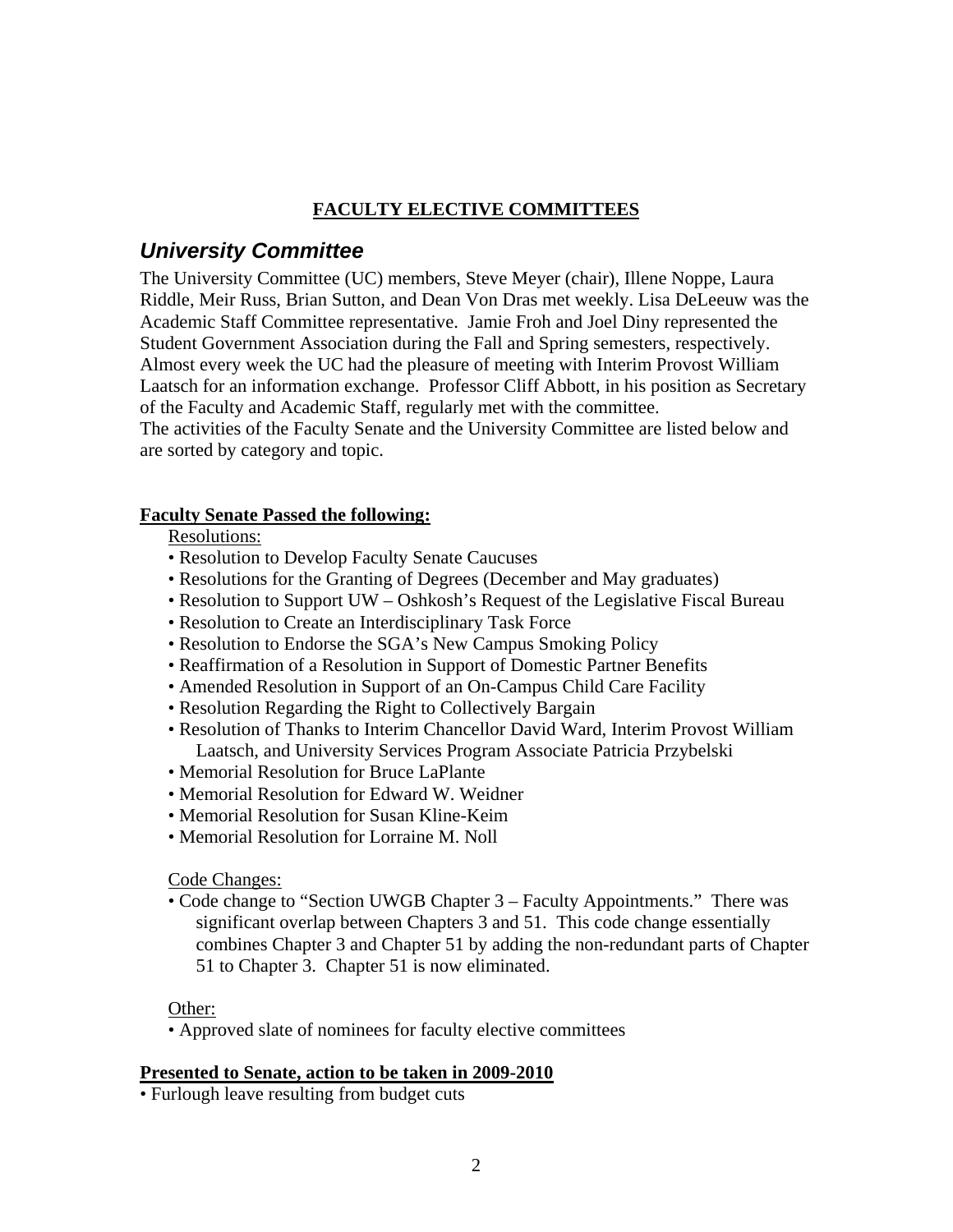- Surcharges on course repeats
- Residency requirements for All-University Honors
- Decoupling the UW Green Bay Faculty Representative and UC Chair positions
- The lack of an Ombudsperson
- Workload issues as addressed in the HLC Report
- Textbook affordability
- Continued work of the Interdisciplinary Task Force
- Creation of a University Honors Program

### **Senate Discussion Items – action not required**

- Open Forum on methods of empowering the Senate
- Open Forum on developing caucuses at Faculty Senate meetings
- Open Form on eliminating the graduation requirement of an interdisciplinary major or minor
- Discussion of the work presented by the Branding Committee to create an institutional identity ("Innovation – Engagement – Sustainability")
- Open Form on the Higher Learning Commission Report
- Caucus on the Higher Learning Commission Report
- Discussion of the hazards posed at a near-campus intersection (East Shore Dr. and Nicolet Dr.)
- Open Forum dialogue with the SGA discussion included general education, textbook affordability, and the budget

### **University Committee Discussion and Actions**

Committee and Personnel Issues

- Provided names of faculty to serve on the Provost Search and Screen Committee
- A replacement for Prof. Teri Johnson was found for the Senate Legislative Affairs **Committee**
- Replacements for Dean Rodeheaver and Prof. John Katers were found for the Campus Sustainability Council
- Provided nominations for the Committee on Rights and Responsibilities and the Senate Appointed committees
- Most UC members participated in the Chancellor interview process
- Most UC members participated in the Provost interview process
- The UC recommended faculty status be granted to Karen Jick, Joan Groessl, Danielle Bina, and Nicole Schneider
- Discussed the possibly decoupling the faculty representative and UC Chair responsibilities

Salary, Workload, Campus Climate Issues

• Discussed summer salary inequities due to certain non-paying students; the Deans decided to spread those across the summer enrollment so as not to disadvantage any one faculty member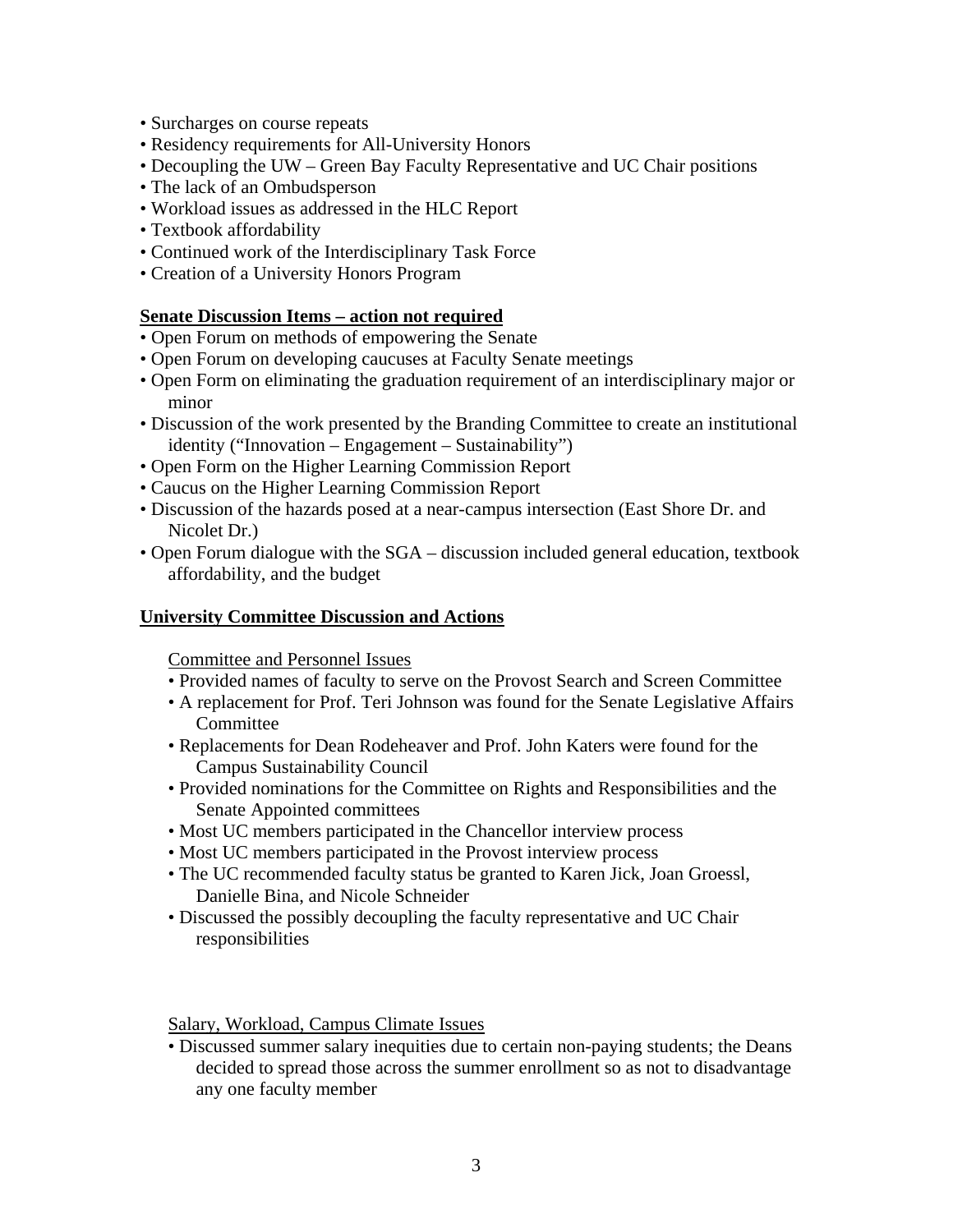- Administrator Evaluation Committee was absolved of its charge after it was learned that Chancellor Shepard, Provost Hammersmith, and Dean Erickson were leaving UWGB for positions at other universities
- Discussed faculty input to the Growth Agenda, until learning of the suspension of the Growth Agenda due to budget shortfalls
- Discussed the charge of the Faculty Senate Planning and Budget Committee
- Discussed the issue of faculty teaching loads (and workloads in general) at UW-Green Bay as a result of comments made in the Higher Learning Commission Report; to this end, we invited Debbie Furlong in to discuss the National Faculty Survey conducted by the Higher Education Research Institute
- Discussed the legislative bill that would provide UW faculty the right to vote for collective bargaining
- Discussed combining the Faculty Senate and Academic Staff Committee for a joint meeting; it was proposed that the January Faculty Senate meeting would be a good time for such a joint meeting
- Discussed the lack of an Ombudsperson and the possible legal ramifications this might have

Governance and Curricular Issues

- Discussed the number of in-residence credits required to be eligible for degree honors (brought forth by an academic program); discussion will continue in the Fall
- Discussed a proposal to eliminate the graduation requirement of either an interdisciplinary major or minor
- Discussed, and subsequently endorsed, the revisions made to the Academic Program Review Guidelines
- Discussed the development of a pilot program for a 3-year baccalaureate degree that will be tried at four UW System institutions (UW – Eau Claire, UW – La Crosse, UW – Stout, and UW – Stevens Point)
- Discussed the UW System Program Realignment Effort (a data collection effort that will analyze the programs offered by the institution, enrollments in those programs, number of students matriculating from those programs, etc.), the timeline of this effort, and the need for faculty representation on this committee
- Discussed the possibility of establishing an Honors Program at UWGB some UC members looked at Honors Program models at other institutions
- Discussed a policy on class absence due to military service
- Discussed the possibility of assessing a surcharge on students who repeat courses
- Discussed the University System of Maryland's policy on textbook affordability

Campus-Wide Issues

- Discussed the resignation and/or retirement procedures for faculty, academic staff, and limited appointees that was drafted by Assoc. Provost Sewall
- Discussed the establishment of a new award through the FOCUS Program entitled the "Certificate of Recognition for Contribution to Students;" the award looks to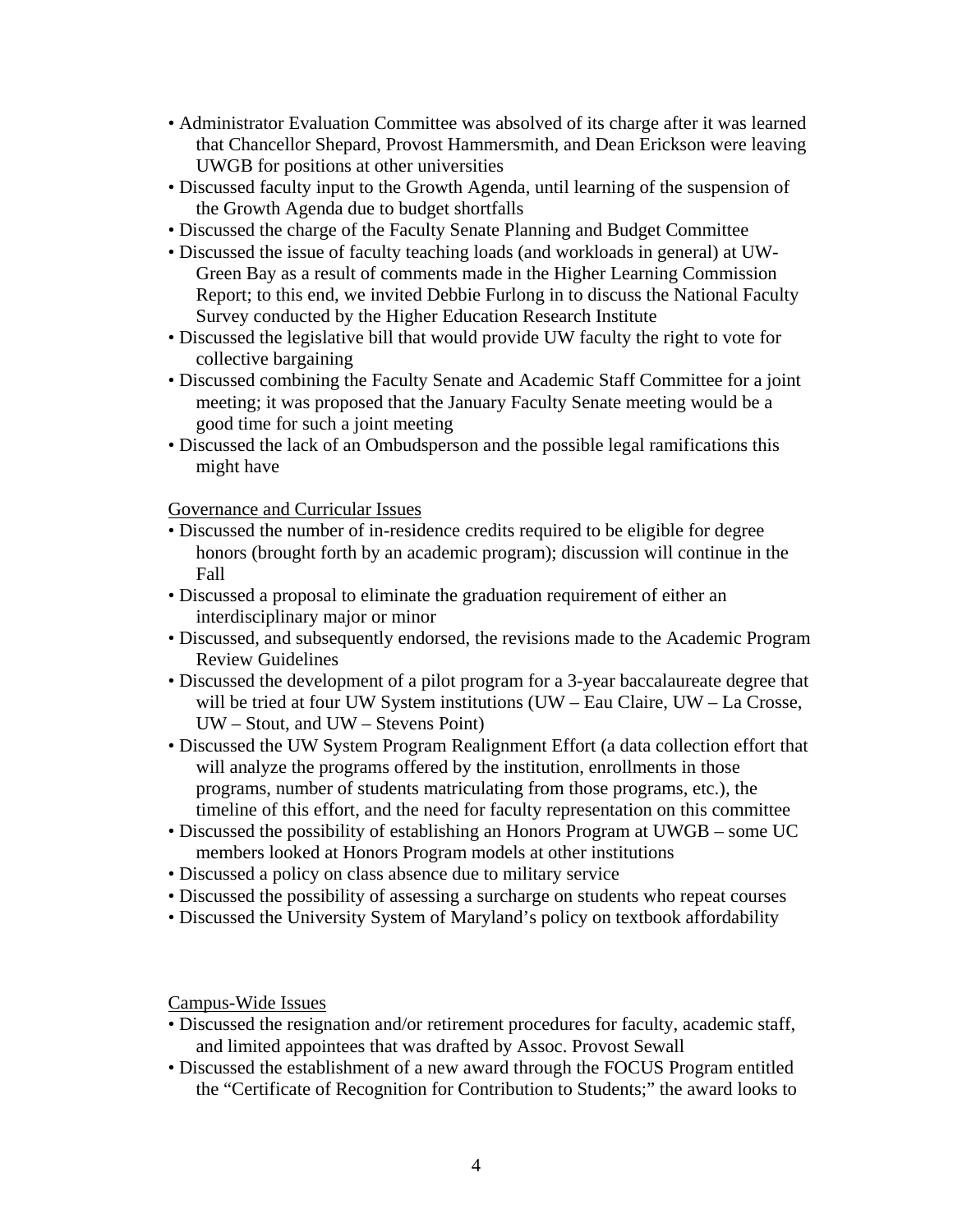recognize those faculty and staff who made a significant contribution to a student's experience during their first year at UWGB

I gratefully acknowledge the work of my fellow UC Committee members this year and the collegial nature in which our meetings were conducted. While differences in opinion are expected, everyone respected the right of each individual to have and to voice their opinion. It is encouraging to see the level of commitment that our colleagues have for our institution. I would like to thank SOFAS Cliff Abbott for his wealth of knowledge on all things UWGB, on more than one occasion we turned to Cliff for guidance and he always had the answer. Without the support of Pat Przybelski I'm convinced little would get done. Her knowledge of the "ins and outs" of the SOFAS Office is overwhelming and her gentle reminders kept us on task. Cliff's and Pat's support was extremely important for us as a committee. Lastly, I thank the members of the Faculty Senate for their diligent efforts throughout the year.

Respectfully submitted by Steven J. Meyer, Chair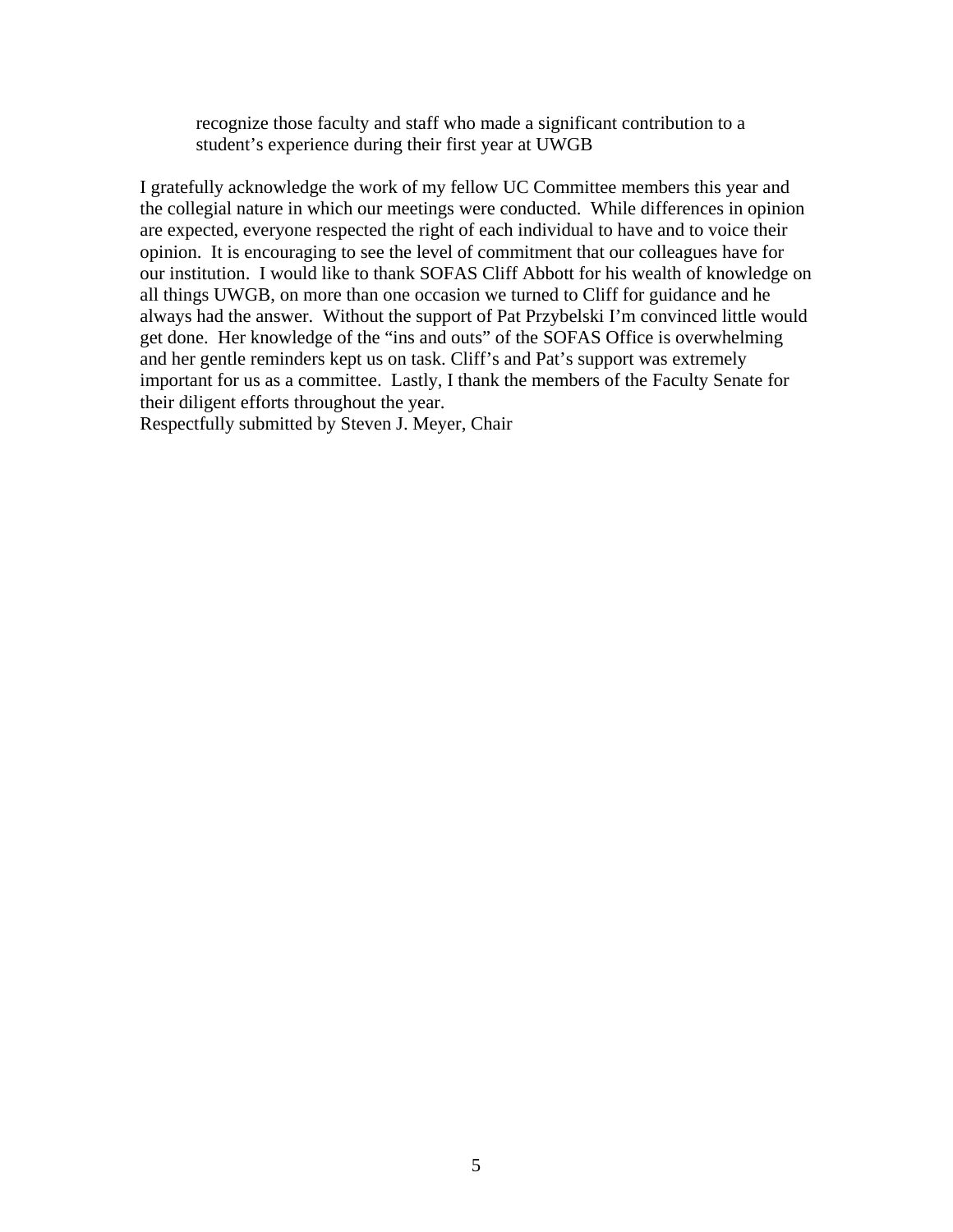### <span id="page-5-0"></span>*Committee of Six*

The Committee of Six for the 2008-2009 academic year consisted of Gregory Davis, Jeffrey Entwistle, Robert Howe (chair), Judith Martin, Lloyd Noppe, and Laura Riddle. Two recommendations for appointment at the rank of full professor were received by the Committee from appropriate faculty units. After review and discussion, the Chair forwarded recommendations from the Committee to the Dean of Professional Studies and Dean of Liberal Arts and Sciences, respectively.

The Committee also discussed its role in the hiring process for administrative positions that typically include full professor status. This issue had been addressed by the Committee of Six in 2006-07, but a formal system still does not exist to insure that the Committee is able to advise search and screen committees early during the selection process. No formal action was proposed by the 2008-09 Committee of Six, but members unanimously supported the development of a process that fosters ongoing communication with administrative search and screen committees. This topic deserves to be considered further by the Committee of Six and other faculty governance bodies during 2009-10.

Robert W. Howe, Chair Committee of Six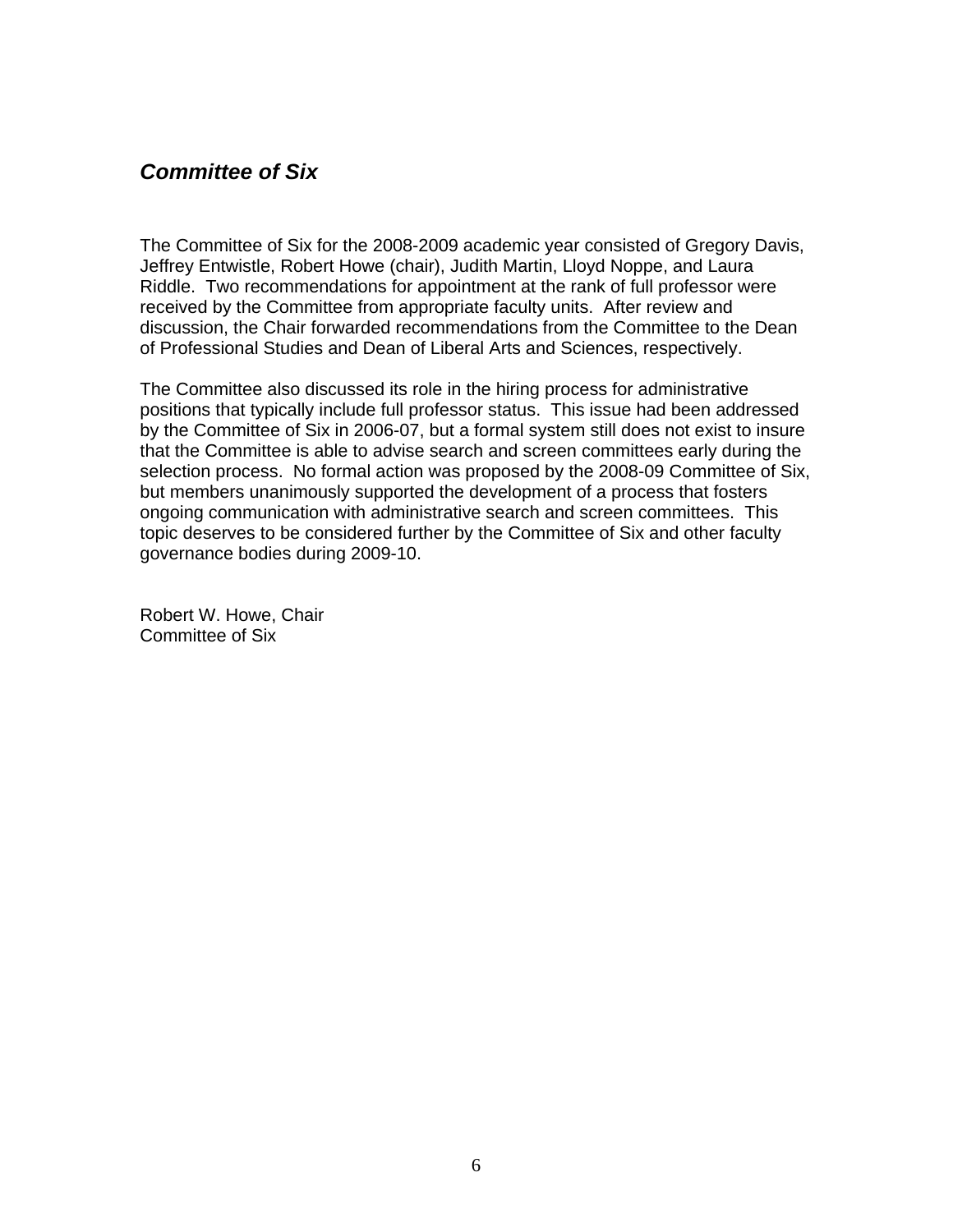## <span id="page-6-0"></span>*Academic Affairs Council*

**The 2008‐09 Academic Affairs Council members are Dennis Lorenz, Patricia Ragan, John Lyon, Lloyd Noppe, Christine Style, and Tim Sewall. The AAC had a highly productive year.** 

#### **Summary**

**This academic year was used to catch up on Program Reviews that were missing. Of the reviews that are missing, three Program Reviews were completed by the AAC. Beginning in Fall 2009 a new Program Review process is being implemented that should reduce the program review workload for both the Program and the AAC. Hopefully this will makes program reviews into an informative self‐study report the Programs will find beneficial and help target areas of need and change.** 

**The AAC Form Z was used this year to offer feedback to Form proposals that were declined or** notes to those that were passed and to have a Form record of the action date and chair. This **should help communicate AAC thoughts and concerns in a timely manner.**

**The AAC also received many program and course additions and changes.**

#### **Program reviews completed:**

- 1. **Nursing Program Review:** The Nursing self‐study report was discussed with Dr. Derryl Block, Chair of Nursing. Dr. Block stated that the general health of the program is good and, although small, it is effective and well respected. There has been a steady increase in the number of students in the National Internet‐based Program but, like the national trend, decreasing numbers of students in the Campus Program. Since the last review, a strong marketing component is now in operation, and a synthesis project in the Capstone course is now a part of their assessment process. The most significant problems addressed by Dr. Block were the heavy administrative responsibilities of the Chair (90% of her time), and the limited time available to nursing faculty for scholarship or the opportunity to keep up their clinical skills. Both issues will make it difficult to reach their goals of starting an Internet‐based Master's Program and, eventually a Clinical Doctorate.
- 2. **Biology Program Review:** The AAC met with Brian Merkel, Chair of Biology to discuss the review, which was submitted by the previous chair. The Biology Program is a disciplinary program with four emphases as well a minor. The AAC agreed that the Biology Program needed a proactive approach to establish department goals, a mission statement, and an assessment program that should include a timely, ideally annual process for evaluating the effectiveness of their program. The AAC chair made some errors in the AAC review, which were discussed with Brian Merkel with apologies from the AAC chair and noted by Dean Furlong in his follow‐up report.
- 3. **Philosophy Program Review:** Philosophy is a disciplinary program at UW‐Green Bay with a major and a minor track and currently has two and a half FTE teaching and facilitating this program. In recent years the philosophy program has been through some staffing changes that have now been stabilized. The program offers courses with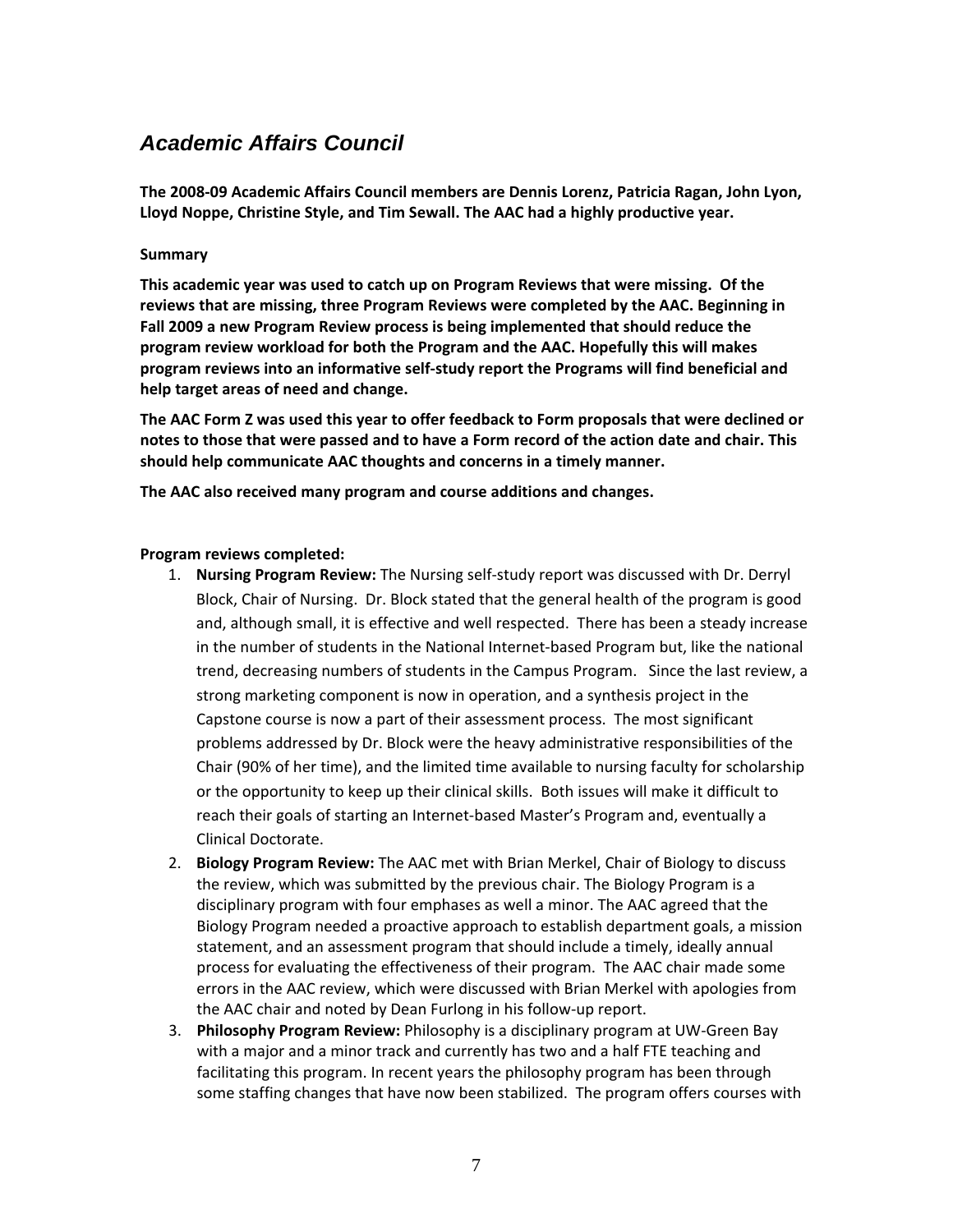range and depth for general education, environmental ethics, and business as well as for its own few majors and minors. Some new courses have been developed and there are plans to de‐activate some others, which the AAC agrees is needed. While there are relatively few philosophy majors, those who do select this major tend to do very well in gaining entrance to highly regarded graduate schools. The philosophy major and minor attracts students who are interested in law school and those who want to advance their critical thinking skills. The assessment plan is strong and needs to be re‐implemented. Course substitutions have been offered to students so that they can continue in the program that has had a series of retirements and staffing changes that are now stabilized.

### **AAC ACTIONS List Fall 2008 – Spring 2009**

**Sept. 19 2008** AAC approved the following

- CMF Add a new course: Social Work 734 Field Research Consultation a new course bridging 2 existing courses and deemed appropriate for graduate credit work already being done.
- CMF Add a New Course: HD 400 Advanced Developmental Research in Human Development
- CMF Add a New Course: HUD 198 How We Live: American Cities and Suburbs (new Freshman Seminar) in Human Development

**Sept. 26 2008** AAC approved the following – all were unanimously approved:

- Form B Rename an Existing Major: Change Earth Science title for major to Geoscience.
- Form C Rename an Existing Minor: Change Earth Science title for minor to Geoscience.
- **Oct. 3 2008** No Actions

**Oct. 10 2008** AAC approved the following:

• CMF for a new course: SPAN 465 was approved

**Oct. 17 2008** No Actions

**Oct. 24 2008** AAC had one motion to approve Interdisciplinary Study request for a new minor in Interdisciplinary Studies. The motion failed: 1:2:2. The AAC included in the Form Z the discussion items to help IST understand why.

**Oct. 31 2008** AAC approved the following – all were unanimously approved:

- Form D for HUS Western Culture emphasis modification of an area of emphasis
- CMF DESIGN 431
- Form B Design Arts modification of existing minor

**Nov. 7 2008** AAC approved the following – all were unanimously approved:

- Form C Establish and new minor: Design Arts
- Form C Discontinue an existing minor: Communication and the Arts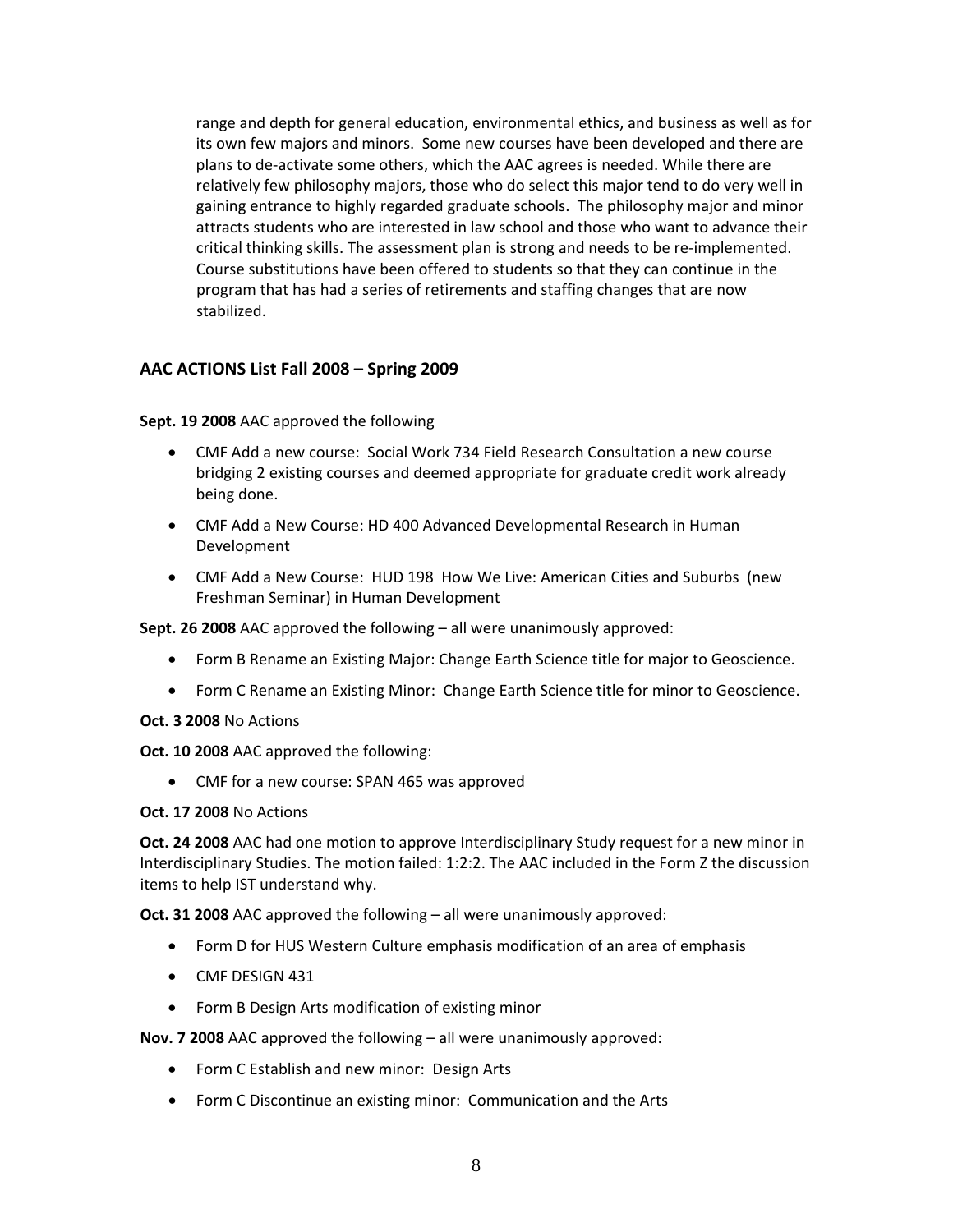- Form C Establish a new minor: Arts Management
- CMF FNS 360
- CMF PHILOS 401
- CMF HUM DEV 443
- CMF SOC WORK 737
- Form B modification of Major requirements: Social Work add SCD 251 to list

**Nov. 14 2008** AAC approved the following – all were unanimously approved::

- Form C Psychology program to modify existing minor requirements by adding one course to the Psychology minor supporting courses: choice of PSYCH 300 or COMM SCI 301.
- Form B Human Biology program for a limited modification of existing major requirements to require HUB 204 Anatomy and Physiology: lecture and lab for all Human Biology majors and minors.
- Form B submitted by the Social Work program for a limited modification of existing major requirements adding HUM DEV 331 and 332 to Human Behavior options list.
- Form B submitted by the Social Work program for a limited modification of existing major requirements to add ANTRO 304 to Family options list.
- Approved by AAC on 12 December 2008
- Form C to modify existing minor requirements —adding ENG 290: Introduction to Literary Studies as a lower‐level requirement and reducing the number of lower‐level electives from 6 to 3
- Form B to modify existing major requirements in English on 12 December 2008. This included : Adding ENG 290: Introduction to Literary Studies as a lower‐level requirement; Eliminating ENG 304: Advance Nonfiction Writing and ENG 323: Approaches to Literature, as upper‐level requirements in the English Literature and English Education tracks; Reducing the number of lower‐level elective in Literature track from 9 to 6 and in the Creative Writing track form 6 to 3; and Eliminating the requirement of ENG 101: Introduction to Film, ENG 206: Women in Literature, or ENG 224: Practicum in Literary Publishing, in the Education track
- Form D to modify existing requirements of an Area of Emphasis in Ancient and Medieval Studies in the Humanistic Studies Major on 12 December 2008. This included: Changing the name of one of the upper‐level courses subcategories from "Ancient/Medieval Philosophy'" to "Ancient/Medieval Religion and Philosophy"; Adding PHIL 401: Plato and Aristotle to the list of courses which satisfy the "Ancient/Medieval Religion and Philosophy" subcategory; Adding HUM STUD 323: The Hebrew Bible (the Old Testament) to the list of courses which satisfy the "Ancient/Medieval Religion and Philosophy" subcategory; Adding HUM STUD 324: The Writings of the New Testament to the list of courses which satisfy the "Ancient/Medieval Religion and Philosophy" subcategory; Changing the upper‐level requirements so that students have to take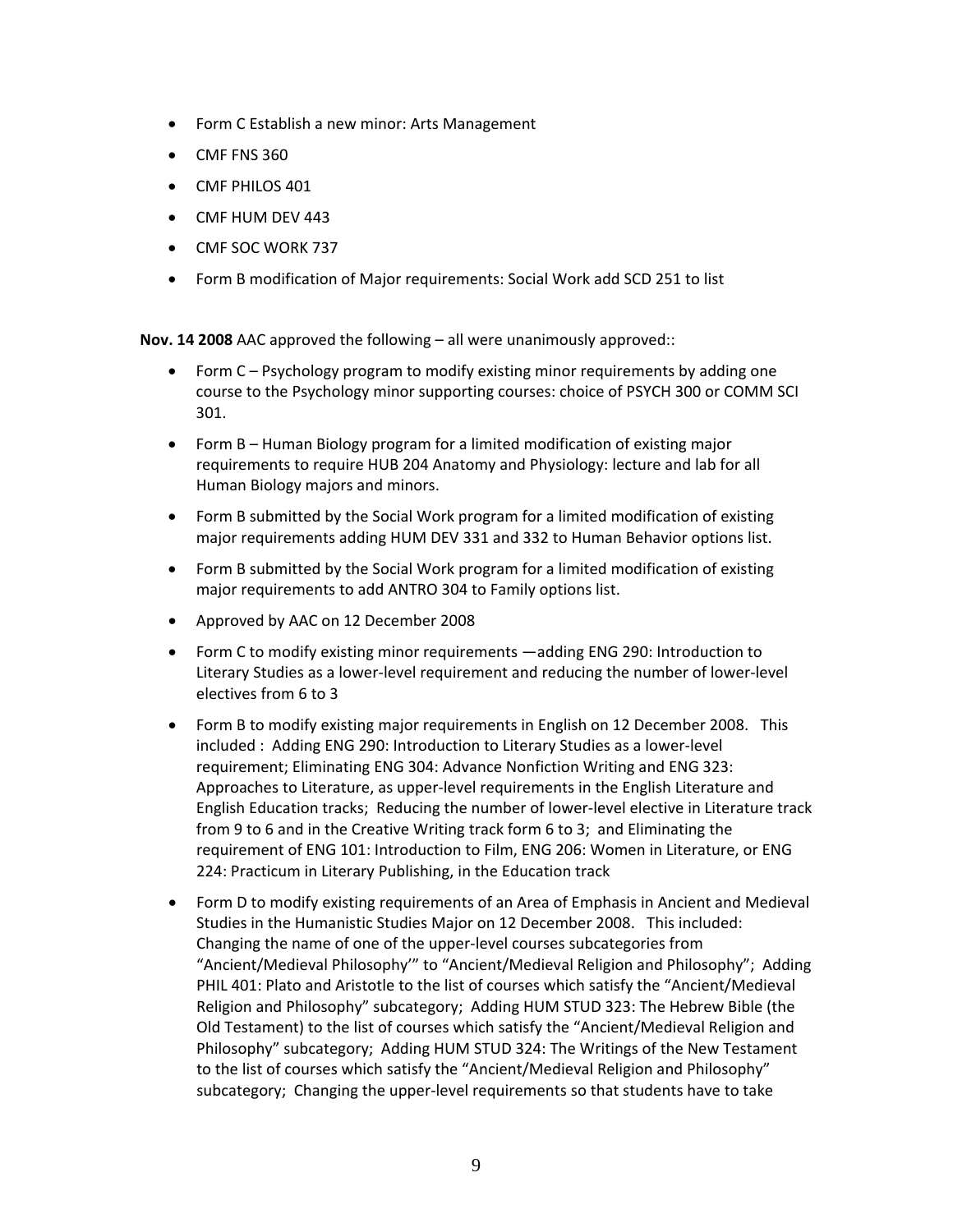either HUM STUD 334 or HUM STUD 335, but not both; Increasing the number of required upper‐level elective from 6 to 9 credits.

- Form D to modify existing requirements in the Public Management Emphasis in Public Administration Major on 12 December 2008. This included adding the following two courses to the Public Administration list of course students can select from: 1) POL SCI 370: Foreign and Defense Policies to be listed as an elective under Public Policy set; and 2) PU EN AF 350: Geographic Information Systems to b listed as an elective under Analytic Methods.
- Form D to modify existing requirements in the Public Policy Emphasis in Environmental Policy and Planning Major on 12 December 2008. This adds PU EN AF 321 Coastal Resources: Their Use and Management as an elective in the Public Policy emphasis.
- AAC approved as a package the following new courses and course changes in Chemistry on 12 December 2008:
- Form CMF: Establish a new course, CHEM 109 General Chemistry Laboratory
- Form CMF: Change Credit Hours CHEM 108 General Chemistry
- Form CMF: Establish a New Course, Principles of Chemistry 1 Laboratory
- Form CMF: Change Credit Hours Principles of Chemistry 1
- Form CMF: Establish a new course, CHEM 214 Chemistry II Laboratory
- Form CMF: Change Credit Hours Principles of Chemistry II

**February 13, 2009** the AAC unanimously approved:

- Form B, Limited Modification to Existing Major Requirement for English Education. This included the following: 1) English Education majors will take one of the three World Literature courses: ENG 218, ENG 219, or ENG 338 instead of only ENG 338; and 2) An additional 3 upper‐level elective credits will be required for those who take ENG 218 or ENG 219 to fulfill their World Literature requirement.
- Form C to Rename the Existing Women's Studies Minor to Women's and Gender Studies. The council agreed that Tim Sewall would work with the program and the registrar to address any questions that might arise from changing the course prefix of Women's Studies courses.
- Form D to Modify Existing Requirements of Urban and Regional Studies Area of Emphasis. The council agreed that most of this was a matter of house keeping and clarifying requirements. This included: 1) Deleting GEOG 102 from the required supporting courses for the following areas of emphasis A) Community Development, B) Urban and Regional Planning, and C) Urban and Regional Studies – General program; and 2) GEOG 102 will be listed at the beginning in the required supporting course list for the Major in Urban and Regional Studies.
- Form D to Modify the Existing Requirements of Urban and Regional Studies Area of Emphasis. The council agreed that most of this was a matter of house keeping and clarifying requirements. This included removing ECON 202: Macro Economic Theory from the list of supporting courses for the Community Development area of emphasis.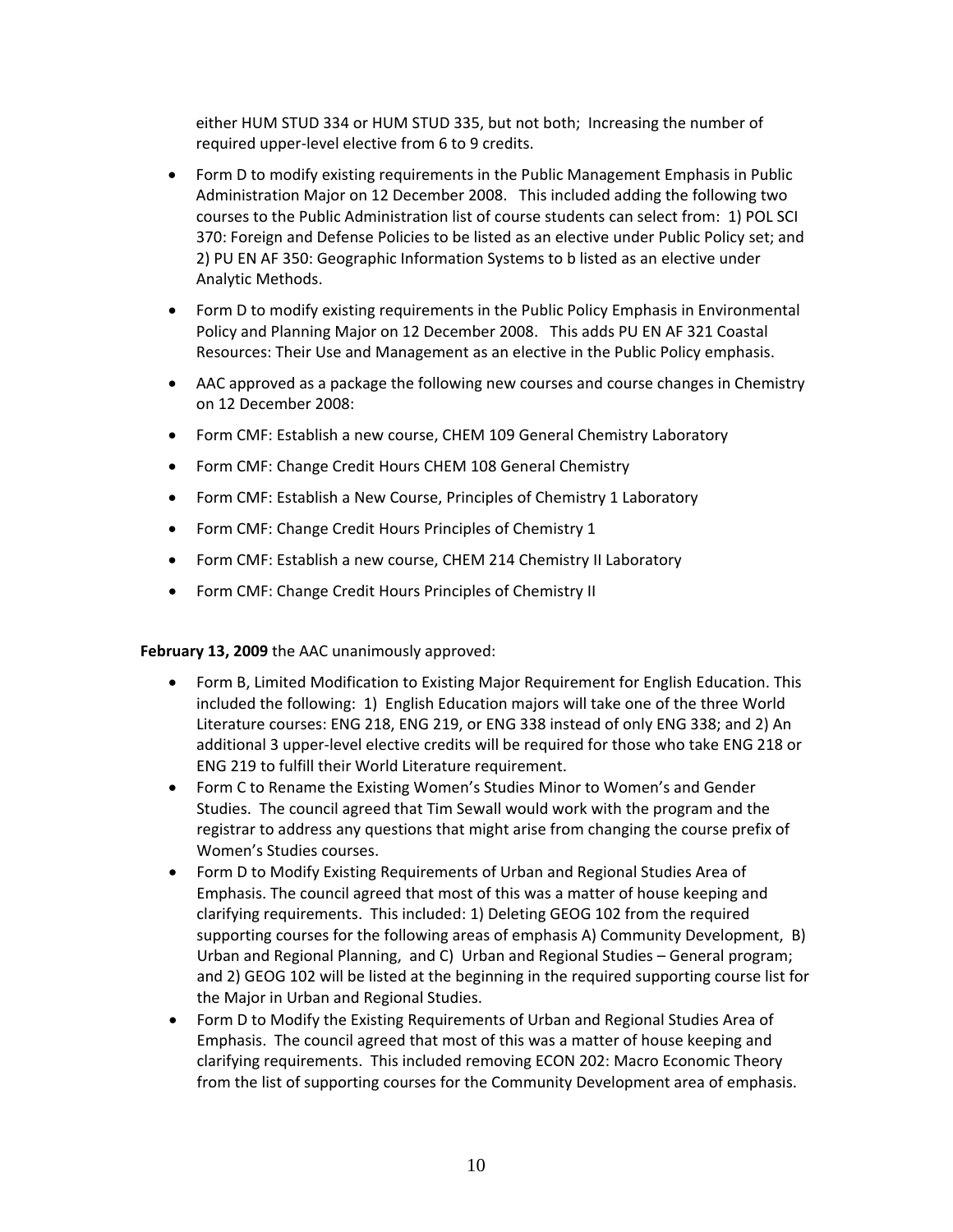#### **March 6, 2009** the AAC unanimously approved:

- CMF to establish a new course, PSYCH 425 Psychology of Emotion. Please note that on the CMF under 'Repeatable for Credit?' that the AAC thought No should be checked instead of Yes.
- Form B: Limited Modification Existing Major Requirements in Interdisciplinary Studies (Bachelor of Applied Studies). This includes three minor changes to Interdisciplinary Studies major requirements: 1) Add IST 106 Adult Learning Seminar 2 cr; 2) Add BUS ADM 215 & MATH 260 as courses that may be used to satisfy the core Math requirement for IST major; and 3) Add ECON 307, PHILOS 301, and PHILOS 401 as courses that may be used to satisfy the core Critical Thinking requirement for IST major.
- Form B: Limited Modification Existing Major Requirements in Interdisciplinary Studies (Bachelor of Arts), 5‐0‐0 on 6 March 2009. This includes four minor changes to Interdisciplinary Studies major requirements: 1) Add IST 106 Adult Learning Seminar 2 cr; 2) Change IST 400 (Capstone: Synthesis and Assessment of Learning) from 2 credits to 3 credits; 3) Add BUS ADM 215 & MATH 260 as courses that may be used to satisfy the core Math requirement for IST major; 4) Add ECON 307, PHILOS 301, and PHILOS 401 as courses that may be used to satisfy the core Critical Thinking requirement for IST major.
- CMF from Human Development to change the course number for Developmental Research Methods from HUM DEV 400 to HUM DEV 302. Developmental Research Methods is best taken after the required statistics course and before students enroll in upper‐level course. HUM DEV 302 would position the course to fit with order the course should be taken.
- Form B from Human Development to require Human Development Majors to take HUM DEV 400. HUM DEV 400 Developmental Research Methods number will change to HUM DEV 302 (AAC approval for this is above).
- Form B from Political Science to remove COMM SCI 301 Foundation for Social Research Methods as a requirement for Political Science majors. Other courses already required by majors deliver research components relevant to Political Science majors.
- Form B from Environmental Policy and Planning to remove COMM SCI 301 Foundation for Social Research Methods as a requirement for EPP majors. Other courses already required by majors deliver research components relevant to EPP majors.
- Form B from Public Administration to remove COMM SCI 301 Foundation for Social Research Methods as a requirement for PA majors. Other courses already required by majors deliver research components relevant to PA majors.
- On March 13 the AAC Unamimously approved:
- Form E to establish a new Certificate Program: Spanish In the Professions and the seven new course CMFs listed below on 13 March 2009. The new courses that were approved to be part of the new certificate program are:
	- 1. Form CMF: Establish a New Course (HUS). SPAN 110 Intro SIP I
	- 2. Form CMF: Establish a New Course (HUS). SPAN 111 Intro SIP II
	- 3. Form CMF: Establish a New Course (HUS). SPAN 112 Intro SIP III
	- 4. Form CMF: Establish a New Course (HUS). SPAN 114 Intro SIP IV
	- 5. Form CMF: Establish a New Course (HUS). SPAN 210 Intermediate SIP I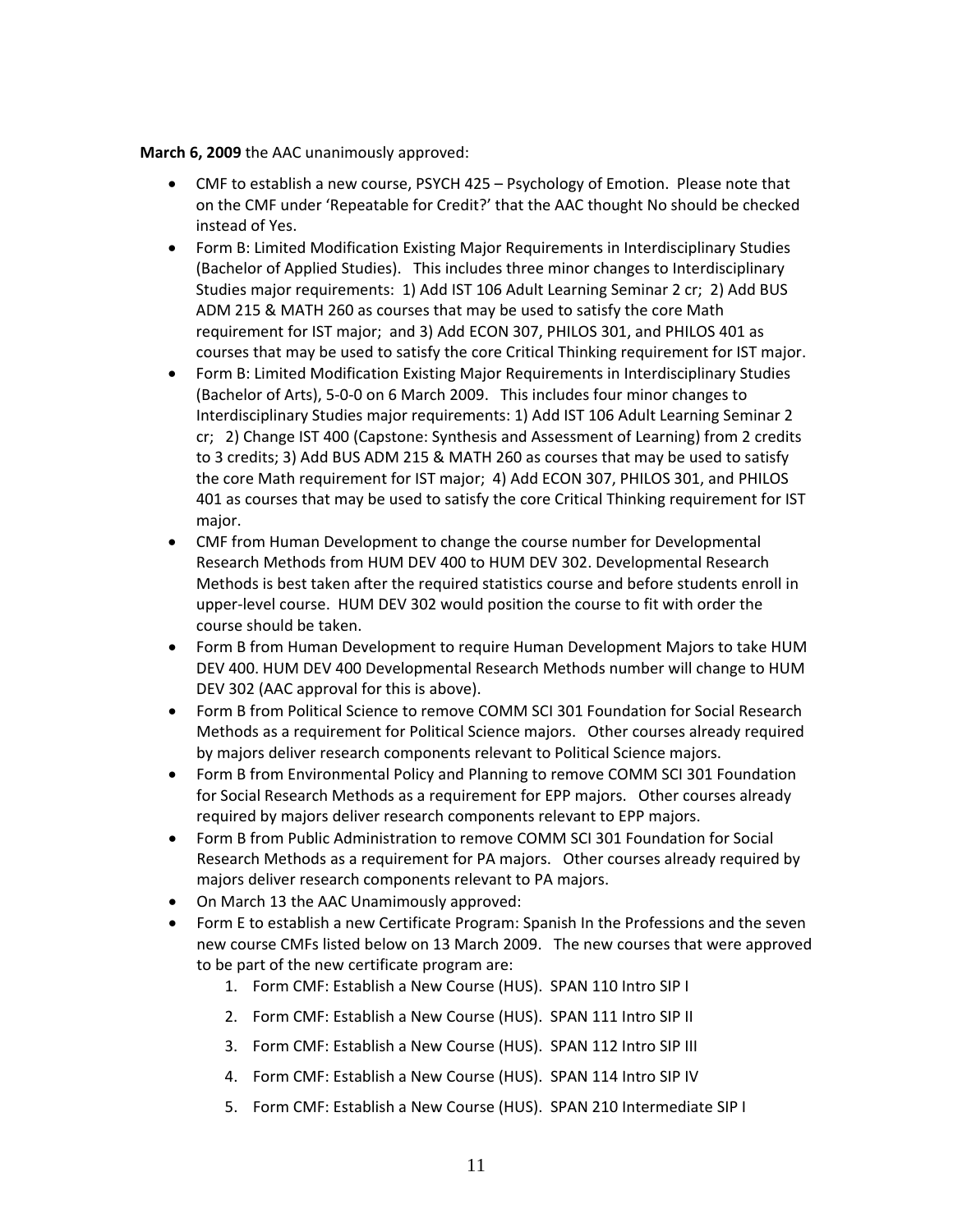- 6. Form CMF: Establish a New Course (HUS). SPAN 211 Intermediate SIP II
- 7. Form CMF: Establish a New Course (HUS). SPAN 212 Intermediate SIP III
- Form D from Social Change and Development to change name of emphasis from Women's Studies Emphasis to Women's and Gender Studies Emphasis.

### **April 3, 2009** the AAC approved the following:

- CMF from Social Change and Development to establish a new course SCD/POL SCI 349 American Political Thought. A question came up as to if this course, which is cross‐listed needed to carry a different prefix depending on where it is listed? The AAC approved the course either way, however keeping to one prefix might make the course listing appear more interdisciplinary and make for a clearer sense of ownership for staffing.
- Form B & C from Political Science for Limited Modification of Existing Major and Minor Requirements to add SOC C D/POL SCI 349 American Political Thought to pick from list in major and minor. A question came up as to if this course, which is cross‐listed, needed to carry a different prefix depending on where it is listed? The AAC approved the course either way, however keeping to one prefix might make the course listing appear more interdisciplinary and make for a clearer sense of ownership for staffing.

**April 10, 2009** the AAC approved the following:

- CMF from Humanistic Studies to establish a new course: History 330 Topics in Early Modern European History.
- CMF from Humanistic Studies to establish a new course: History 421 Topics in Medieval History.
- CMF from Humanistic Studies to establish a new course: History 470 Studies in Comparative History.
- CMF from Humanistic Studies to establish a new course: History 422 Topics in Early Modern European History.
- Form B from Humanistic Studies to add History 422 Topics in Early Modern European History to European History pick from list in the History Major.
- Form B from Humanistic Studies to add History 470 Studies in Comparative History to electives pick from list in the History Major.
- Form B from Humanistic Studies to deactivate History 306 Problems in European Thought from History Major.
- Form B from Humanistic Studies to deactivate History 350 Social History of Europe from History Major.
- Form B from Humanistic Studies to deactivate History 381 Women in Ancient and Medieval History.
- Form C from Women's and Gender Studies to remove HIS/WOST 381 Women in Ancient and Medieval History from Women's and Gender Studies minor.
- Form C from Humanistic Studies to deactivate HIS 382 Women in Modern European History from History major.
- Form C from Women's and Gender Studies to remove HIS/WOST 382 Women in Modern European History from Women's and Gender Studies minor.
- Form B from Humanistic Studies to deactivate HIS 410 The History of Christianity from History Major.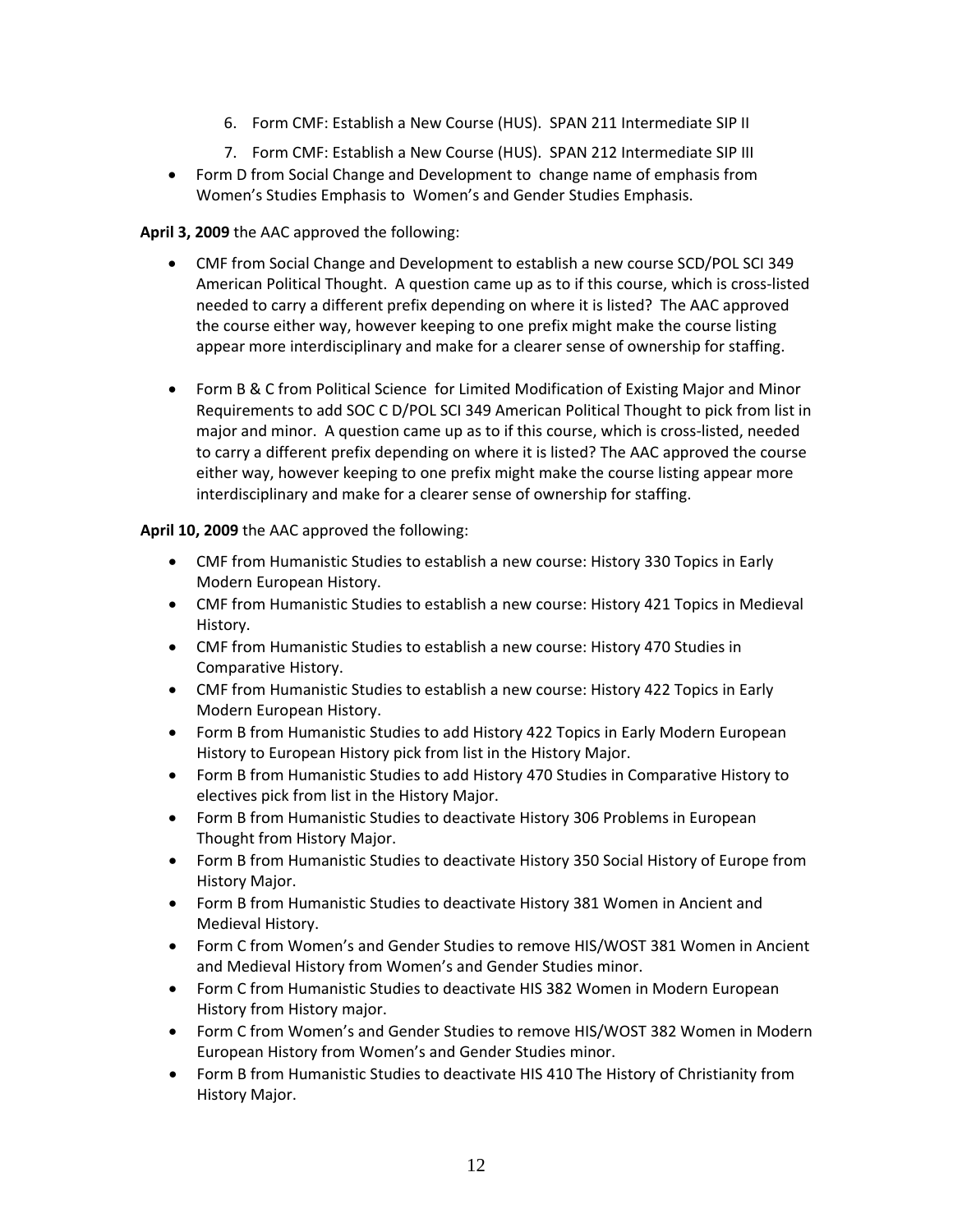- Form B from Humanistic Studies to change course number from HISORY 460 to HISTORY 420 in History Major, European History category.
- Form B from Humanistic Studies to change course number from HISORY 316 to HISTORY 423 in History Major, European History category.
- Form B from Humanistic Studies to add HIS 421 to pick from list in History Major, European History category.
- Form B from Humanistic Studies to add HIS 330 Early Modern Europe to pick from list in History Major, European History category.
- Form B from Psychology to add PSYCH 424 Psychology of Emotion to list of electives in Psychology major.
- Form C from Psychology to add PSYCH 424 Psychology of Emotion to list of electives in Psychology minor.
- CMF from Human Development to establish a new course: PSYCH 305 Psychology of Stereotyping and Prejudice.
- Form B from Human Development Limited Modification of Existing Major Requirements: add PSYCH 305 Psychology of Stereotyping and Prejudice to list of electives in the Psychology major.
- Form C from Human Development ‐ Limited Modification of Existing Minor Requirements: add PSYCH 305 Psychology of Stereotyping and Prejudice to list of electives in the Psychology minor.
- CMF to establish a new course from Public and Environmental Affairs: PUENAF 324 Transitioning to Sustainable Communities.
- Form B Limited Modifications of Existing Major Requirements from Public and Environmental Affairs to replace PUENAF 356 Environmental Impact Analysis with PUENAF 324 Transitioning to Sustainable Communities.

**April 17, 2009** the AAC approved the following:

- Form D to establish a new area of emphasis in Human Development in Interdisciplinary Studies (BA and BAS.
- CMF to establish a new course: PSYCH 350 Psychology and Culture from Human Development.
- Form B & C limited modification of existing Major and Minor requirements from Human Development to add PSYCH 350 Psychology and Culture to Psychology list of electives.
- CMF to establish a new course from NAS: ENV SCI 301 Radioactivity Past, Present, & Future.
- Form E to establish a new Certificate Program: Environmental Sustainability and Business. The AAC appreciates that this certificate program aims to keep high standards and the program will be meaningful to students.

### **New minor not approved:**

Interdisciplinary Studies Minor proposal from Interdisciplinary Studies was not approved by a vote of. 1 yes; 2 no; 2 abstain on Oct 24, 2008. The discussion raised questions regarding the definition of. Interdisciplinary minors and courses in general. The AAC noted that the proposed Gen Ed Minor overlaps with the Gen Ed requirements. Because students are required to take several Gen Ed courses, a small number of additional courses would result in a minor. This could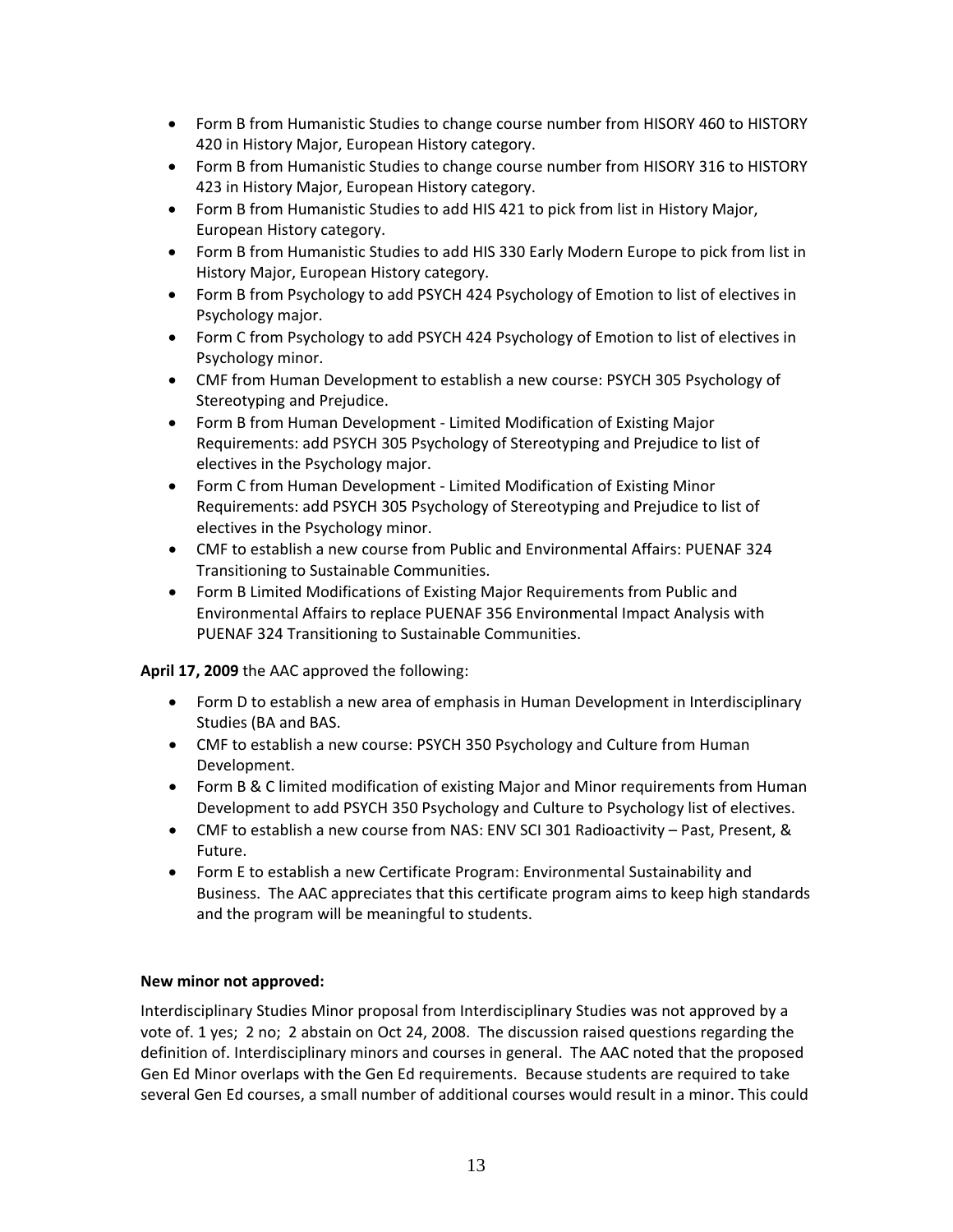easily create a "quick and easy" minor for many students following the path of least resistance/effort. Some committee members argued that the rush to an easy minor would detract from other minors currently offering a more meaningful and narrowly defined program of study related to the respective major. Also there is a paucity of minors already available to off-campus students. The AAC included in the form Z the following to help IST understand why it was not approved: The IST new minor is similar in unique credit count (after double counting) with other programs on campus but it doesn't have the same focus and building of expertise as other interdisciplinary minors even with the added sentence; It would undermine all other interdisciplinary minors on campus as it: 1) carries interdisciplinary in its name increasing its visibility to students who need to have an interdisciplinary minor; 2) would be attractive to students because of the economy; 3) is not a minor that would impact only Business Administration students; It would need to be made clear that this minor is not part of the Adult Degree Program, that it is part of the traditional UWGB education structure; The IST minor is a way for Adult Degree to market their program to Business Administration students; The IST minor is a minor of convenience and accessibility. Could they do this another way?; The IST new minor would make it easier for adults to complete their degree; The IST new minor further erodes interdisciplinarity at UWGB

#### **Other academic issues:**

- 1. The Academic Affairs Council reviewed the adopted the revised draft of the Program Review Procedures document supplied by T. Sewall and supports the piloting of this approach in forthcoming reviews. Academic Program Review Procedures and
- 2. The new Form Z‐AAC, Curriculum consultation Form that was designed to respond to recent changes in code and support an organized process for all governance bodies to provide feedback. All future proposals that come to the AAC must now have this attached to the original proposal and a copy is sent to the UC.
- 3. Discussion on the "proposed policy on maximum length of time specific catalog year requirements remain in effect". The ACC received comments from Adult Education the General Education Council regarding the time limit of seven years and neither had reasons for it going beyond the seven years. Seven years is an arbitrary choice, but this is typical of most universities. The time limit that starts the year a student starts as a UWGB matriculated student (defined as a student attending each fall and spring semester regardless of full-time or part-time status and for transfer students it begins when they start at UWGB). Intention of policy is to eliminate students staying through several substantial changes in degree requirements.
- 4. The committee pre-approved future submissions related to adjusting course descriptions and modifying major/minor requirements brought about by the approvals described in the AAC minutes from Dec 12, 2009. All programs affected by recent changes are still required to file the appropriate forms.
- 5. Information Science requested advice regarding the use of a Technical Writing course that has the COMM prefix. The AAC recommended that IS add the COMM course to their requirements (Form B) and then arrange for the budgetary unit that schedules COMM courses to return the course to the schedule with an instructor from IS.
- 6. On 24 April 2009, the AAC discussed and approved a new Graduate Degree Residency.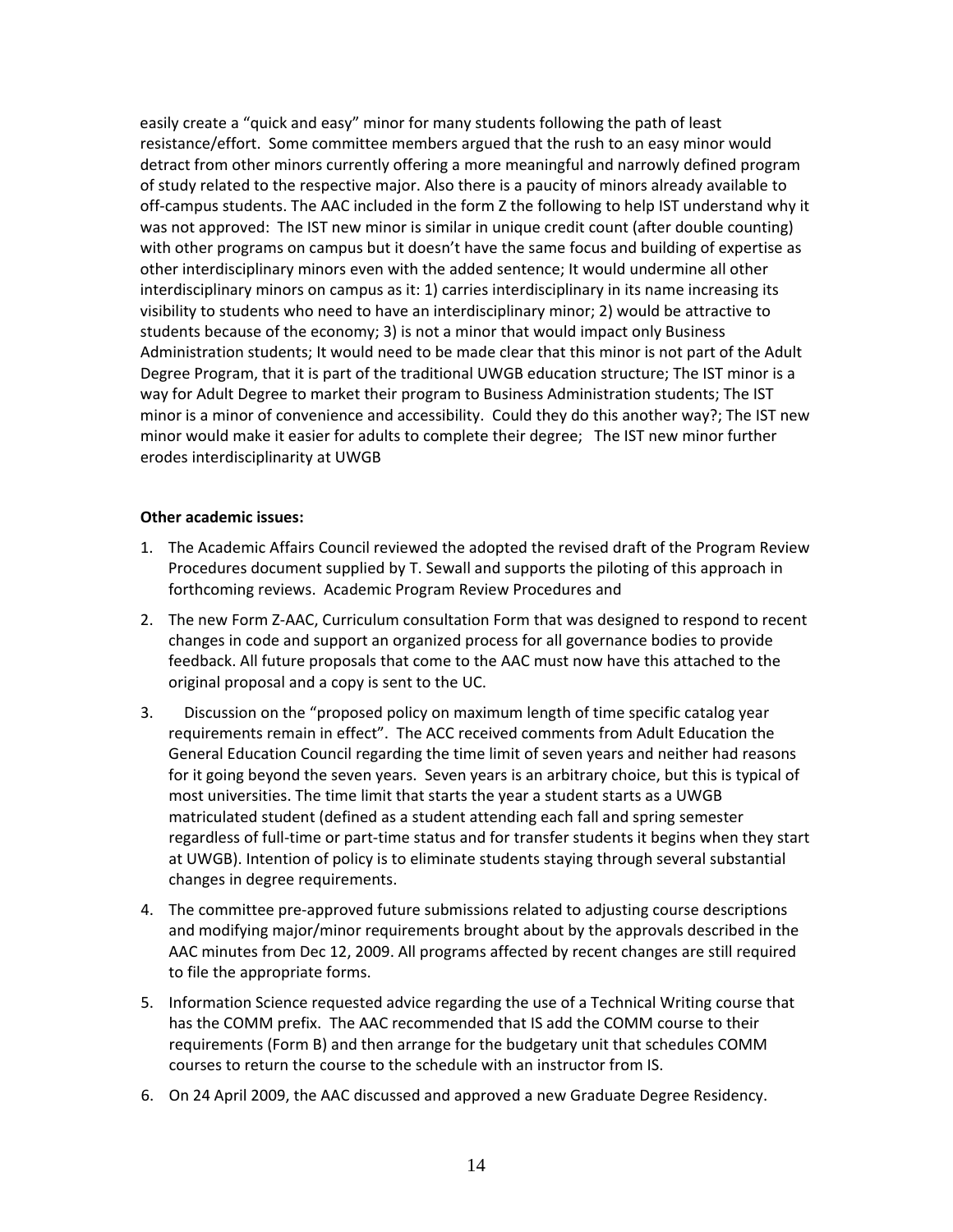<span id="page-14-0"></span>7. Policies Regarding Internship Credit and Credit for Prior Learning were brought forward by Tim Sewall and the AAC decided that this will be discussed in the 09‐10 Academic year.

### *Personnel Council*

Personnel Council members for the 2008/2009 academic year were Patricia Terry (chair, Natural and Applied Science/Engineering)), Allison Gates (Arts and Visual Design), Linda Tabers-Kwak (Education), Thomas Nesslein (Urban and Regional Studies/Economics), and Andrew Kersten (Social Change and Development/History). The committee reviewed twelve colleagues for tenure and promotion including new Chancellor Thomas Harden and new Provost Julia Wallace.

Tenure and promotion hearings were held for the following colleagues with the respective Personnel Council vote and recommendation.

The Council voted unanimously (5-0-0) to recommend promotion and tenure for Clif Ganyard (Humanistic studies/History), Daniel Meinhardt (Human Biology), Sarah Detweiler (Arts and Visual Design/Photography), Ryan Martin (Human Development/Psychology), Jolanda Sallman (Social Work), David Voelker (Humanistic Studies/History), Amy Wolf (Natural and Applied Sciences/Biology), and Vladimir Kurenok (Natural and Applied Sciences/Mathematics and Statistics). The Council also voted unanimously (5-0-0) to recommend tenure for Provost Julia Wallace and Chancellor Thomas Harden.

The Personnel Council also reviewed Steven Kimball (Education) and with conscientious consideration voted 0-4-1 to not recommend tenure. With equal consideration, the Council voted 0-5-0 to not recommend Pao Lor (Education) for tenure. Both colleagues chose to be reviewed prior to official completion of the probationary period and, hence, are eligible for reconsideration.

The Council selected names of colleagues from a supplied list to be placed on the ballet for the Committee on Committees and nominations, which had two openings.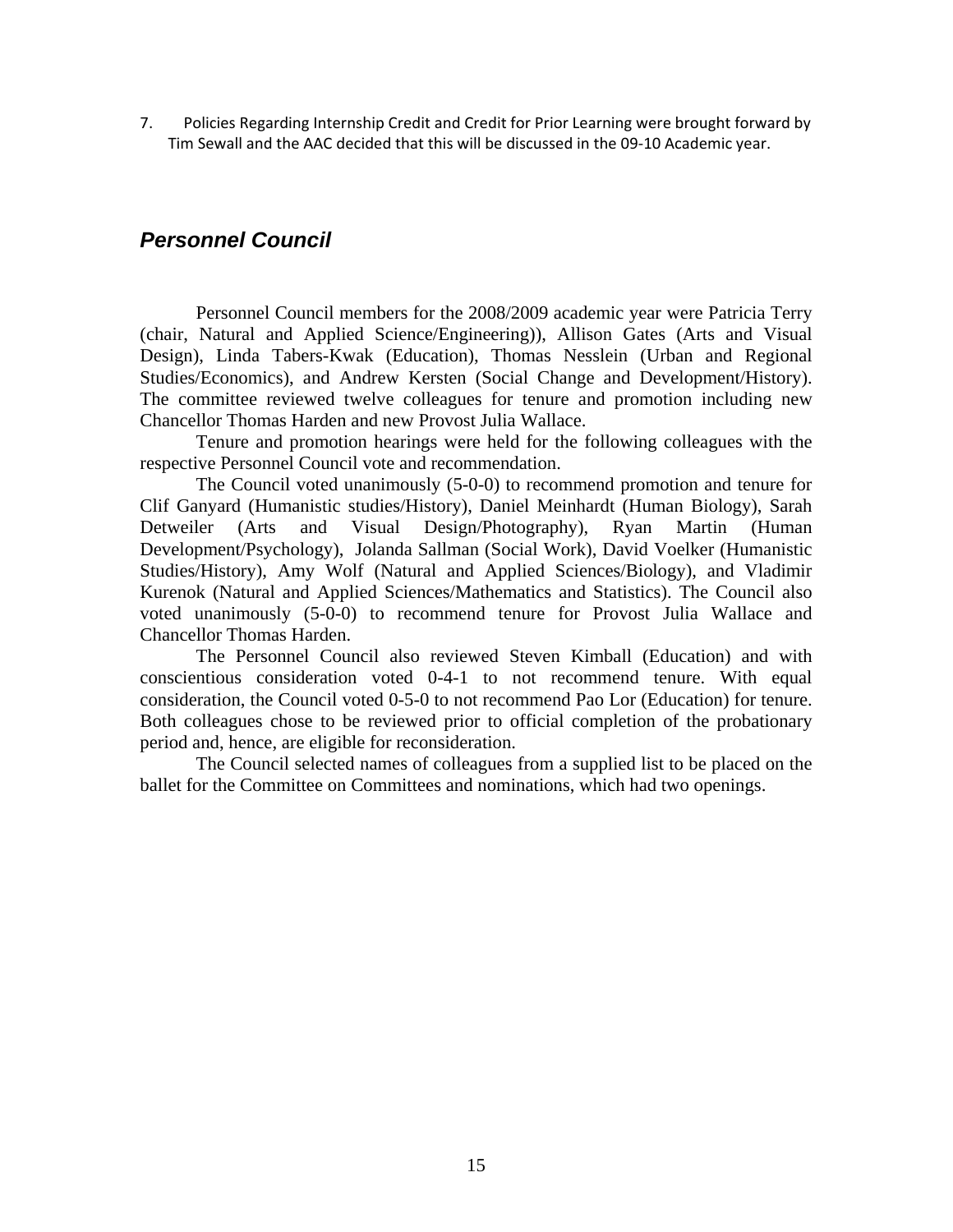## <span id="page-15-0"></span>*General Education Council*

### **I. Actions on Individual Courses**

During 2008-09 the GEC approved the following courses:

Courses approved for Writing Emphasis (WE) categorization: HUMBIOL 283x: Introductory Human Biology Lab HUMBIOL 483x: Human Evolution Lab PHILOS 483x: Issues in Modern Thought POL SCI 198: Shifting Grounds: Russia and Eastern Europe Yesterday, Today, and Tomorrow HIS 483X: Witchcraft in Europe MUSIC 483x: Music History I MUSIC 483x: Music History II HUB 483x: Endocrinology Lab PSYC 305: Psychology of Stereotyping and Prejudice HIST 421: Topics in Medieval History HIST 422: Topics in Early Modern European History

Courses approved for Fine Arts (FA) categorization: MUSIC 483x: Music History I MUSIC 483x: Music History II

Courses approved for Social Sciences 2 (SS2) categorization: SCD 198: Sex and the Supreme Court

Courses approved for Humanities 3 (H3) categorization: PHILOS 483x: Issues in Modern Thought HUM STUD 323: Writings of the Old Testament HUM STUD 324: Writings of the New Testament PHILOS 483x: Plato and Aristotle: Soul and Immortality

Courses approved for Natural and Physical Sciences 1 (NPS1) categorization: CHEM 211: Prin Chem 1 CHEM 213: Chem I Lab CHEM 108: General Chemistry CHEM 109: Gen Chem Lab

Courses approved for Natural and Physical Sciences 2 (NPS2) categorization: ENV SCI 301: Radioactivity Past, Present & Future as NS II

Courses approved for Human Biology 1 (HB1) categorization: HUMBIOL 283x: Introductory Human Biology Lab

Courses approved for World Culture (WC) categorization: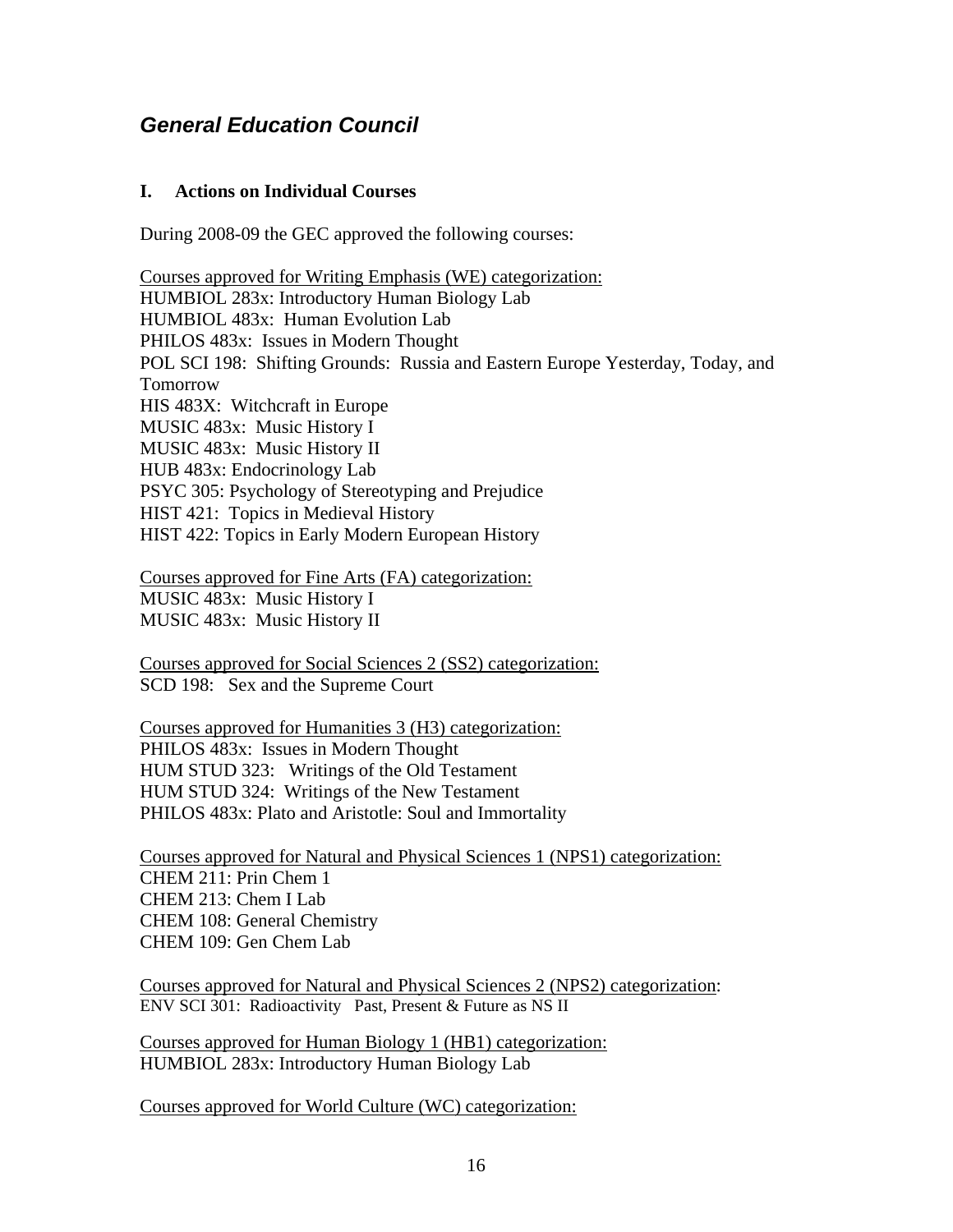PSYC 350: Psychology and Culture GEOG 283x: Introduction to Human Geography ECON 483x: Economy of the European Union (GEC approval unnecessary; taught outside US.) BUS ADM 483x: International Business (GEC approval unnecessary; taught outside US.) POL SCI 198: Shifting Grounds: Russia and Eastern Europe Yesterday, Today, and

Tomorrow

Courses approved for Ethnic Studies (ES) categorization: SPAN 483x: Cultura Latina PSYC 305: Psychology of Stereotyping and Prejudice

### **II. Actions with Relatively Wide Applications**

### **A. Domain Subcommittee Work**

The Domain Subcommittees, led by the GEC, worked diligently during both semesters to ensure complete and effective communication in all gen ed classes regarding general education learning outcomes. Since the Domain Subcommittees were "up and running" from 2007-08, they were able to quickly get to work. Their charge, detailed in Appendix A, was as follows:

Develop and implement a specific plan for informing new, existing, and ad-hoc instructors that they are teaching a General Education course, including the relevant learning outcomes.

Encourage each instructor to make clear to students the role of the course in fulfilling the learning outcomes as part of the students' general education.

The GEC was able to assist the Domain Subcommittees by providing a list of all of the courses and faculty members in each particular domain. As is evident from the reports (in Appendixes B, for Fall and C, for Spring), substantive progress was made toward this goal in all of the domains.

### **B. Embedded Assessment Involvement**

For 2008-09, the GEC decided that our role in Embedded Assessment would be one of support. Accordingly, we identified all of the faculty members whose courses were assessed, and sent them letters with suggestions for completing the assessment process, offering our personal support for the project. We followed up with personal contact. Overall, we believe that our involvement in this process was helpful.

### **C. Base Assessment Discussion**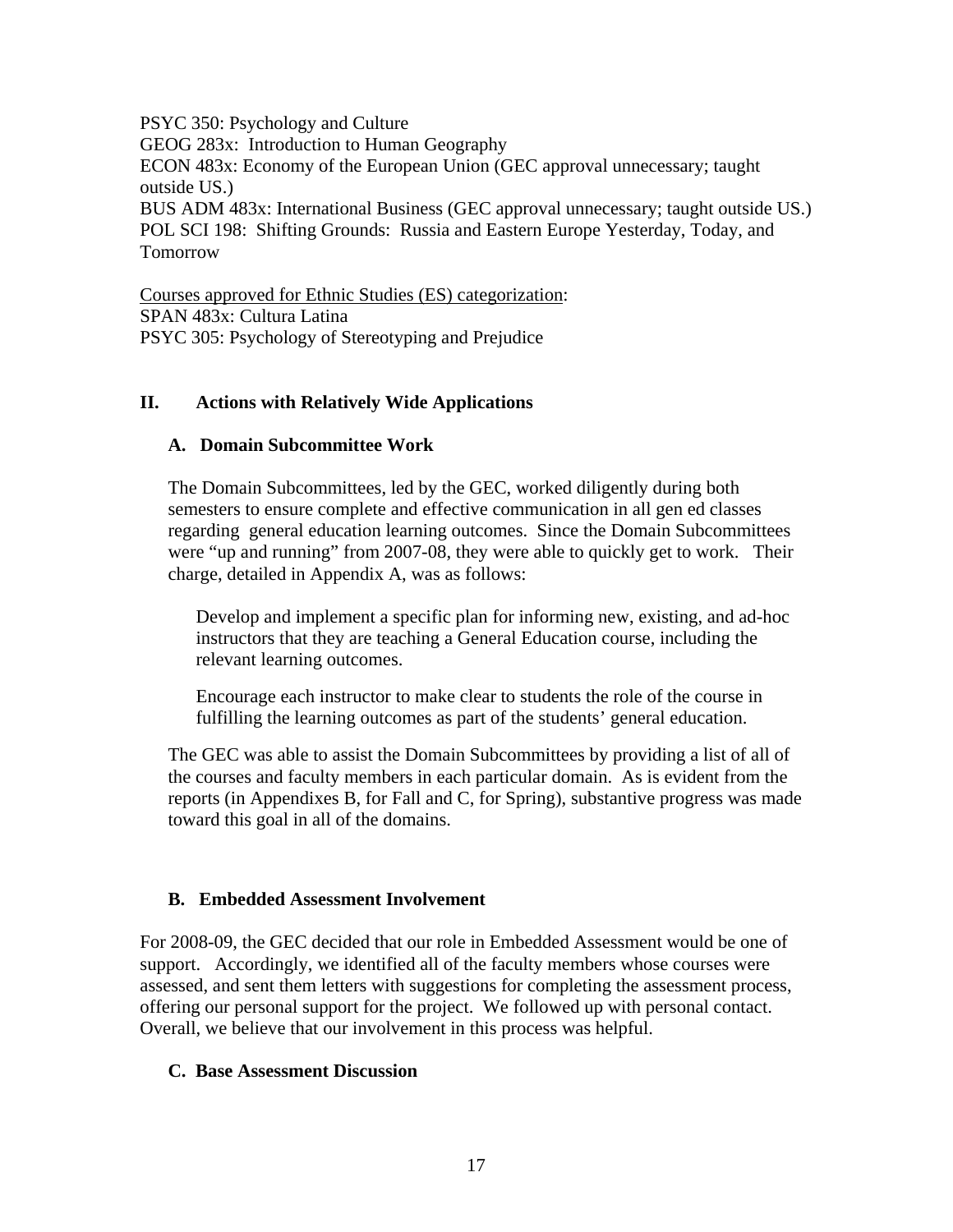The GEC was not involved with the Base Assessment project this year. However, in the spring, we met with Tim Sewall and Pam Gilsen regarding campus-wide assessment projects, and decided that we would like to become more involved for 2009-10.

### **D. Work with General Education Task Force**

During 2007-08, the General Education Task Force was formed. At the end of 2008, both groups clarified their respective roles, as detailed in the 2007-08 GEC Year-end Report. In summary, the GEC was to be involved with day-to-day management of the General Education program, and the Task Force was to explore possible large-scale, long-term changes. Together, we would make sure that we stayed in close communication, which we did in 2008-09. In addition to sharing two members, we had one joint meeting in the fall, and regularly communicated with each other, formally and informally. We look forward to working together in the upcoming years.

### **III. General Observations**

The GEC met every other week last year, and worked quite well together, evenly sharing the work, based on our particular talents—from providing statistical tables, to writing documents, to working with faculty members regarding individual courses. Our primary focus was twofold: 1) rigorously upholding the specifications of the general education categories, and 2) ensuring the communication of general education goals to all students in every single one of the gen ed classes, primarily through the Domain Subcommittees.

Our "bread and butter" work was reviewing general education status for courses. In record numbers this year, we tabled courses – not because we necessarily thought that they did not meet the gen ed outcomes, but because those methods, and, more importantly, methods for meeting them were not clearly articulated on the respective syllabus—if at all. We worked closely and swiftly with course instructors, via e-mail and personal contact, and in almost all instances were able to subsequently approve the categorization requested. (In only one instance was a course denied, and that was because the instructor, after one round of revisions, was unwilling to continue the process.) In response to the needs of departments and the Registrar, "rapid response" was our implicit goal—leading to numerous Revised Agendas to accommodate courses that arrived just prior to a scheduled meeting. The positive communication back from course instructors provided incentive for us to continue this time-intensive practice.

Secondly, we focused on the Domain Subcommittees, as detailed above. In addition, as also detailed above, we provided substantial support for the Embedded Assessment process, and stayed in close contact with the General Education Task Force. One of the highlights of the year was our GEC Instructors' social, sponsored by CATL with assistance from the LAS Dean's Office, which was held on January  $21<sup>st</sup>$ , following the Convocation. This proved to be an invaluable venue for communication.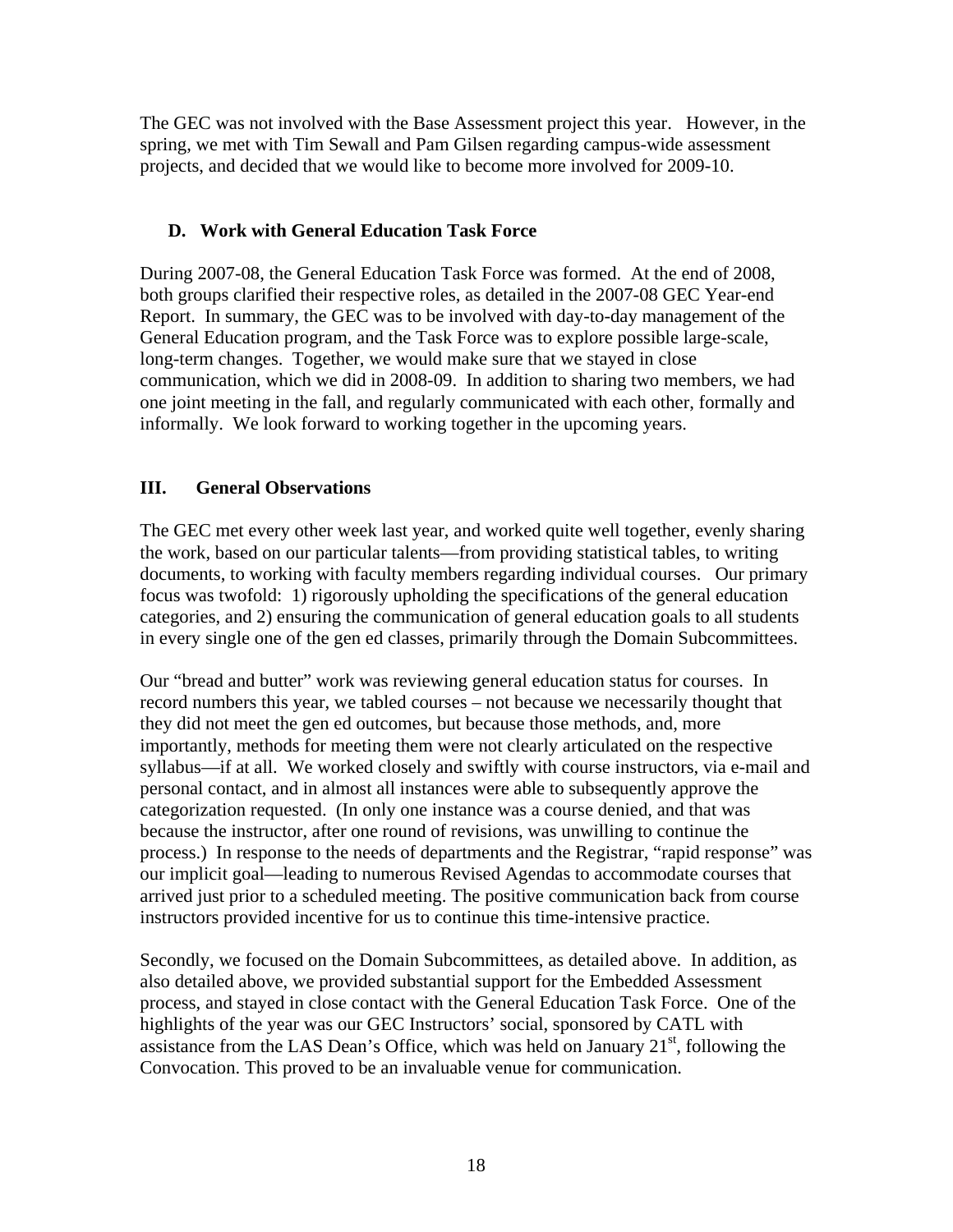### **IV. Recommendations for 2009-10**

Pending agreement of the new members guided by the new chair, the GEC decided that next year, the focus will be assessment, both the Base Assessment Program and Embedded Course Assessment.

For the Domain Subcommittees, again, pending approval of next year's GEC, we suggest that the Subcommittees be charged with evaluating their learning outcomes and the lists of courses that go with them, while they continue the charge from 2008-09 of communication of general education learning outcomes in every single general education class.

Respectfully submitted,

Catherine Henze Chair, General Education Council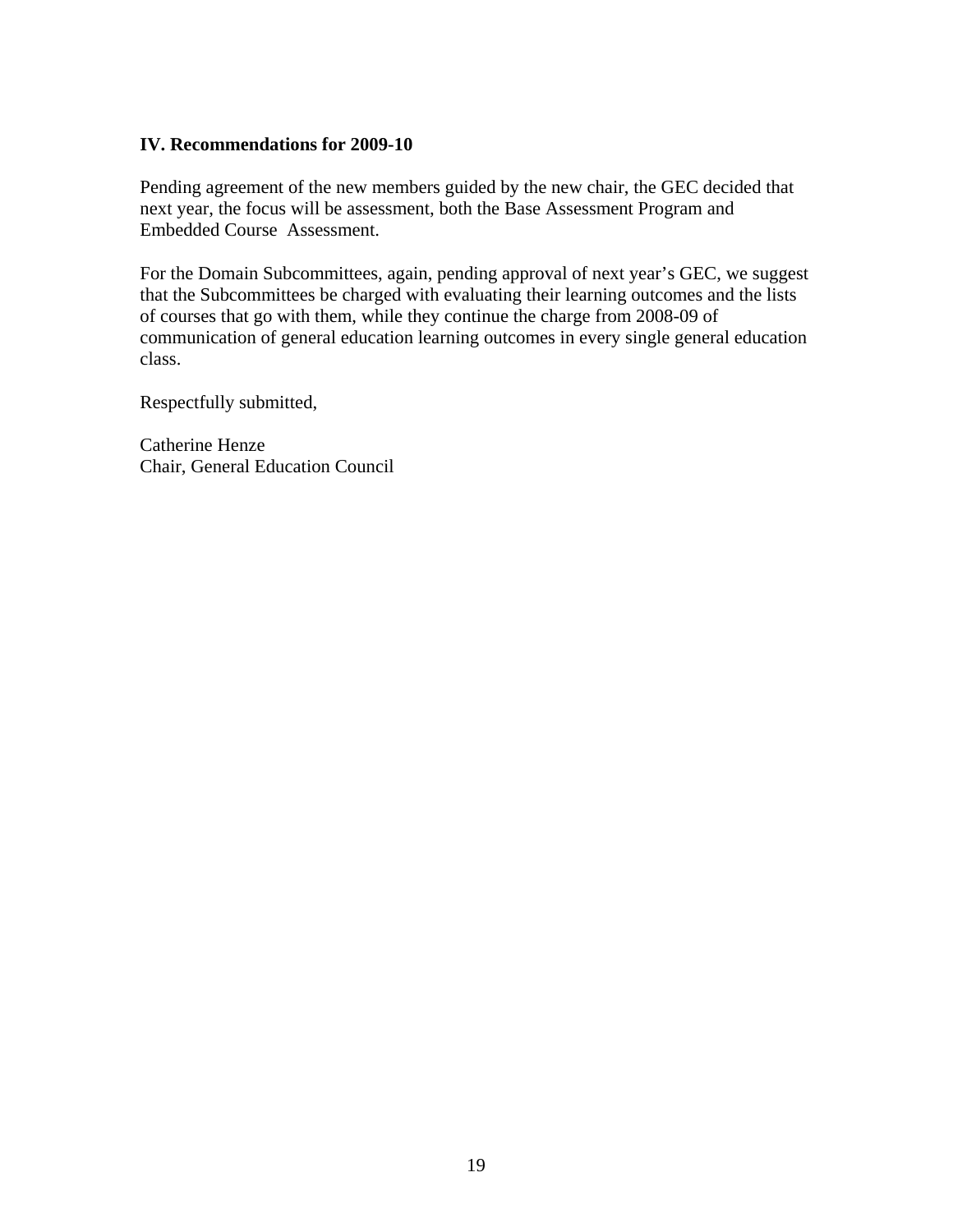## <span id="page-19-0"></span>*Committee on Committees and Nominations*

1. The Committee on Committees (CCN) met for a total of 6 times during academic year 2008-09.

2. The CCN prepared the Committee Preference Survey, which was distributed electronically to faculty for their 2009-10 committee preferences.

3. The CCN submitted a slate of candidates for elected committees to the Faculty Senate and a slate of candidates for appointed committees to the Provost.

4. The CCN continued work on the proposal written by former SOFAS Ken Fleurant regarding the organization and reorganization of UW-Green Bay Committees. In tackling this proposal, the CCN accomplished the following:

Two different committee structure lists were distributed and discussed. A number of committees were agreed upon to be operating as joint governance committees, rather than as faculty committees. There was also discussion regarding two committees that are currently Provost appointed committees that relate specifically to curriculum the CCN felt should be faculty committees.

The chair of the CCN attended a meeting of the University Committee asking for their input and guidance on changing the status of committees from Faculty or Provost appointed or elected to joint governance and Provost appointed to Faculty appointed.

5. The Institutional Review Board requested an additional non-scientist member in order to be compliant with federal guidelines. The CCN sent a memo in support of the change to the chair of the IRB.

The members of the CCN, Profs. Heidi Fencl, Jennifer Mokren (chair), Rebecca Meacham,

Judy Martin, and Laurel Phoenix had a productive year and will continue work on joint governance and committee structure in the 2009-10 academic year.

Respectfully submitted,

Jennifer Mokren, Chair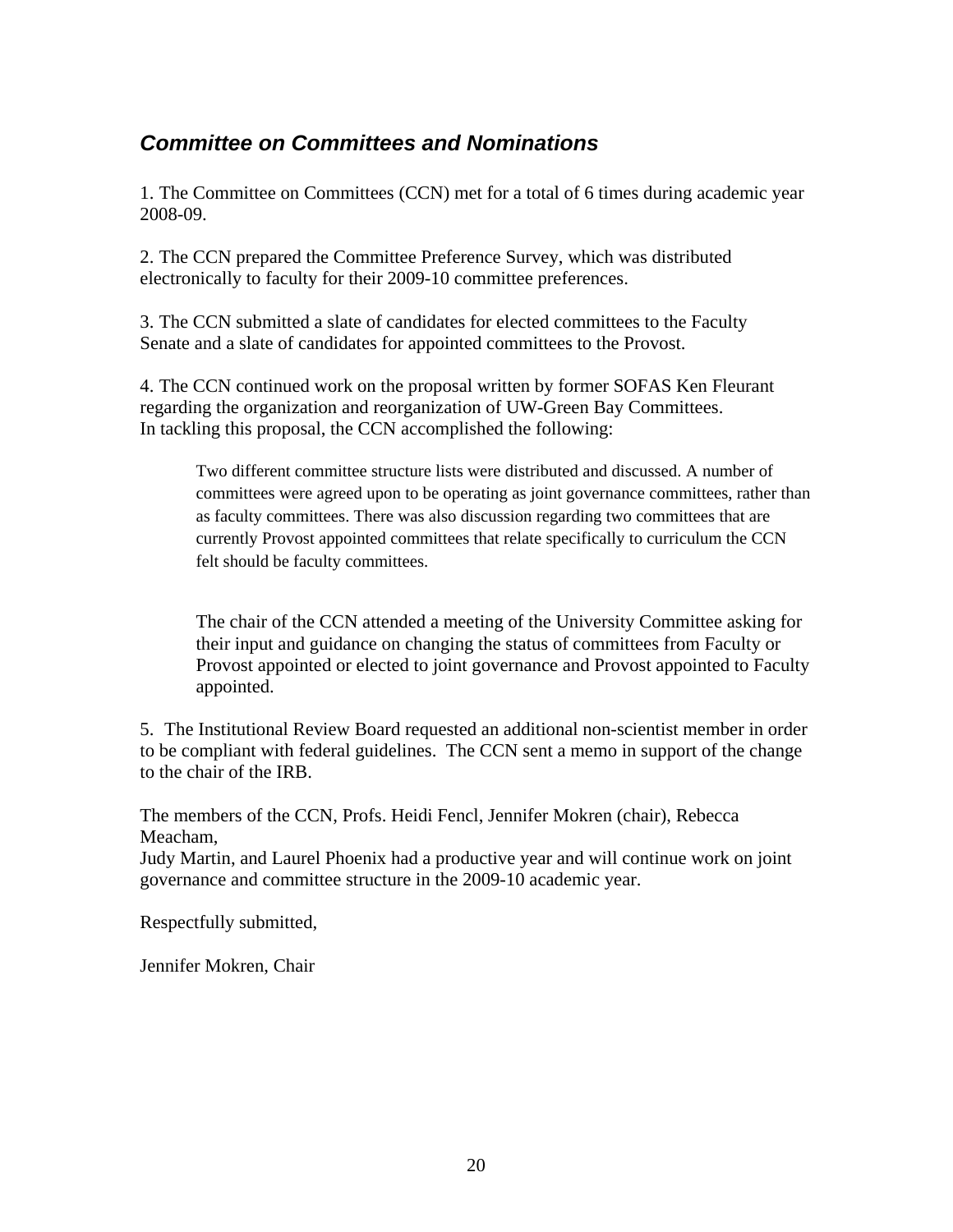### <span id="page-20-0"></span>*Committee on Rights and Responsibilities*

The Committee on Rights and Responsibilities ( CRR) did not have any business to attend to this past year. When a committee does not have any business to attend to for a year it is usually a sign that the committee is superfluous and should be discontinued. This is not the case with the CRR. The CRR has a number of duties that are specifically outlined in the Faculty Handbook. Most of these duties involve helping to resolve problems involving faculty members of the university. When the CRR does not have business to attend to it is a good year. I would like to thank the members of the committee, Kaoime Malloy, Kim Nielsen, Marilyn Sagrillo, and Christina Ortiz for their willingness to serve on this committee this past year.

### *Library and Instructional Technology Committee*

Committee membership: Sarah Detweiler (chair), Mark Keihn, Ekaterina Levintova, Julie Lukesh, Kathy Pletcher (ex-officio), Todd Sanders and Andrew Speth.

This year we advised and discussed a variety of ideas and initiatives. First, we met with Bill Hubbard and Gary Huebner from Telecommunications, Engineering and Media Services (TEAM) and were given an overview of TEAM. The committee then had questions and feedback for Telecommunications, Engineering and Media Services on tech, media and classroom issues. The LITC also met with Marlys Brunsting and gave feedback concerning research support for faculty as the Cofrin Library Directors gather information about how to improve research support and discovery for faculty. The committee discussed catalog search options, rating systems, translation services, Googlelike features, interlibrary loans, human filters and tagging. Finally, we gave feedback on results of the Technology Survey and brought forth by Kathy Pletcher for future Tech Planning.

The LITC has also been discussing other library and technology initiatives including: faculty feelings about Wireless, Cofrin Library Learning Commons, streaming server options available through Madison, a Digital Storytelling event held in Madison, survey about Digital Repositories, Podcasting, Qualtrics survey software, and Quality Matters, an online learning standards rubric designed to make online learning better.

Submitted by: Sarah Detweiler, Chair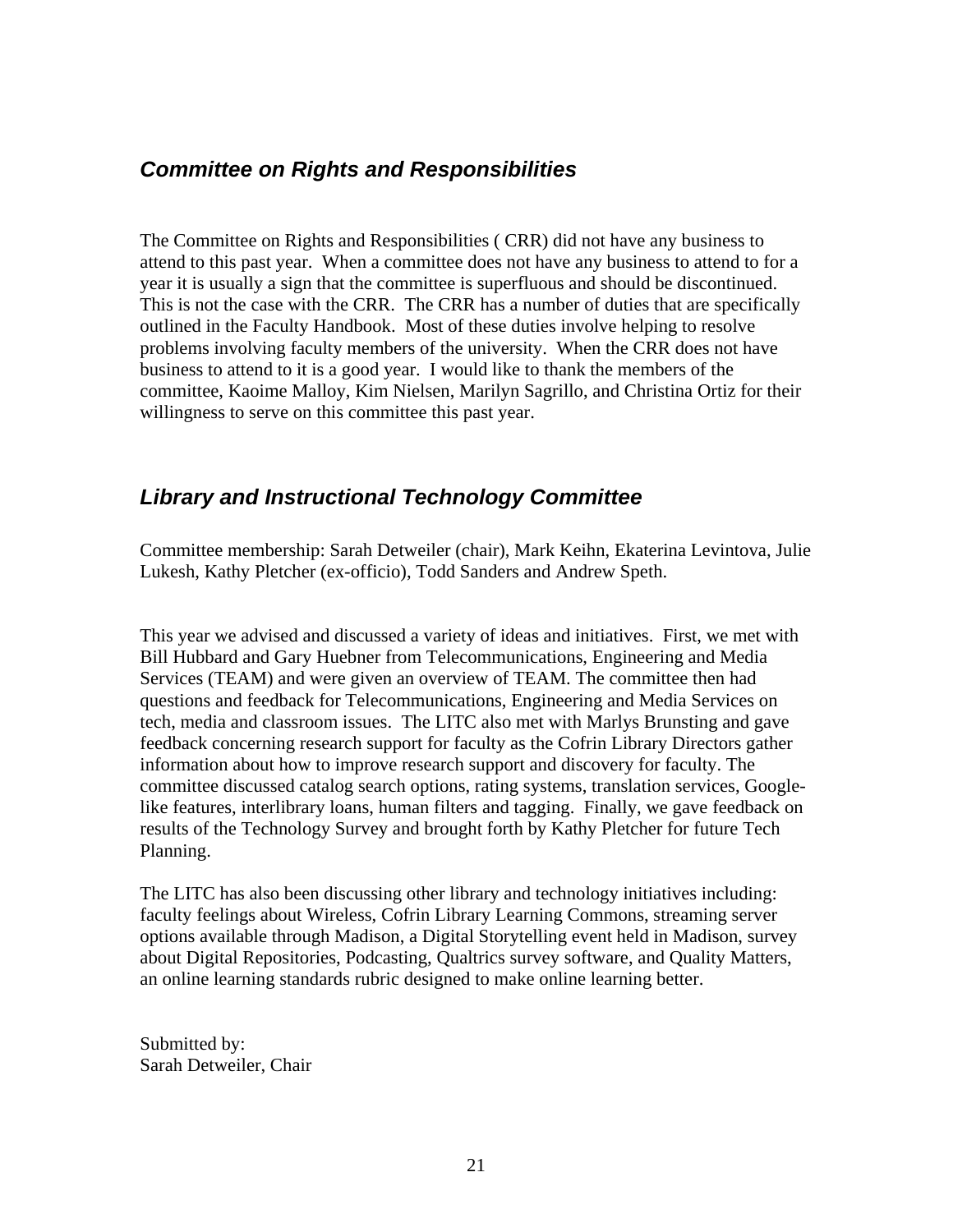## <span id="page-21-0"></span>*FACULTY APPOINTIVE STANDING COMMITTEES*

## *Academic Actions Committee*

The Academic Actions Committee for 2007-2008 was comprised of: Atife Caglar (NS), H. Kim (HS), Randall Meder (AH, Chair), J. Sallmann (SW), Darrel Renier (*ex officio* and therefore not voting), Michael Herrity (*ex officio*, and therefore not voting), J. Vandenbusch (Student rep.)

The Committee met four times during the 2008-09 academic year: August 27, 2008, January 21, 2009, February 4, 2009 and June 22, 2009.

At the August 27, 2008 meeting one student appeal was considered.

At the January 21, 2009 meeting thirteen student appeals were considered, and Professor Meder was elected chair of the committee.

At the February 4, 2009 meeting the academic calendar for 2010-11 was discussed and approved, and the 2011-12 academic calendar was discussed.

At the June 22, 2009 meeting the academic calendar for 2010-11 was amended to allow for a January interim term, and ten student appeals were considered.

Respectfully submitted, Randall Meder, Chair for 2008-09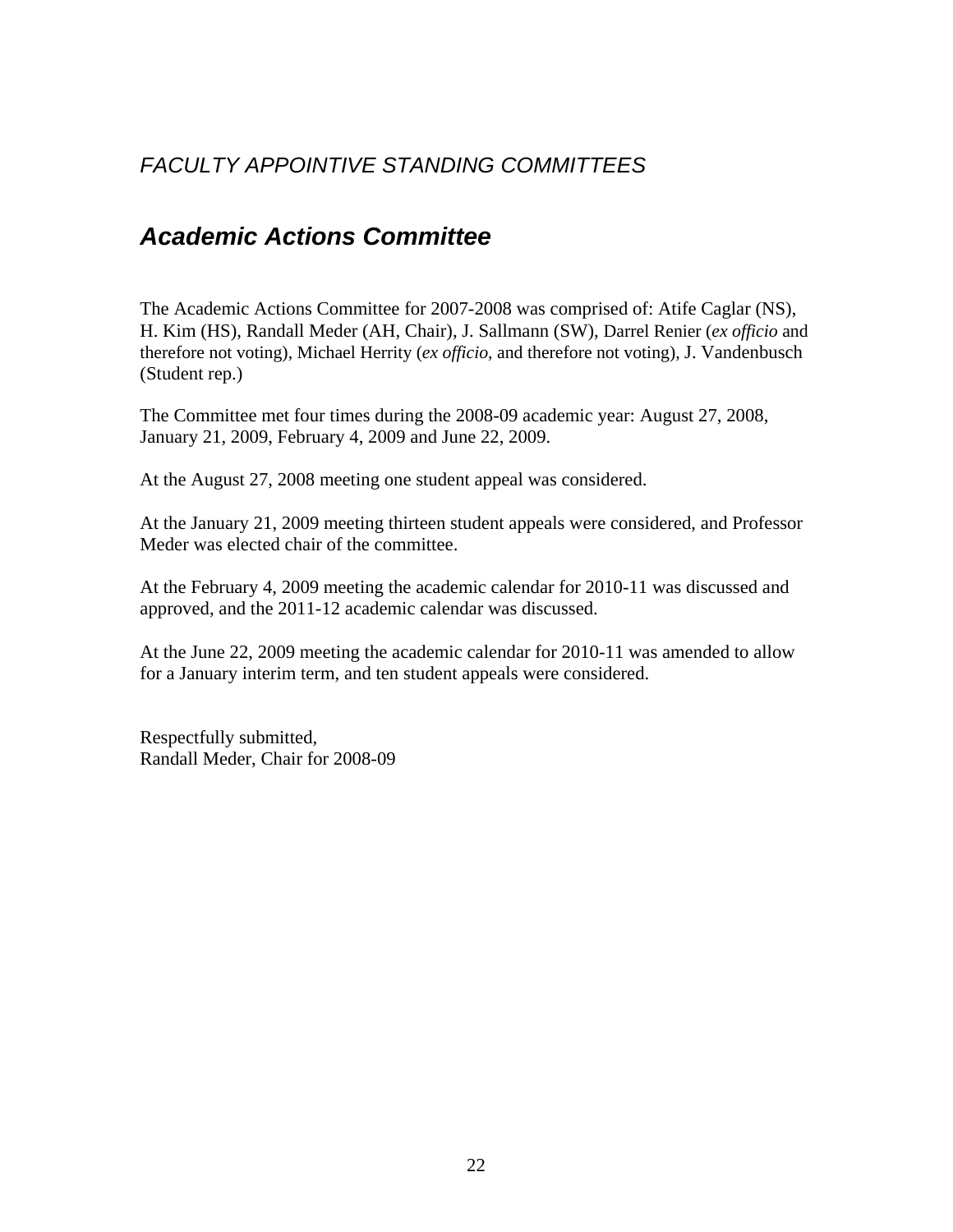## <span id="page-22-0"></span>*Awards & Recognition Committee*

Submitted by: Michael Hencheck (chair), Sandra Bohman, Marlys Brunsting, Cheryl Grosso, Woo Jeon, Emily Rogers, Linda Toonen, Jill White

- The committee reviewed the credentials of three potential commencement speakers, making positive recommendations in each case.
- The committee reviewed the online Founders Award nomination form and suggested several minor changes.
- The committee solicited nominations for the 2009 Founders Association Awards and eventually selected recipients from among those nominations.

Throughout the year, the committee was indescribably effective. The Awards & Recognition Committee's usefulness is tied intimately to the Founders Awards. As long as we have Founders Awards, the tasks carried out by this committee will need to be done.

## *Honorary Doctorate Committee*

Submitted by: Michael Hencheck (chair), Cheryl Grosso, Woo Jeon, Linda Toonen, Jill White

At the time of the creation of this report, the 2008-2009 Honorary Doctorate Committee has received no nominations suggesting recipients of honorary doctorate degrees.

This committee will be more useful those years in which at least one person is nominated to receive an honorary degree.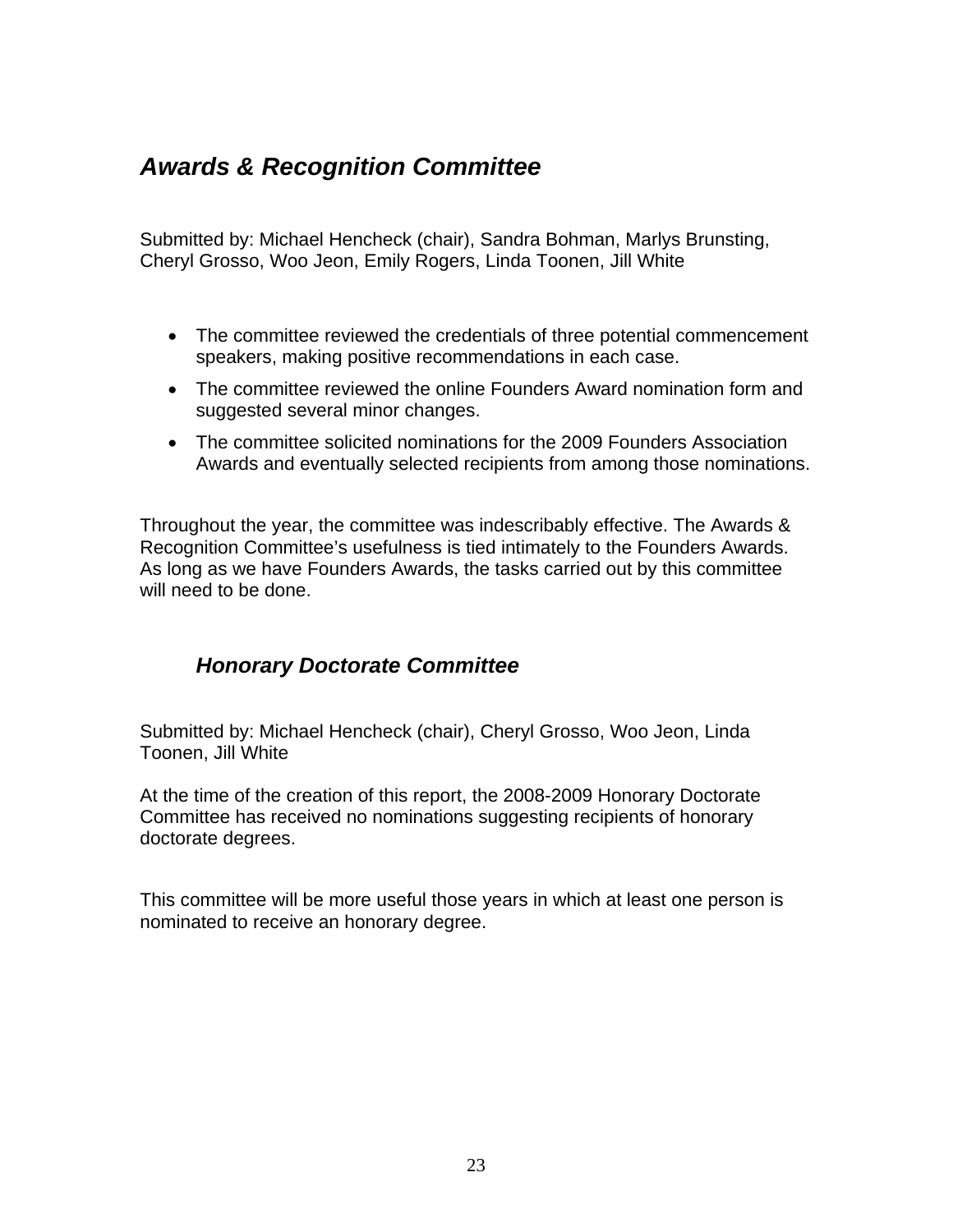## <span id="page-23-0"></span>*Intercollegiate Athletics Committee*

Committee Member for 2008-2009 included: Ken Bothof, Director of Athletics (ex off.); Jeanne Stangel, Associate Director of Athletics (ex.off.); Profs. Kevin Fermanich, Ryan Martin, Bill Shay, Tim Meyer (Chair); Academic Staff – Karen Swan, Rick Warpinski; NCAA Faculty Rep. Donna Ritch; Student Rep. Jeff Sonntag; Community Rep. Wayne Resch (a new and welcomed addition to the IAC).

1. The IAC conducted its regular business consistent with previous years, including review of athletics procedures and budget; approval of post-season play for all sports; discussion and recommendations on fund-raising.

2. One big item that consumed a great deal of time was the policy on student athletes wishing to transfer to another Division One college or university. We had a request to waive the normal transfer policy which includes sitting out one year before competing at the institution to which the student athlete has transferred. The Committee went back and forth on whether to add a great many details to the Student Athlete Handbook (given to all student athletes each year) or to keep it simple and provide details only to those few cases where an exemption was requested. The Committee opted for the latter.

3. Another item of concern centered on the conditioning protocols for student athletes, including those whose sport was not in season and those student athletes sidelined by injuries. The Committee met with two of the trainers who explained their role and how they deal with student athletes under varying conditions. The Committee's concern was largely assuaged as a result of this discussion.

4. The IAC functioned very well as a group, carrying out important business for a key component of our university.

Submitted by, Tim Meyer, Chair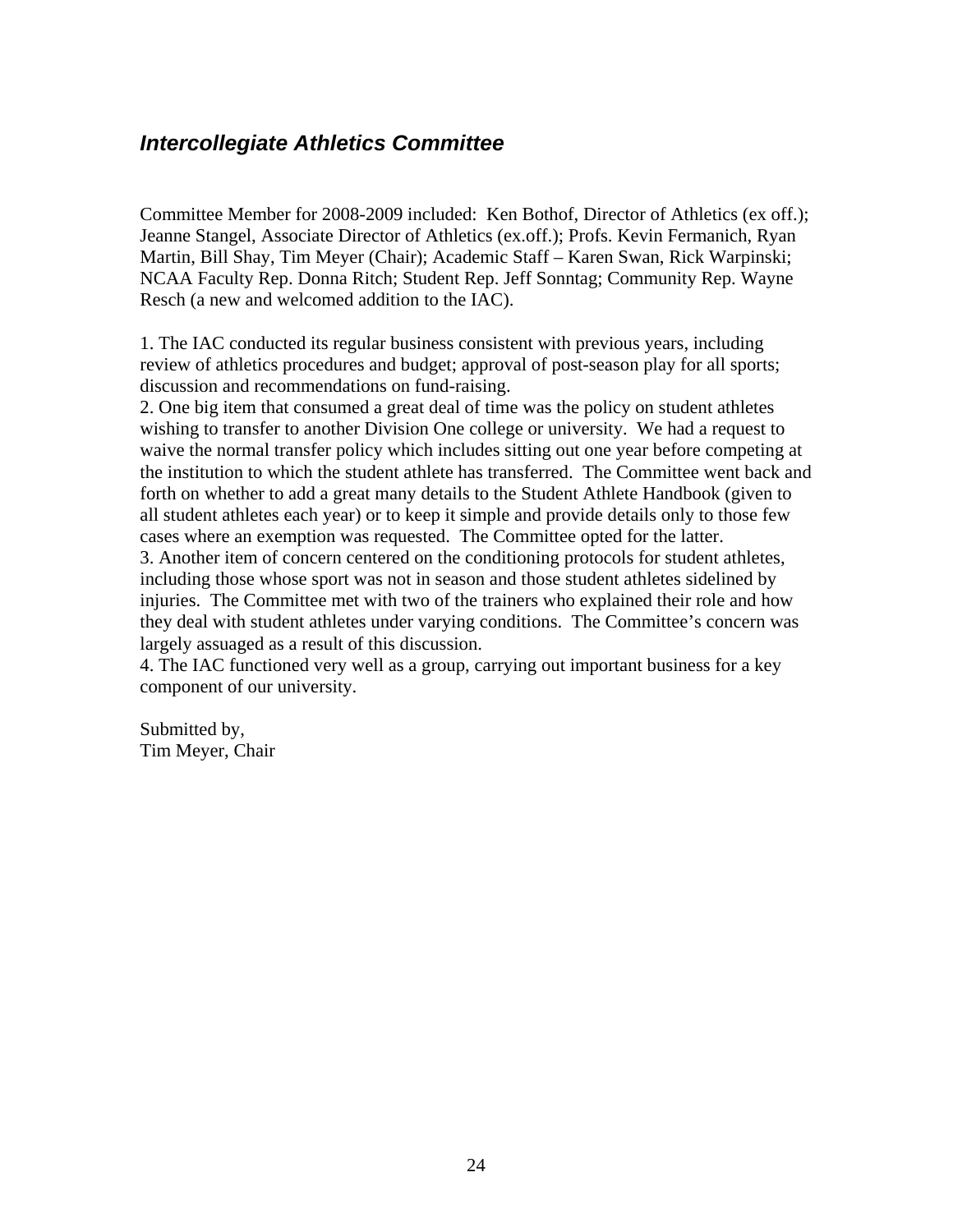## <span id="page-24-0"></span>*Faculty Senate Committee on Planning and Budget*

Our Committee met early in the fall semester and talked about how to best go about fulfilling the charge from the University Committee. After meeting with the University Committee, it was clear that our Committee's mission needed to center on what the most appropriate role was for the Committee and how to carry out that role. We also agreed that it would be useful to meet with Interim Provost Bill Laatsch and Interim Chancellor David Ward.

In November of 2008 the FSPBC met with Professor Laatsch and asked for his input on how our Committee could be of value in the planning and budget process. We had a very productive discussion and agreed that one key area of planning and budgeting that was not adequately represented under the current system was programs and initiatives that were spread across program and/or budgetary lines, including newly created centers or institutes. This gap could be filled by having the FSPBC represent these cross-program initiatives at various stages of the planning and budget process and at various levels involved in the process. We also agreed that the present system seemed adequate for faculty and staff to make their needs known through established channels, working their way through the budget process as it currently stands. The current process, however, lacks key components that are essential to effective planning and budgeting for the future. These needed components served as the focus for our meeting in the spring semester with Interim Chancellor Ward.

Professor Ward gave the Committee a real tour de force on what is needed for an effective, comprehensive budget and planning process. He pointed out that in addition to the budget itself, three components need to be present, operating effectively by themselves, and, most importantly, in concert with one another. These 3 components include: 1. An Academic Program Plan process which in turn feeds 2. The Strategic Plan (where UWGB will be going in the upcoming 5-7 years) which involves 3. The Enrollment Plan. Of the three, only the enrollment plan has emerged and that has occurred this spring semester under the leadership of Mike Stearney. UWGB will need to develop an academic program plan, link it to the subsequent development of the strategic plan, which will bring in essential elements of the enrollment plan. Once this framework is established, how key constituencies in the university are represented in these processes, by whom, and at what levels would all have to be determined. Given the above considerations, the University Committee and the Faculty Senate will have to make some decisions on how to best involve the FSPBC in the above described processes. Questions to be answered include:

 1. At which level(s) will the Committee be involved in? Will the entire Committee participate, only the Chair, or 1-2 designated members for each of the components?

 2. What role would Committee members play while participating – observing and reporting back to the UC and Senate or contributing to the planning processes?

 3. If contributing, will the representation come from the specific units/programs for those members who are participating or should they be representing a much broader constituency?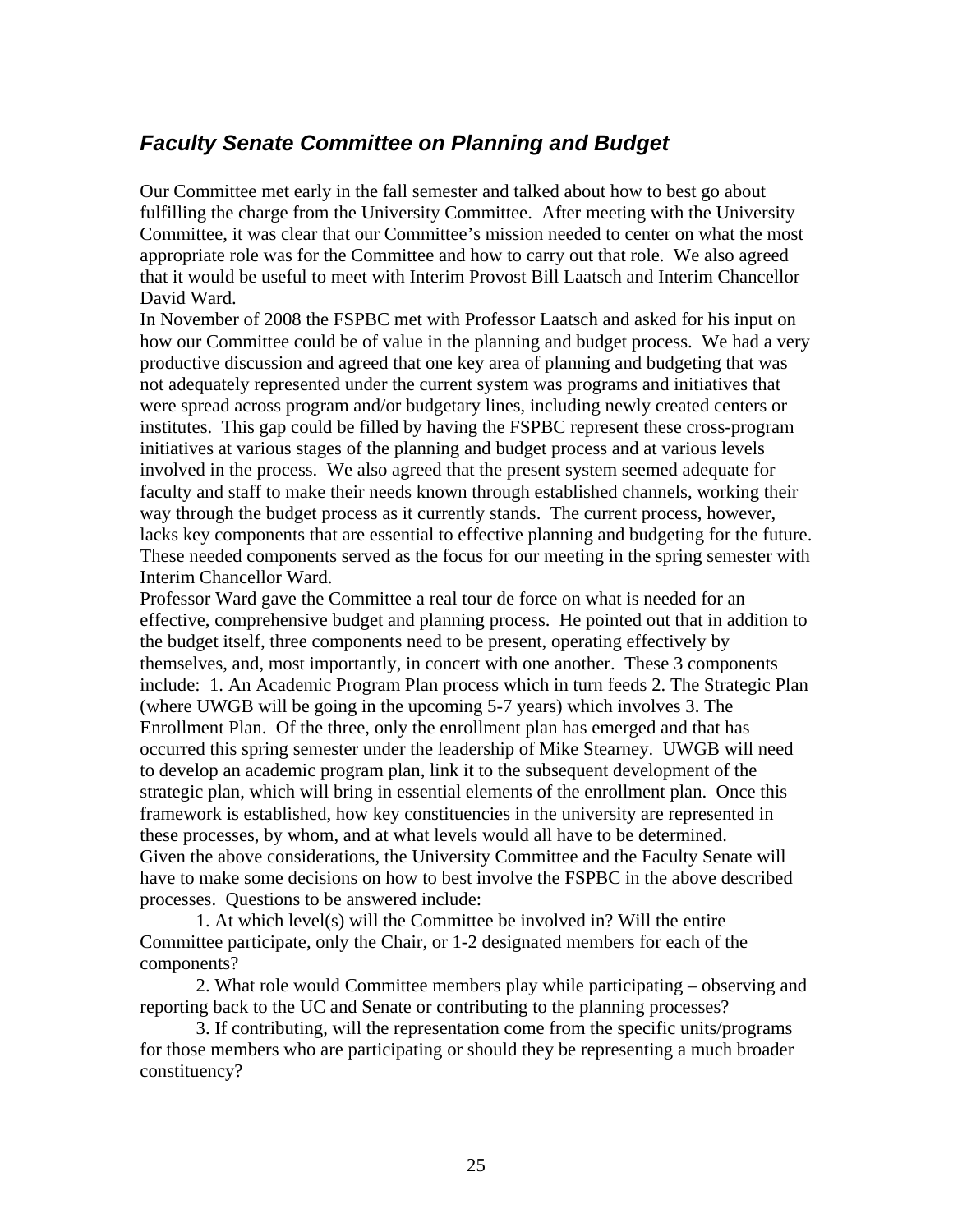4. If it's a broader constituency, how do Committee members gain the necessary knowledge and expertise to adequately represent those constituencies?

 5. How can the FSPBC be assured of a "seat at the table" (any table) when relevant budget and planning processes occur (e.g., development of a strategic budget plan)?

 6. Depending on the desired level of participation, will adjustments need to be made in teaching load to allow for major time commitments? Even the attendance at many, sometimes quite long, meetings can represent a major time commitment. Beyond attendance, the amount of work required meeting with program chairs, faculty, staff, etc. can add significant amounts of time; training in the budget and program planning processes is also necessary for a committee representative and, undoubtedly for budgetary unit chairs.

 7. The current FSPBC structure includes six members serving limited terms. There is little continuity from one year to the next. Effective participation in planning by Committee members, therefore, could not be realistically expected with short terms and 50% turnover each year. Committee service would need a different, longer lasting structure which allowed for planning participation with varying amounts of experience. How will the Committee be restructured to align its structure with the demands of the tasks at hand?

The University Committee will need to think about and answer the above questions (and, undoubtedly, many others) before the FSPBC functions next year. It is highly likely that Chancellor-Select Harden and our new Provost and Vice Chancellor will bring valuable insights into the role of the FSPBC. These insights will help the UC refine the operating goals of the Committee and enable the Committee to more effectively fulfill the general objectives outlined in the original charge.

Prepared by Tim Meyer, Chair Faculty Senate Planning & Budget Committee, 2008-09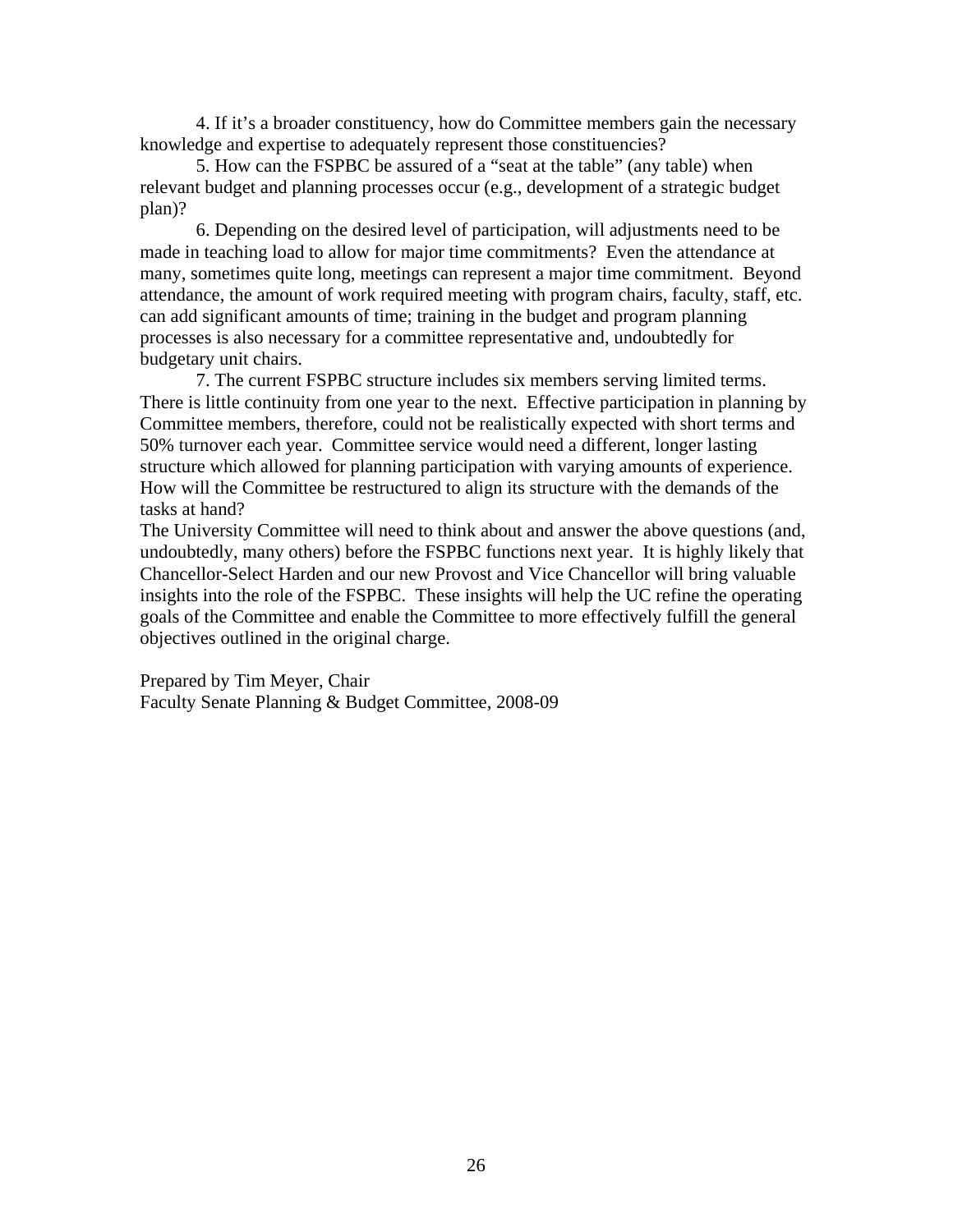## <span id="page-26-0"></span>*Senate Legislative Affairs Committee*

The Members of the Senate Legislative Committee were

- Peter Breznay, Senator, NS, 08-09 (Chair)
- Lucy Arendt, Senator, PS, 08-09
- Eric Hansen, AH, 08-09
- Dan Spielmann, Interim Assistant Chancellor for University Advancement (*ex officio*)

After receiving information that last year the Faculty and the Academic Staff Senate Legislative Affairs Committees agreed to develop close cooperation, we decided that we have our first meeting, and all subsequent meetings jointly with the Academic Staff Senate Legislative Affairs Committee. This makes our Committee double in size but allows direct and rapid information sharing between the Faculty and the Academic Staff Senates on legislative issues. Since legislative issues revolve mostly around shared concerns, working and meeting jointly makes eminent sense in the opinion of the members.

The dates, times, and members present during these meetings are recorded in the minutes for the committee, which are available in the Office of the Secretary of the Faculty and Academic Staff.

This year has been of heightened importance from a legislative point of view, as a result of Democratic majorities taking power in the State Assembly and Senate, together with a Democratic governor. At the same time, the current economic crisis affects all aspects of our work at the University very negatively, due to the severe budget cuts, furloughs and rescinding of agreed upon salary increases. On the positive side, the change in the balance of power in the State Capitol presents a unique opportunity to advance Faculty and Academic Staff interests. In particular, the Governor's State of the State Address and following Legislative discussions are indicative of the possibility that for the first time in Wisconsin's history, University of Wisconsin Faculty and Academic staff will obtain

- The right to vote on Collective Bargaining
- The recognition of domestic partnerships and the awarding of benefits for partners of state employees.

The above items, the development of the state budget and the possible impacts of the budget cuts formed the main topics of our meetings. Dan Spielmann provided regular updates both on issues before the State Legislature and on positions taken by the UWGB administration.

Topics of our meetings included:

- Collective Bargaining
- Advantages of forming a joint collective bargaining unit for Faculty and Academics Staff, once the enabling legislation is passed and both the Faculty and the Academic Staff vote affirmatively on Collective Bargaining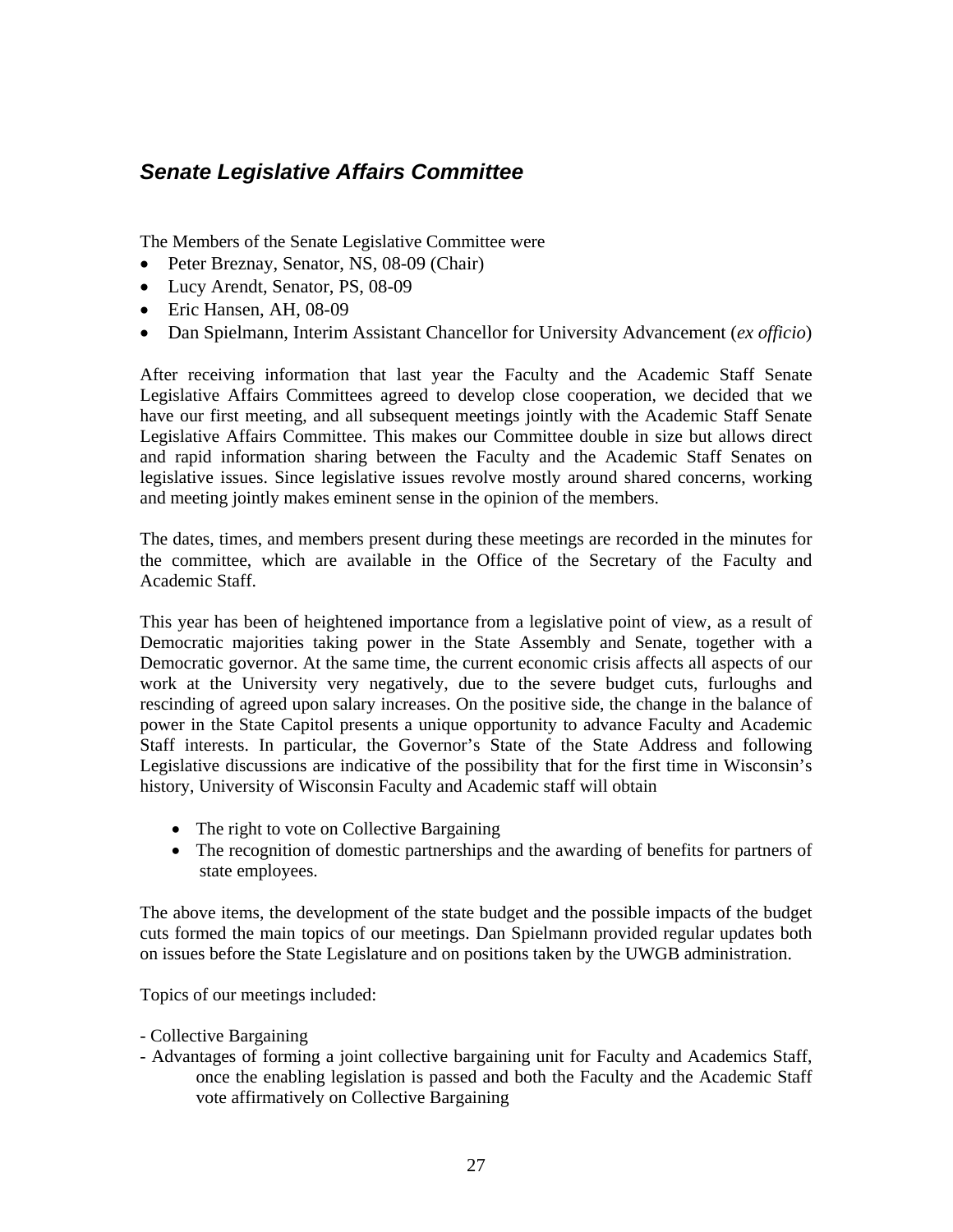- Reviews of the State and campus budget numbers
- Discussions on deepening cooperation between Faculty and Academic Staff Senates
- Participation in TAWUP sponsored information sessions on Collective Bargaining.

The Senate Legislative Committee strives to keep the University community informed of developments in the Wisconsin State Legislature. The committee worked on processing the developments and keeping the University community informed.

Respectfully submitted,

Peter T. Breznay, Chair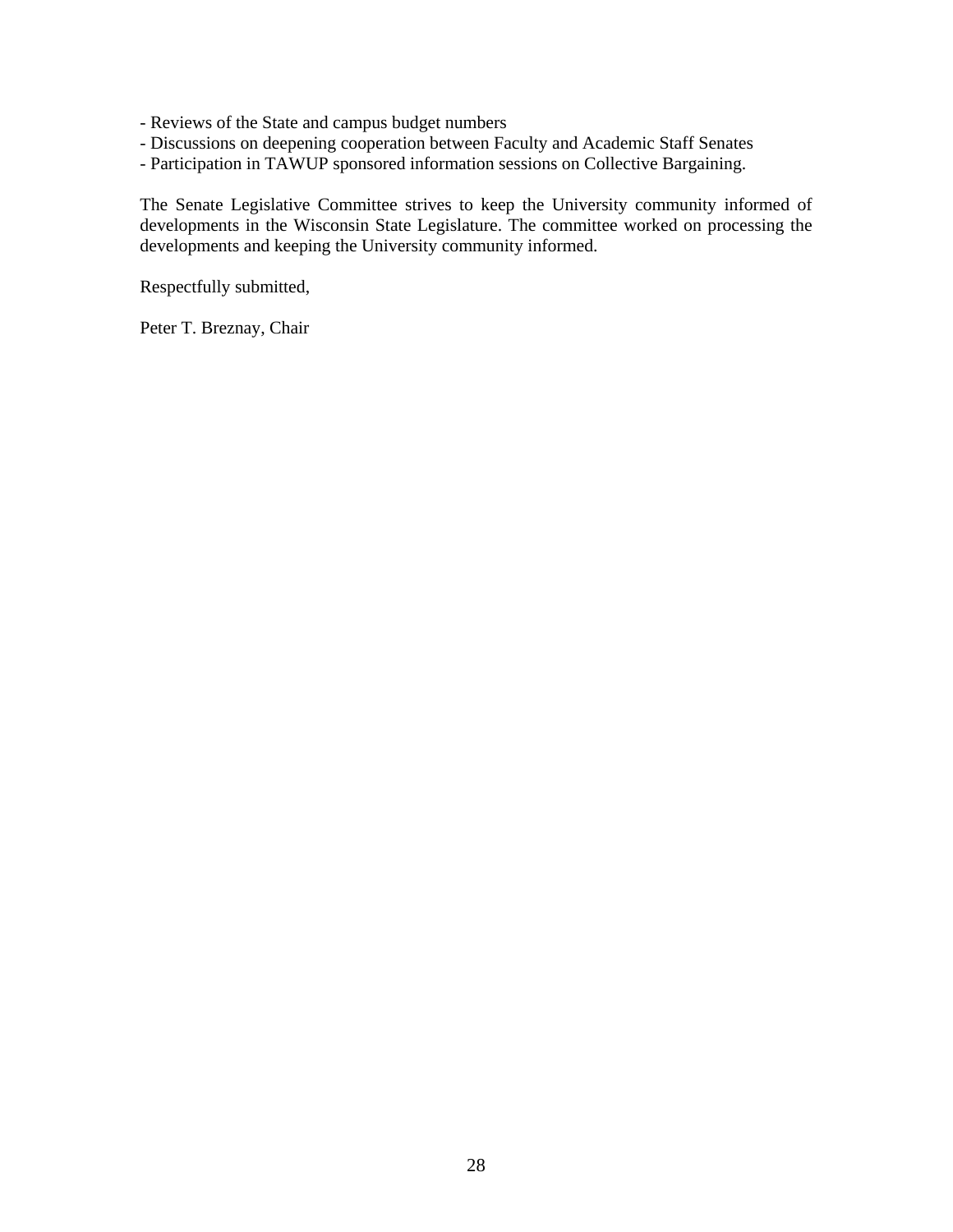## <span id="page-28-0"></span>**COMMITTEES APPOINTED BY THE PROVOST**

## *First Year Experience Committee*

There are several other committees working throughout the year to support FOCUS initiatives on campus. Some of the groups include a Task Force focusing on First Year Seminars, a campus-wide FOCUS Logistics Planning Committee, and a Campus Welcome Committee. All of the groups work on the big picture and fine details related to "First-Year" programming and services. The following includes a summary of main initiatives this year.

1.Assessment Data from FOCUS R&R (Registration and Resources). FOCUS R&R provides incoming freshmen and their parents/guardians an introduction to the university including: 1) the academic requirements of the university, 2) the resources available to students, 3) the academic expectations of students, and 4) a list of items the students need to accomplish today. After this introduction, students get their ID photographs taken, learn the SIS computer system, meet with advisors, and plan their first semester course load. Parents learn the "nuts and bolts" of the university (bursar/financial aid, residence life/dining, health services, bookstore, etc.) through panel discussions. This past year we created a new "Student Experience Video" that presented parents with student's thoughts on transitioning to college. This received positive reviews, and will be used again in the R&R 2009 program.

At the completion of R&R both students and parents complete a survey evaluating their R&R experience. During the First Year Experience Committee meeting, we discussed the 2008 survey results that indicated the students' and parents' level of satisfaction with the R&R program. The results were very positive and similar to previous years.

2. FOCUS Orientation. Students' move-in day was the Thursday before classes started. On Thursday, Friday, and Saturday, FOCUS Orientation schedules a number of small group sessions, social activities, and one-hour seminars to assist the students' transition to college life. Following these activities, the students completed a "bubble sheet" evaluation. During the First Year Experience Committee meeting, we discussed the 2008 evaluation results which provided information on which areas we were doing well and which areas need to improve. As a result of these discussions, the Campus Welcome Committee was formed.

3. Student Ambassador Program. There are 36 Student Ambassadors and 2 Student Ambassador Co-Directors. The Ambassadors work an average of 16 hours per month while the Ambassador Co-Directors work 10 hours per week during the academic year and 20 hours per week during the summer. The Student Ambassadors are vital to the success of the FOCUS program, but their role is not limited to FOCUS. They are also involved in Campus Preview Days, commencement, daily campus tours, and programs hosted by the Chancellor and Advancement Office. The number and types of activities in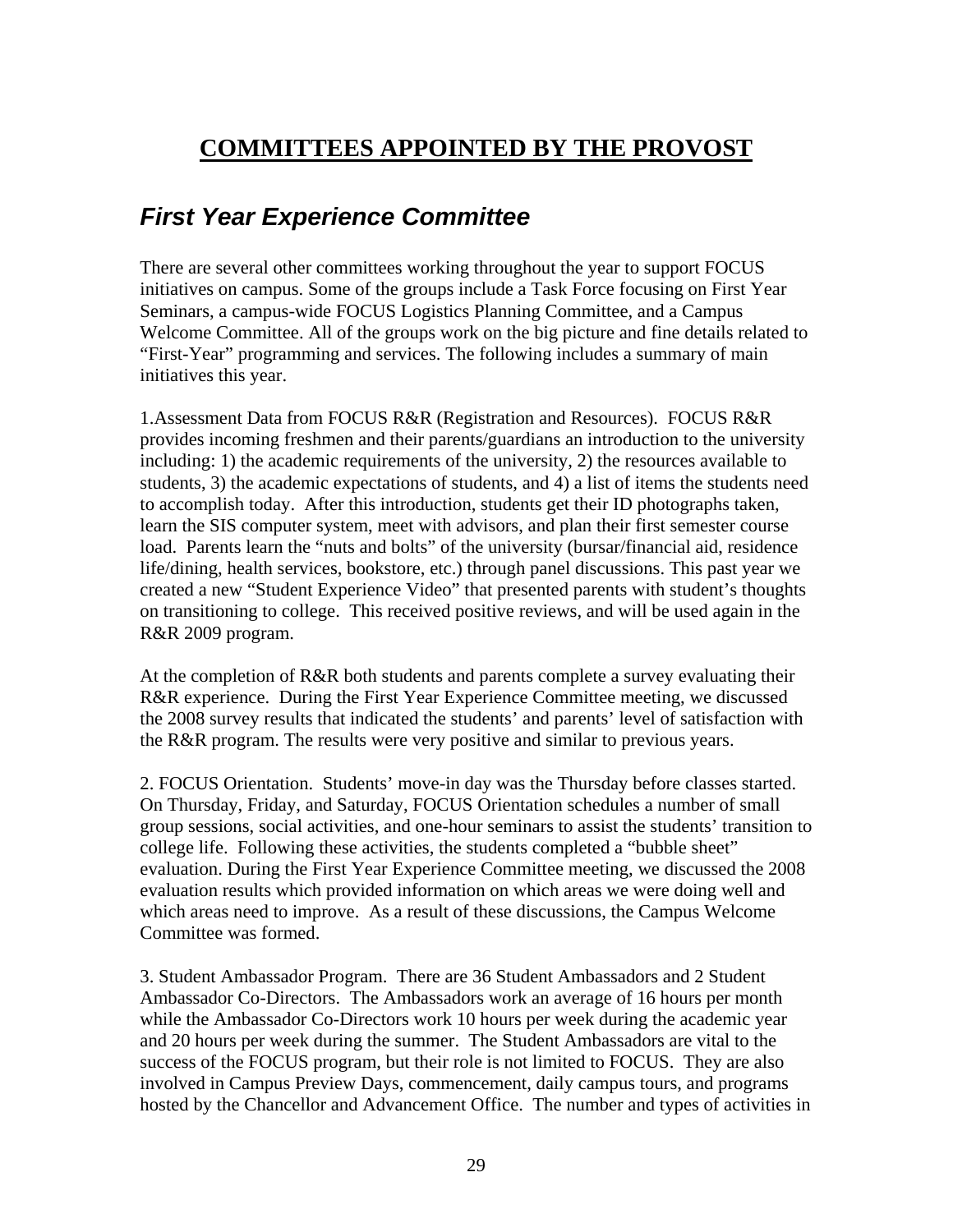which ambassadors are used is continually increasing; for example, they assist with Campus Life Programming Task Forces, College Fairs, Majors Fair, just to name a few. While ambassadors are required to participate in training activities, they also are involved in numerous service projects as well. The ambassador program is fully funded by FOCUS.

4. Majors Fair. We had all of the academic areas participate in Majors Fair again this year. Over 240 students attended the event in March 2009.

5. FOCUS Budget and Fees. The FOCUS budget is derived entirely by student fees. Freshmen students are charged \$200 each. This fee has not increased since the inception of the program in 2002.

6. First Year Seminars. 2008 was the third year of the First Year Seminar program. The initial offerings (in 2006) for First Year Seminars consisted of 6 sections of general education courses (normally high enrollment courses) that were limited to enrollment of 25 students. The second year (2007), the First Year Seminars expanded to a total of 13 sections, including: 2 sections of English Composition courses, 6 general educations courses, and 5 interdisciplinary seminars (newly developed courses commonly referred to as "198" courses because that was the course number assigned to the new courses). In its third year (2008), First Year Seminars grew to 16 sections, including: one section of English Composition, 4 general educations courses, and 12 interdisciplinary seminars. A new dimension to the First Year Seminars was added in 2008 with the development of a Peer Mentor Program created specifically for the seminar groups – 9 of the 16 seminars used peer mentors. A detailed evaluation was undertaken comparing three groups: First Year Seminar courses with peer mentors, First Year Seminar courses without peer mentors, and a "control group" of regular general education courses. These data are still being evaluated, however, the preliminary data show the First Year Seminars are increasing engagement, particularly those seminar groups that are using peer mentors.

7. Common Theme. It was decided that the university would have a Common Theme around which the students, faculty, staff, and the community to rally around in order to develop a sense of unity. A call for proposals was issued through the Office of LAS Dean Furlong. Prof. Kim Neilsen's "Waging War, Waging Peace" theme was selected. The Committee was Co-Chaired by Donna Ritch, Associate Dean of Liberal Arts and Sciences and Brenda Amenson-Hill, Assistant Dean for Campus Life. The common reading in the Fall semester was Kevin Sites' *In the Hot Zone: One Man, One Year, Twenty Wars*. Good Times Programming brought Mr. Sites to campus for two nights and one day of co-curricular activities. During the Spring semester *The Things They Carried* by Tim O'Brien was selected for the common reading. Several departments across the campus participated in the Common Theme.

Overall, this was another successful and productive year for FOCUS. We are fortunate to have great collaboration and participation across the campus on our "First-Year" initiatives.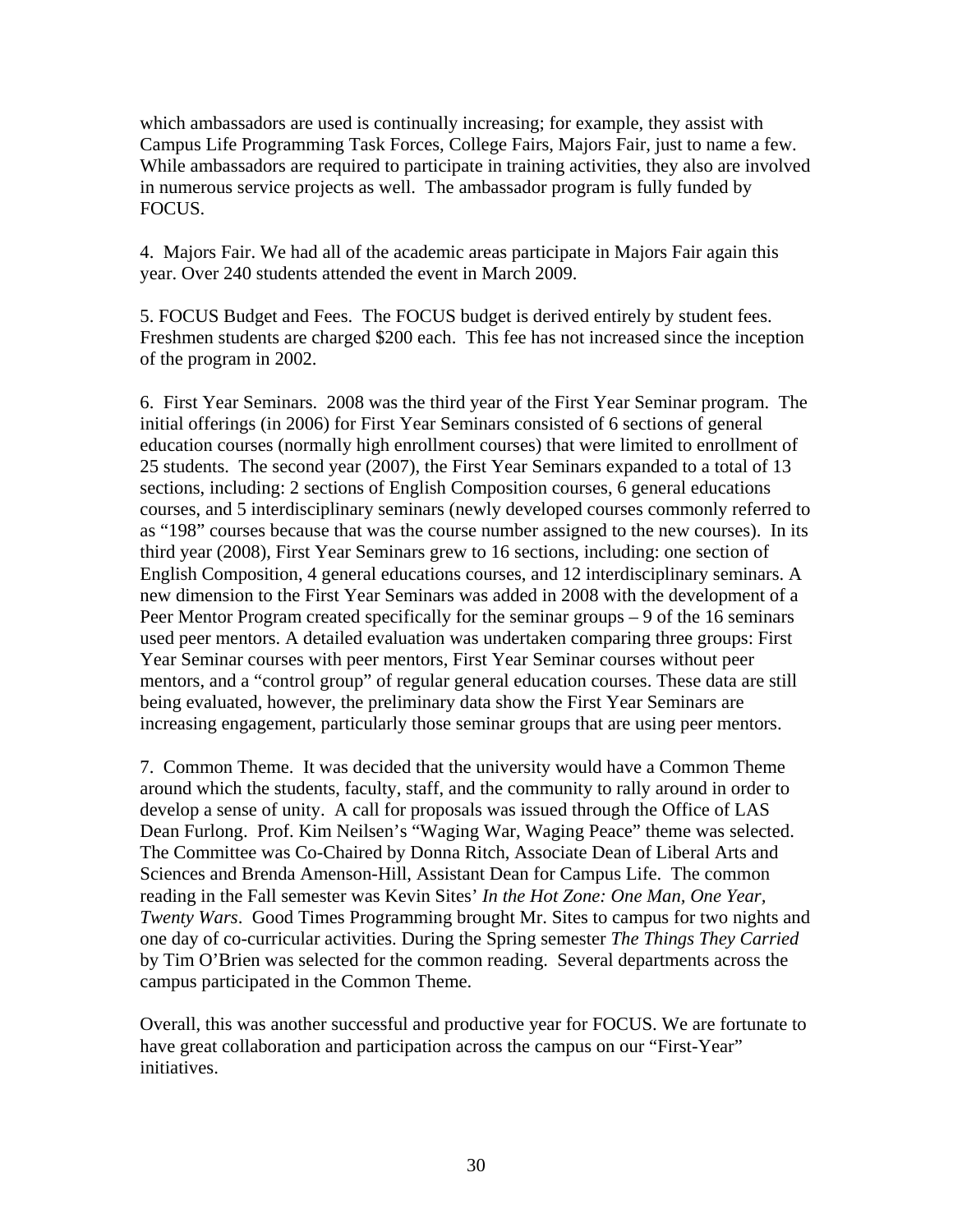## <span id="page-30-0"></span>*Committee on Individuals with Disabilities*

Members of the Committee on Individuals with Disabilities for the 2008-09 school year included Rebecca Meacham (faculty), Sherri Arendt (academic staff), Elaina Koltz (classified staff) and Kervin Blanke (fall student) & Katherine Koehne (spring student). Assistant Director for Diversity and Employment Services Sheryl Van Gruensven, Coordinator of Disability Services Lynn Niemi and Americans with Disabilities Act Compliance Coordinator Greg Smith served on this committee as ex-official members. Lynn Niemi and Greg Smith served as co-chairpersons.

The Committee on Individuals with Disabilities met officially three times this year as a full committee.

Areas the committee addressed this year were as followed:

- Laboratory Sciences The committee toured the LS labs and made a recommendation for a portable accessible lab station to be acquired to make the lab facilities more accessible.
- Other accessibility concerns and information brought to the committee's attention this year that were discussed include: emergency phones and access; human resources requests for accommodations procedures; update on ADA Amendment Act; and check on Rose Hall renovations for ADA compliance.
- The committee felt that we should have a Facilities Management Representative attending all future meetings.

The co-chairs of this committee feel that it has been doing valuable work and is worthwhile. We are ensuring individuals with disabilities have access to our campus and events held.

Minutes and memos from this year's full committee meeting are included with this report.

Lynn Niemi & Greg Smith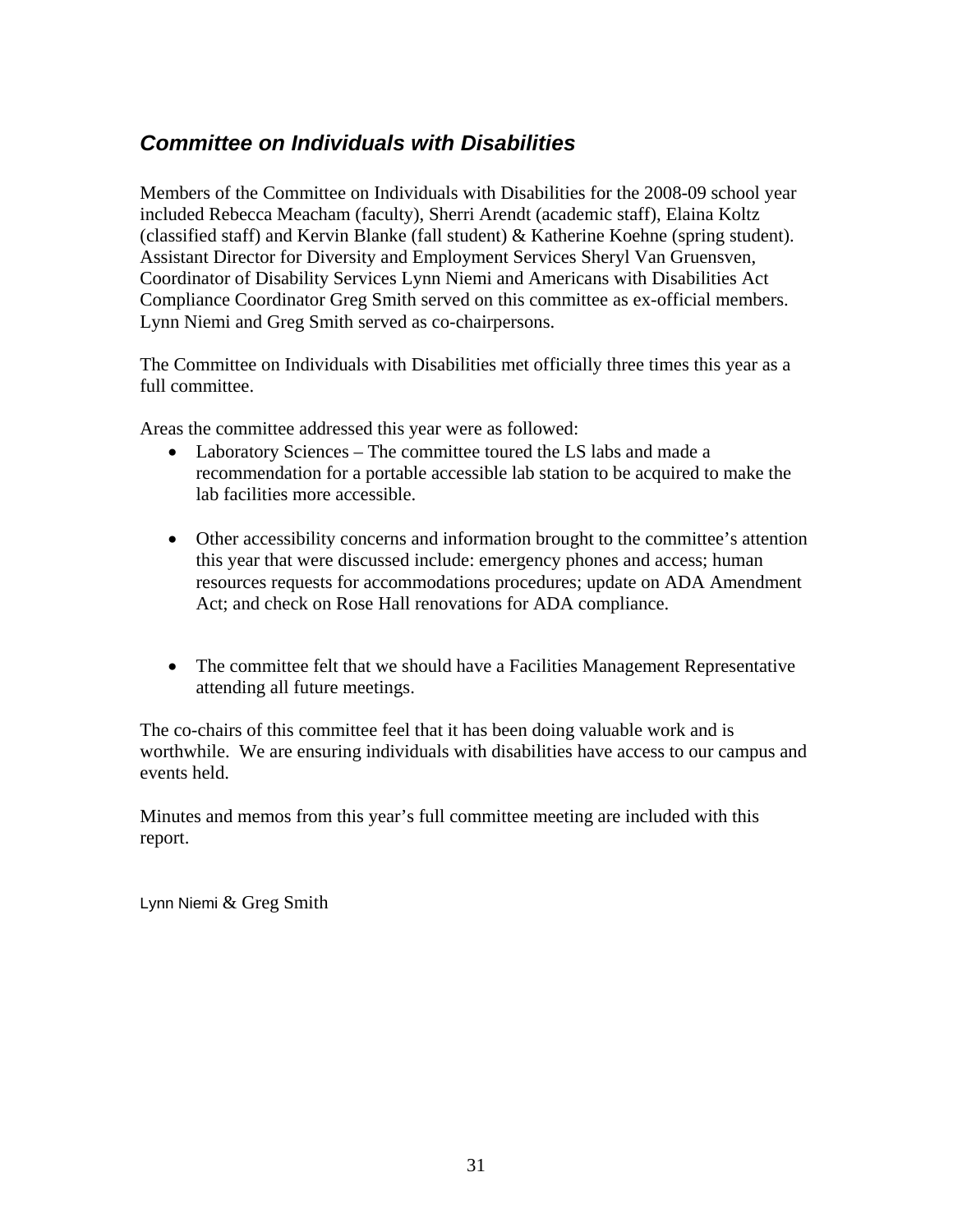## <span id="page-31-0"></span>*Individualized Learning Committee*

The Individualized Learning Committee met three times during the 2008-09 academic year, once to elect a chair and twice to evaluate Individualized Major proposals.

During the first meeting, Prof. Arendt was elected to serve as chair and secretary for the committee.

The committee also discussed Kathryn Becker's proposal for an Individualized Major in International Affairs. The committee postponed voting on the proposal awaiting changes to the list of proposed courses. [Note: The student later withdrew her proposal for an Individualized Major.]

During the second meeting, the committee discussed Sean Luck's proposal for an Individualized Major in Physical and Chemical Sciences. The committee discussed a number of issues. The committee approved (5-0-0) the student's proposal contingent upon the student's successful pursuit of one of the following two courses of action:

a. Incorporate an additional 12 credits of interdisciplinary coursework in the individualized major proposal. The committee recommended credits in Environmental Science.

b. Add an existing interdisciplinary minor to the individualized major proposal. [Note: The student later added 12 credits in Environment Science to his proposal.]

During the third meeting, the committee discussed Robin Wayne's proposal for an Individualized Major in Youth and Family Ministry. The committee voted in favor of her proposal, as submitted, 5-0-0.

The committee also discussed whether to require a minimum cumulative grade point average of all Individualized Major applicants. The committee decided that a cumulative grade point average of 2.5 would be "highly recommended," though not required. This language will be added to future catalog and other publications describing the Individualized Major.

Respectfully submitted, Lucy A. Arendt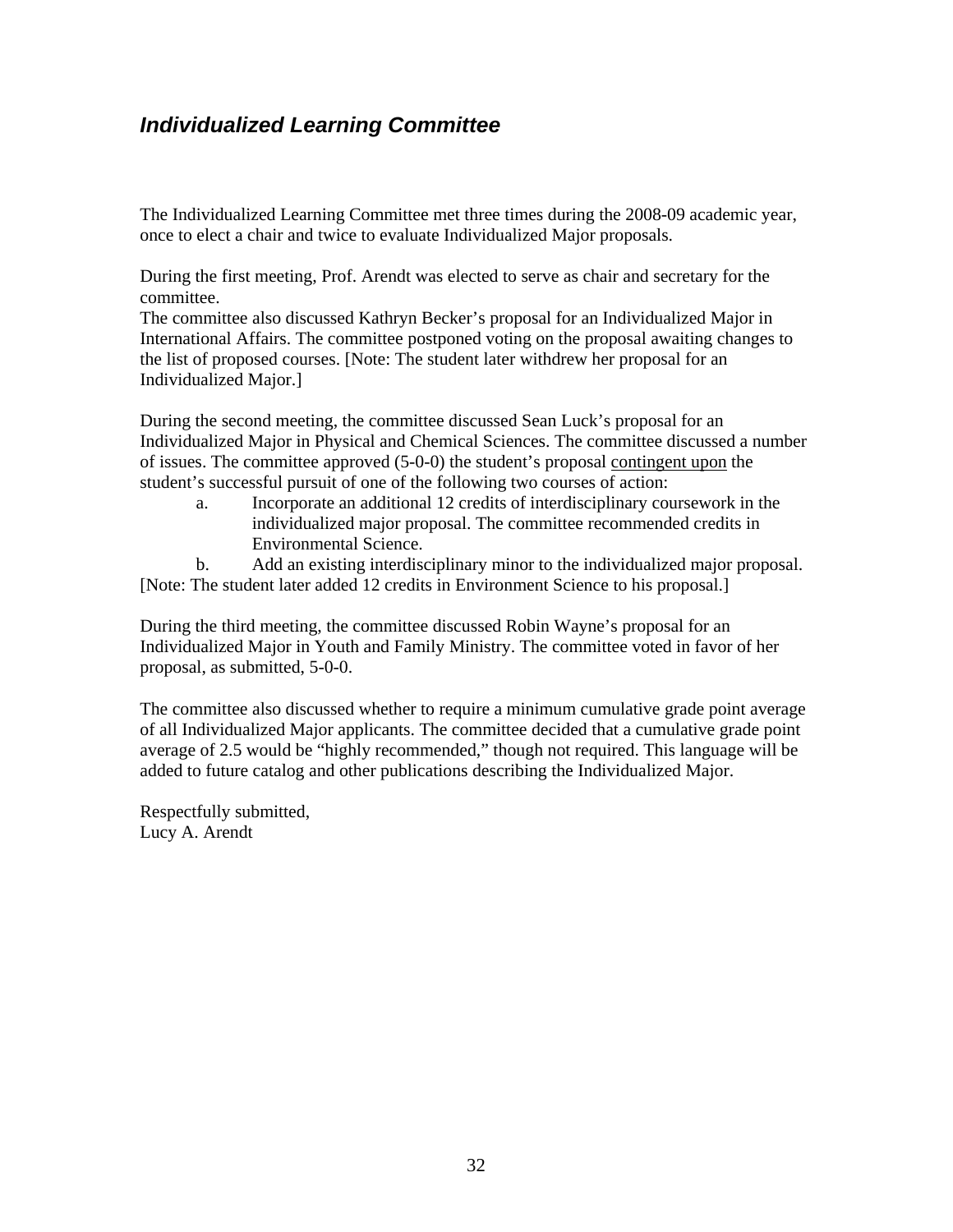## <span id="page-32-0"></span>*Institutional Animal Care and Use Committee*

In September Professor Meinhardt met with Professor Wolf's Ecology class to review the ethical use of animals in research.

20 October, 2008

Meinhardt was re-elected chair. Three proposals were reviewed and approved with conditions. Another proposal not requiring full committee review was approved by acting chair Denis Lorenz. (Meinhardt recused himself because he is involved with the research involved.)

3 February, 2009

Two proposals were reviewed and approved with conditions. Mike Mentzel took the place of the retiring Jane Rank.

27 March, 2009

Two proposals were reviewed and approved with conditions. The committee conducted a tour of the animal facilities and found conditions acceptable.

29 May, 2009

Two proposals were reviewed and approved with conditions.

Respectfully submitted

Daniel Meinhardt IACUC Chair Assistant Professor Human Biology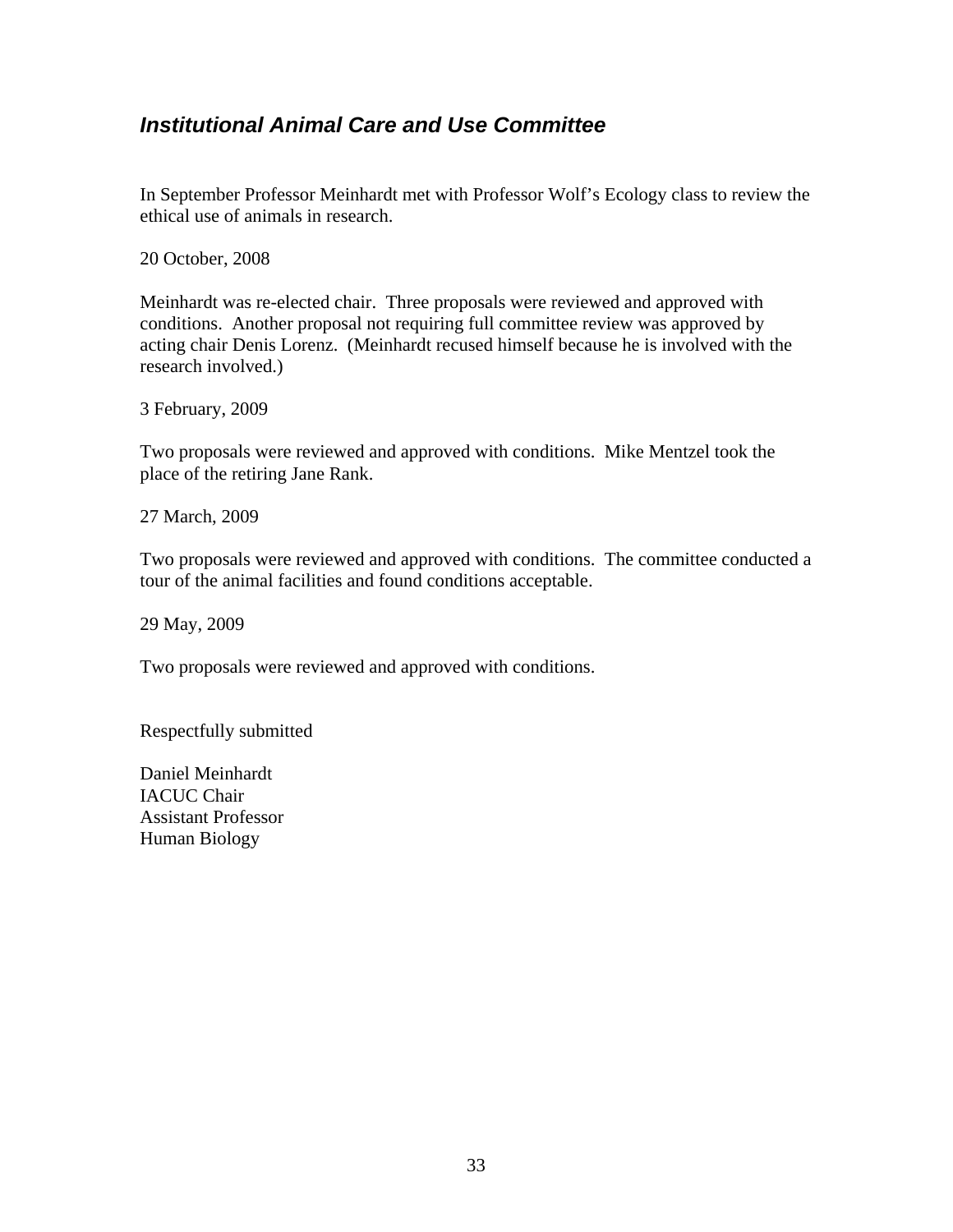## <span id="page-33-0"></span>*Institutional Assessment Committee*

The following report is a summary of the activities conducted by the Institutional Assessment Committee (IAC) based on meetings held in September 2008, November 2008, and April 2009. The IAC conducted business in accordance to the posted committee charge: addressing matters pertaining to institutional assessment activities, policies, and procedures related to assessment efforts within the university.

The Voluntary System of Accountability initiative (VSA) was reviewed, and the IAC examined three student learning instruments (College Assessment of Academic Proficiency, Collegiate Learning Assessment, and the Measure of Academic Proficiency and Progress). The committee recommended utilizing the College Assessment of Academic Proficiency (CAAP) instrument for the UWGB campus. Subsequently; the CAAP will be administered to approximately 200 incoming freshmen in fall 2009.

The IAC has followed the development of the Assessing Mission Level Student Learning Objectives project (MLLO) in each meeting; offering ideas and feedback on assessment issues related to the project. It is understood that the UWGB Steering Committee of the MLLO project is presently collecting data from the units and organizing information for further analyses.

The IAC also acts in an advisory capacity to other UW-Green Bay programs involved with assessment projects. Dr. Heidi Fencl, Director of the Center for the Advancement of Teaching and Learning (CATL) sought out the committee to discuss the role she might play in searching for and/or providing supplementary course evaluation tools to faculty members for individual professional development purposes. Dr. Fencl provided the committee with an example of the type of instrument (IDEA Center form, 2002) she might provide and keep stocked in CATL. The committee was not asked to approve the IDEA instrument, but discussion included process issues related to how the CATL and the IAC would work together. Furthermore; the IAC supported the faculty development function of CATL, and recommends fostering the on-going articulation between the IAC and the Director of CATL.

cc: Institutional Assessment Committee members Secretary of the Faculty and Academic Staff Provost and Vice Chancellor for Academic Affairs Associate Provost for Academic Affairs Chair of the University Committee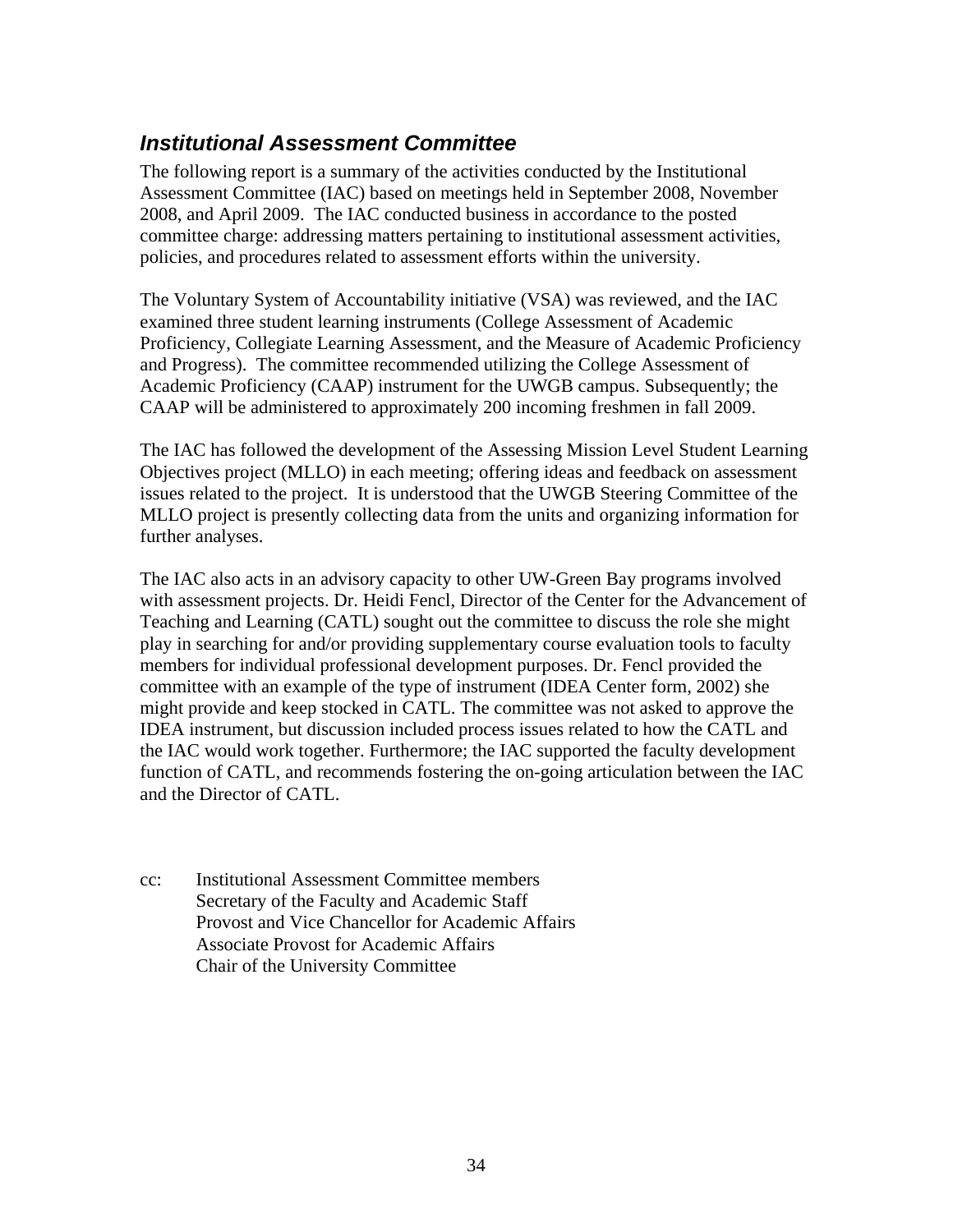## <span id="page-34-0"></span>*Institutional Review Board*

The Institutional Review Board (IRB) had a very positive year, efficiently reviewing many proposals. What follows is a summary of the 2008-2009 academic year's activities.

### **Proposals:**

The IRB met eight times, approximately once per month, during the 2008-2009 academic year and reviewed 87 proposals.

Of these proposals, 16 were reviewed by the full board. The remaining 71 were reviewed by the Chairperson or a delegate of the Chairperson and fell into the following categories: 43 expedited proposals, 18 exempt proposals, 5 modifications to proposals already approved by the board, and 5 annual renewals. Those proposals that did not require full board review were reviewed, on average, within 3 days of being submitted.

### **Additional IRB Activities:**

The IRB took on several other important tasks during the 2009-2009 academic year including (1) modifications to their website and their documentation, (2) modifications to their membership, and (3) improvements to the resources for IRB member training.

*Website and Documentation Modifications:* The website for the IRB was reorganized to increase usability and to help first-time submitters negotiate the process. There were two primary changes to the website. First, all forms were placed in a common location so they could more easily be found. Related to this, a sample consent form was also created to provide an idea to researchers of what is required. Second, a section was added to the website titled "Submission Assistance and Answers to Frequently Asked Questions" which included the following links:

- First Time Submission Assistance
- Determining if IRB Approval is Required for a Project
- Determining if a Classroom Research Project Requires IRB Approval
- Assistance with Scholarship of Teaching and Learning (SoTL) Projects
- Determining if a Project is Exempt, Expedited, or Requiring Full Board Review
- Obtaining an IRB Training Certificate
- Submission Instructions
- Submitting Project Completion and/or Annual Progress Reports
- Working with Animal Subjects (see the Institutional Animal Care and Use Committee)

In addition to the changes to the website, all forms were modified to improve usability. One additional form was created, the *Protocol Submission Checklist*, which helps researchers identify whether or not they have submitted all the required paperwork.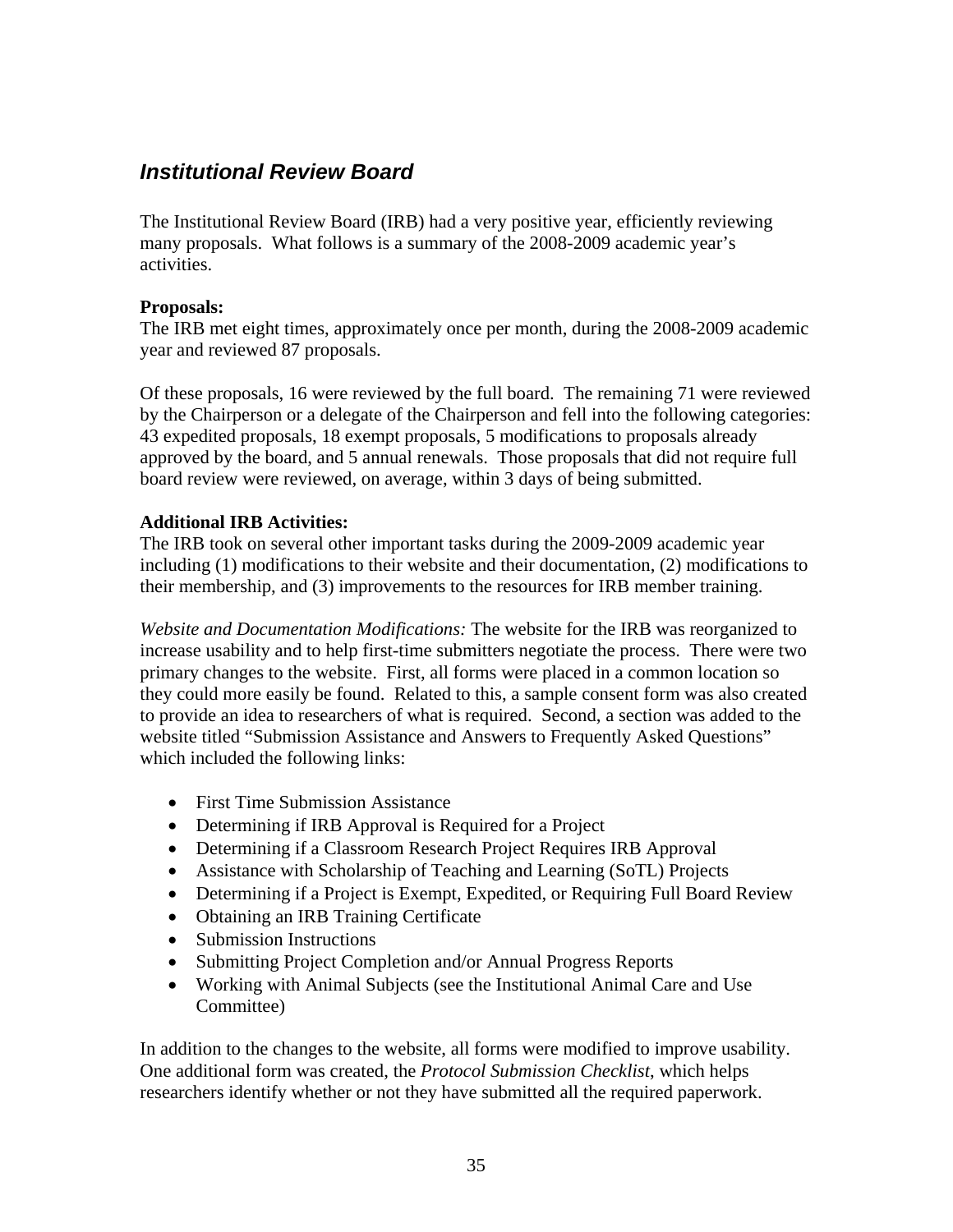Although, it's difficult to assess the value of these changes, it seems that there have been fewer incomplete proposals during this academic year and the feedback from researchers regarding these changes has been positive.

*IRB Membership:* The IRB also took steps to address membership compliance issues in two areas. First, a new community member joined the committee who is more able to attend meetings regularly. Second, the charge for the IRB was modified to indicate that committee membership required at least one non-scientist and one scientist. This change was particularly important because federal guidelines require that a non-scientist be present at every meeting.

*IRB Member Training:* The IRB sought resources from the Provost for additional training opportunities for IRB members. The IRB received several books for the Chairperson and for each member. Additionally, IRB members had the opportunity to attend an interactive videoconference on the topic of IRB reviews.

### **Future Goals:**

The IRB has three primary goals they would like to address in the near future. First, the IRB intends to make additional modifications to the website and documentation in order to further improve usability. Second, the IRB intends to continue providing training opportunities for its members. This is especially true for the Chairperson as the bulk of the committees review responsibilities fall on him or her. During the 2009-2010 academic year, the IRB intends to work on a IRB member handbook that can be used by new members to help familiarize themselves with IRB procedures. Finally, the IRB intends to explore the possibility of an on-line submission process in order to expedite the review process and to decrease paper usage.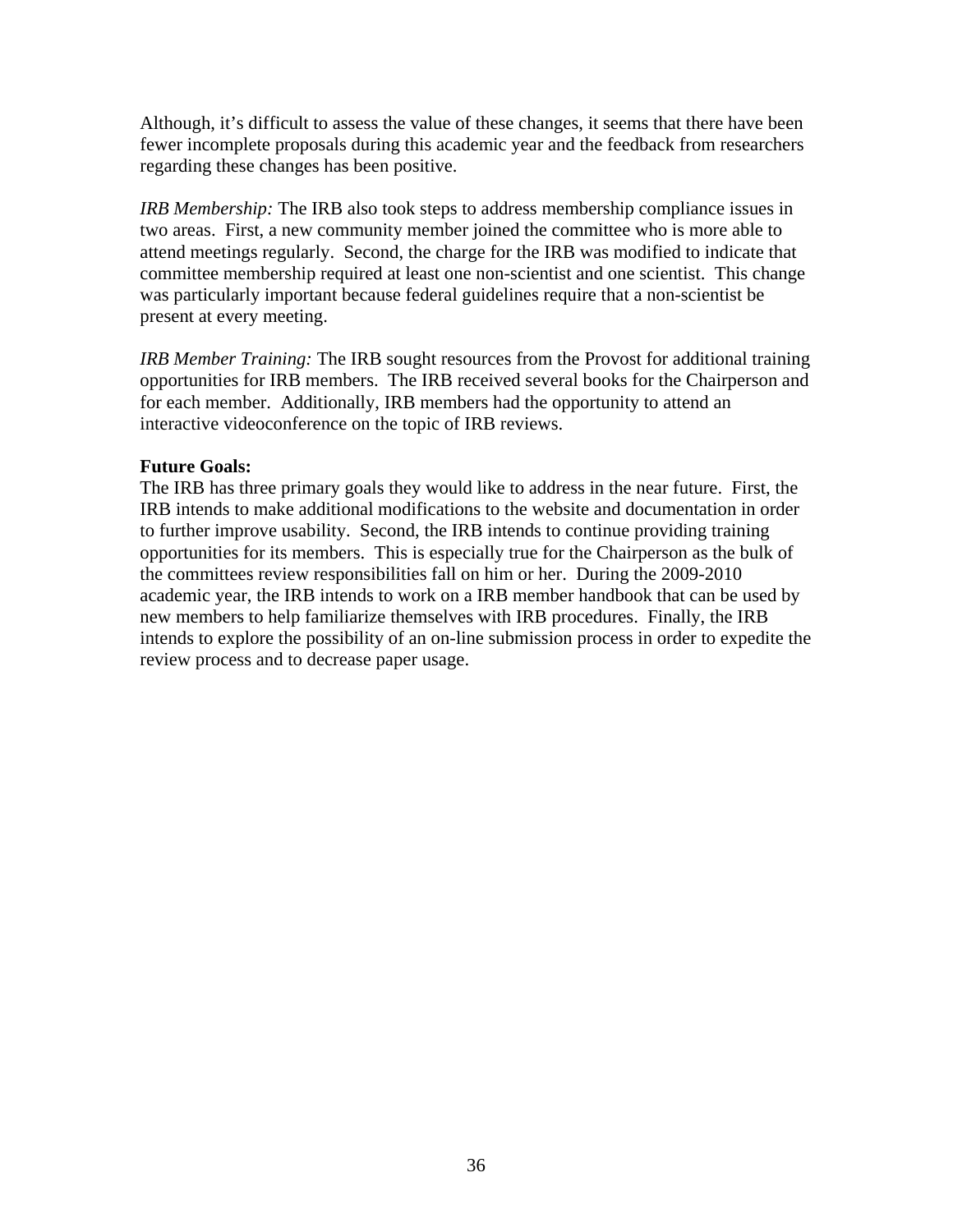## <span id="page-36-0"></span> *Instructional Development Council*

The Instructional Development Council (IDC) is the UW-Green Bay committee charged with supporting faculty development in the area of teaching, and it serves in an advisory role to the Center for the Advancement of Teaching and Learning (CATL) on campus. The eight appointed faculty members of the Council for 2008-09 were: Angela Bauer-Dantoin, Clifton Ganyard, Mimi Kubsch, Brian Merkel, Jolanda Sallmann, Kris Vespia, David Voelker, and Jennifer Zapf. As Director of CATL, Heidi Fencl also served in an ex-officio role. The IDC met six times during the academic year. The work of the Council focused on supporting and working with CATL in its inaugural year; evaluating applications for grant and award programs; supporting teaching-related professional development activities, including the 13<sup>th</sup> Annual Faculty Development Conference; and reviewing sabbatical proposals. Each of these domains will be discussed in further detail below.

### *The IDC and CATL*

The IDC was thrilled to see the development of a teaching and learning center on campus, and the establishment of CATL did lead to some revisions to the composition, charge, and functioning of the IDC. The faculty OPID representative used to serve in an ex-officio role on the IDC but was removed given that the CATL Director now serves as the administrative OPID representative. In addition, many of the recommendations of the IDC (e.g., regarding Teaching Enhancement Grants) are now made to the CATL Director, rather than the Provost's Office. Finally, as noted above, the Council now serves as an advisory body to the Center for the Advancement of Teaching and Learning. A key in navigating these changes, but also in the successful operation of the IDC in relation to CATL, has been clear and open lines of communication between the CATL Director and the IDC Chair.

Given that this was the first year CATL operated on campus, there was much learning to do about the relationship between the two entities and how best to share responsibilities. An excellent example of the collaborative efforts of the IDC and CATL can be seen in the annual Faculty Development Conference. The IDC maintained its practice of a subcommittee for conference planning, but the CATL Director also served on that committee since the conference was now part of her administrative responsibilities. All committee members were involved and had input (e.g., in review of conference submissions, in review of scheduling for the day), but the CATL Director also took the lead in planning activities. Other shifts in operations also occurred this year, but with a collaborative emphasis. For example, the former IDC Newsletter became a CATL Newsletter with a regular contribution from the IDC Chair. The IDC also adjusted its web presence on campus to facilitate "one-stop shopping" for those seeking faculty development resources at the CATL website. Cooperation, flexibility, and sincere efforts by both the IDC and the CATL Director made for a successful year of professional development activities on campus. The IDC is very grateful to Heidi Fencl for her work and her presence on the IDC.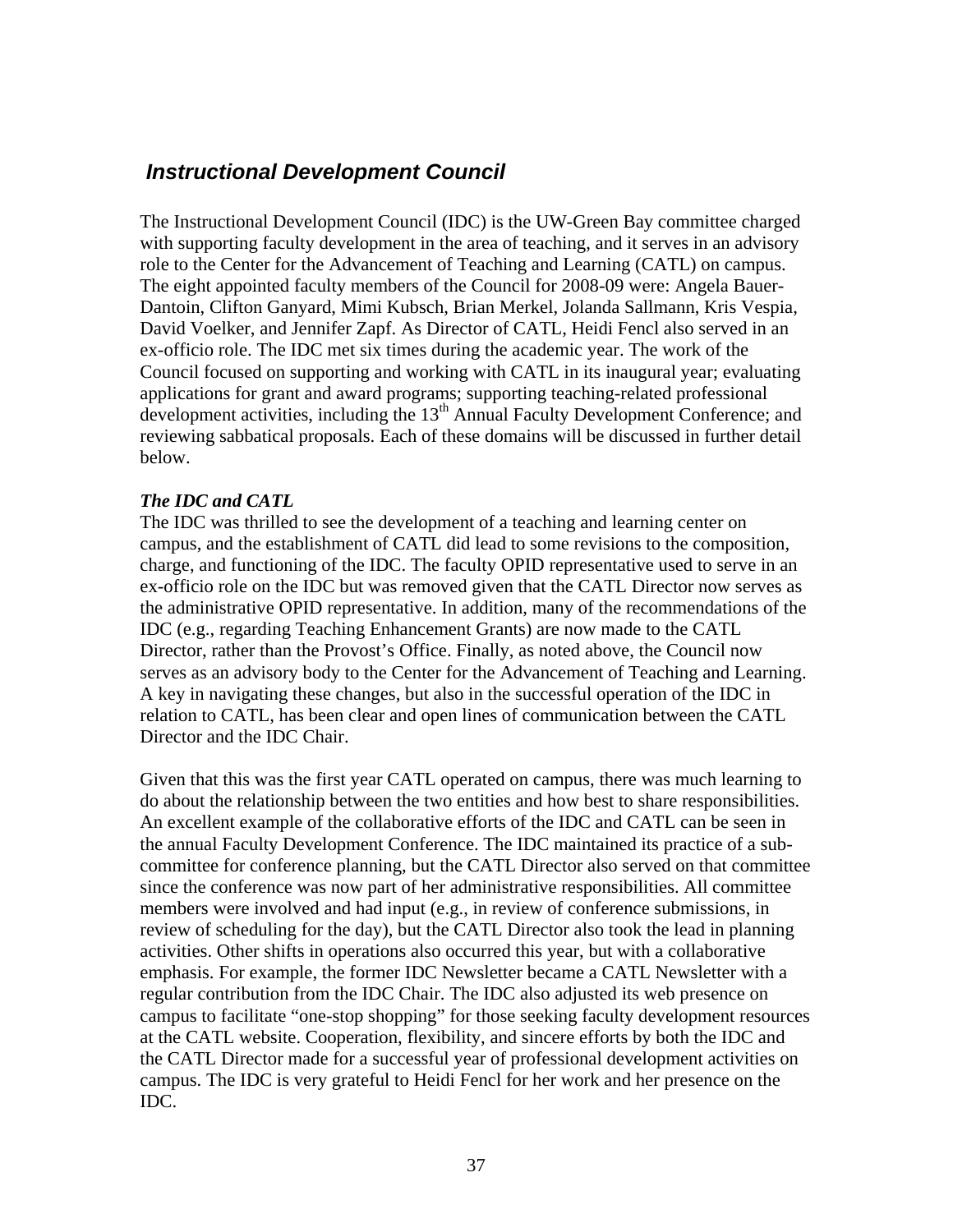### *Grant and Award Programs*

The IDC continued its role of evaluating applications and making recommendations (now to the Director of CATL) for grant and award programs and also worked to revise the calls and provide public rubrics regarding how the applications would be reviewed. Proposals for *Teaching Enhancement Grants*, which are designed to support faculty development efforts related to teaching and learning, were reviewed both in Fall and Spring. Seven *Teaching Enhancement Grants* were awarded in the Fall semester to: Denise Bartell, Angie Bauer-Dantoin, Kathleen Burns, Regan Gurung, Aeron Haynie, Kaomie Malloy, and Georjeanna Wilson-Doenges. In the Spring of 2009 the recipients included: Lucy Arendt, Catherine Henze, Warren Johnson, Sarah Meredith Livingston, Illene Noppe, Sampathkumar Ranganathan, and Ellen Rosewall. Many of these grants supported travel to major teaching conferences, including the annual meeting of the International Society for the Scholarship of Teaching and Learning. Others facilitated faculty members' efforts to develop significant, new, and innovative pedagogical techniques. CATL and the IDC were also fortunate to learn that Outreach and Extension generously offered funds to support a new grant in the Spring of 2009: the *Faculty Development in Online Learning* program. It will provide support for faculty members' professional development in the area of online education. The first grant was awarded to Sarah Meredith Livingston to attend the  $25<sup>th</sup>$  Annual Conference on Distance Teaching and Learning.

The IDC also considered applications for award programs on campus. The Council continued to support a *SoTL Award* for the second year. The call was revised, however, to offer support for a SoTL project in the development stage. No applications were received, and the award will likely return to its original form of honoring excellence in a completed project, which attracted multiple applications in 2007-08. The Council also evaluated candidates for the UW System Teaching Fellows and Scholars program and supported the applications of Mark Kiehn (Teaching Scholar) and Lucy Arendt (Teaching Fellow). Finally, the IDC made recommendation regarding the *Instructional Development Award*. Recipients this year were: Doreen Higgins and Kaoime Malloy.

### *Professional Development Activities*

One of the key roles of the IDC has been supporting professional development opportunities related to teaching and learning on campus. With the establishment of CATL, the IDC now serves a more advisory role to the CATL Director in the development and implementation of such activities. The IDC continues to be the cosponsor of the Faculty Development Conference. This year's conference (with a theme of "Teaching Creative and Critical Thinking") was very well-received. A nationally and internationally recognized figure in the Scholarship of Teaching and Learning, Dr. Craig Nelson, was the keynote speaker. Registrations for the conference were likely at record levels, and feedback was quite positive, particularly with regard to featuring such a prominent individual in the keynote role. The campus and system-wide call for proposals also yielded many high-quality break-out sessions. Another highlight of year in terms of faculty development was the ongoing series on Online Education, which included panel discussions and an actual on-line course on the topic of on-line teaching. Some single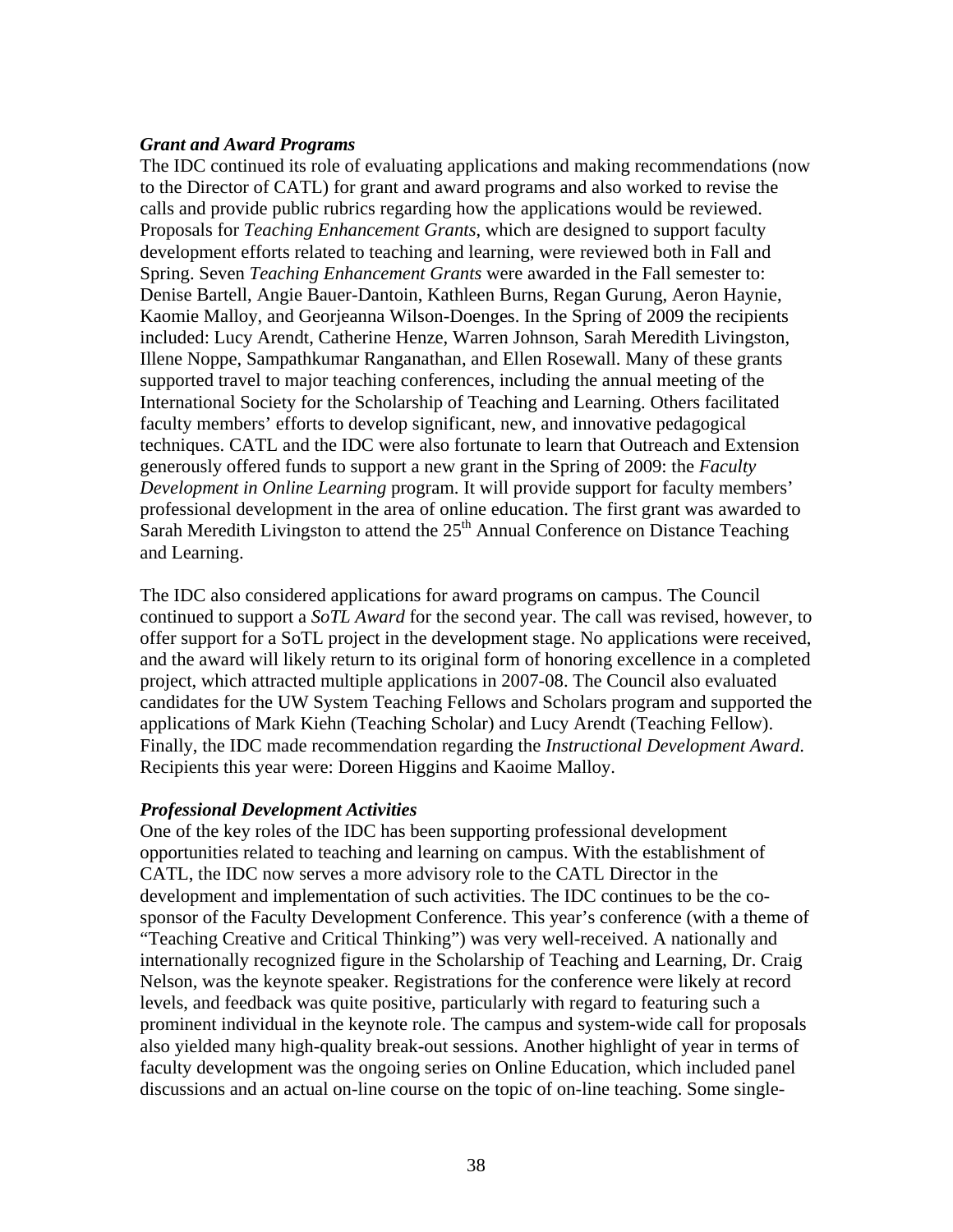session/stand-alone professional development opportunities were also offered (e.g., ethics in SoTL research, student bereavement, strategies for providing feedback on writing), and although the content of these presentations was excellent, they were generally not quite as well-attended as the ongoing series presentations, likely at least in part due to scheduling. The Council and CATL continue to search for the optimal day/time of day to provide such offerings.

### *Sabbatical Proposal Review*

Consistent with its committee charge, the IDC reviewed 11 submitted sabbatical proposals for the 2010-2011 academic year. The Chair then composed and forwarded a document summarizing that review.

### *Summary and Recommendations*

In sum, this has been a busy and successful year for the IDC and one that has been marked by changes. Some specific recommendations have evolved from that work. First, the Council strongly supports the presence of the Center for the Advancement of Teaching and Learning on campus, as well as the programs it funds (e.g., The Teaching Scholars Program, Teaching Enhancement Grants). It also appears that featuring a speaker of national stature was very helpful to the Faculty Development Conference, and we would encourage that practice to continue. Furthermore, the theme-based ongoing faculty development series on on-line education was well-received, and CATL and the IDC will be sponsoring another themed series next year as a result. The IDC would also like to continue to explore additional ways to recognize teaching excellence on this campus, and one possibility is the creation of a teaching award driven by student nominations. In addition, the Council looks forward to supporting CATL's efforts next year with regard to new faculty orientation and faculty mentoring on campus. Finally, on an administrative note, the Chair recommends the continuation in future years of ongoing, open communication among the IDC Chair, the Subcommittee Chairs, and the CATL Director, given how helpful that is to the effective functioning of the Council. In closing, the Chair would like to express appreciation to all of the Council members for their dedicated service and to single out CATL Director Heidi Fencl, as well as subcommittee chairs Angela Bauer-Dantoin and Clifton Ganyard, for special recognition.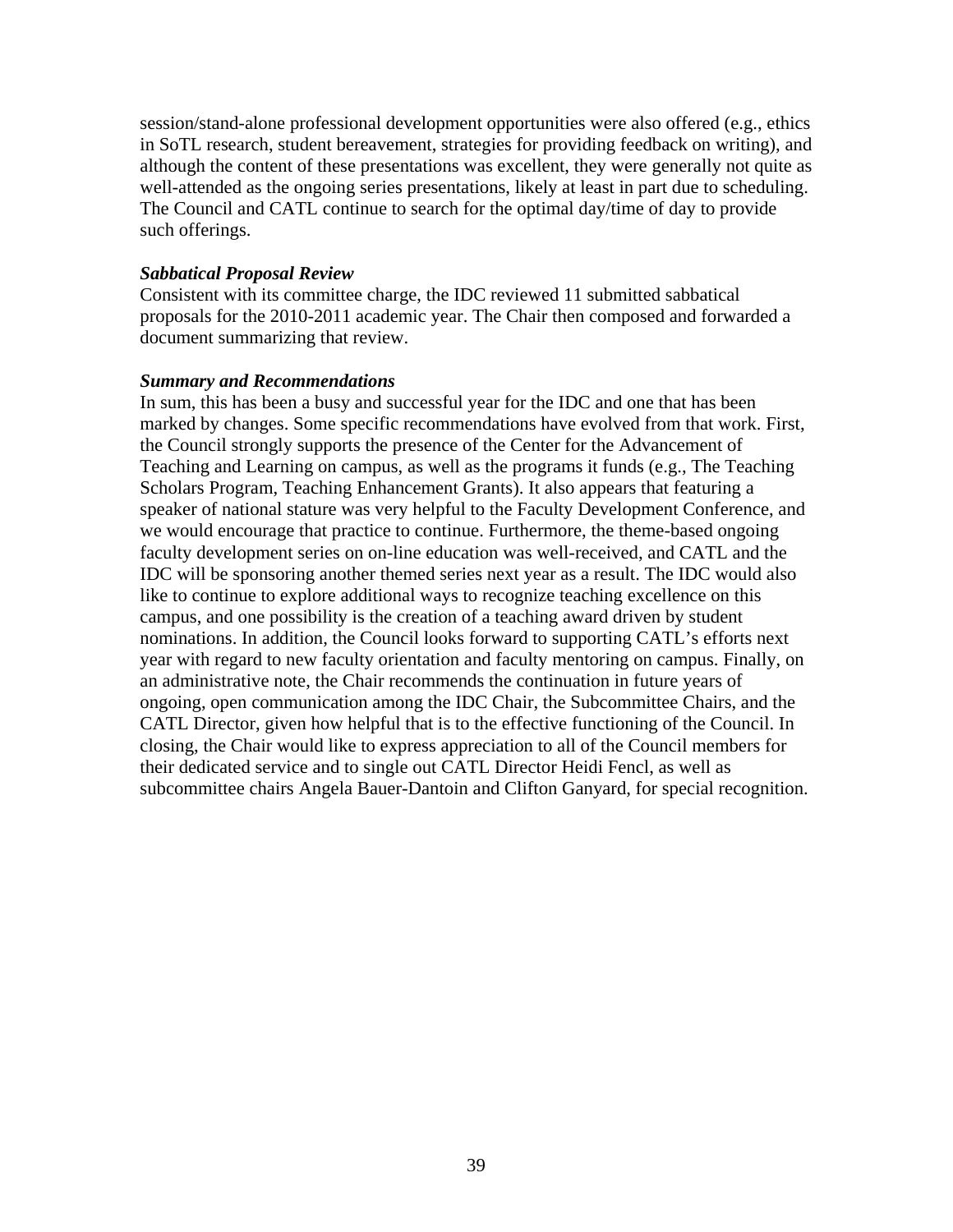## <span id="page-39-0"></span>*International Education Council*

| Mennet sing menadeu.  |                   |  |
|-----------------------|-------------------|--|
| Kristin Aoki          | Cliff Ganyard     |  |
| Brent Blahnik (Chair) | Russell Leary     |  |
| Fritz Erickson        | James Meyer       |  |
| Kevin Fermanich       | Tim Sewall        |  |
| Scott Furlong         | <b>Iill White</b> |  |

### **Membership Included:**

The International Education Council met regularly throughout the 2008‐2009 academic year to provide guidance on numerous topics related to international education. Discussion items included:

- 1. The International Education Council Charge was revised to reflect the appointment of 10 individuals from the UW‐Green Bay faculty, academic staff, and student community. The charge was also revised to reflect the council's primary role of advising the Provost and Director of International Education, rather than actively promote international initiatives. Lastly, the charge was revised to mandate that the International Education Council serve as the Scholar‐in‐Residence advisory board.
- . The International Education Council approved the following Mission Statement, Vision 2 Statement and Strategic Objectives for the Office of International Education:

### **Mission Statement**

Our mission is to enrich the UW‐Green Bay student learning experience by providing international education opportunities both abroad and on campus.

### **Vision Statement**

The Office of International Education will serve as a catalyst for international edu cation at UW‐Green Bay by:

- Coordinating with Admissions Office, efforts to recruit and retain international students
- Administering international educational travel programs, student exchanges, and other internal, University‐sponsored activities.
- Facilitating student participation in the National Student Exchange program
- Facilitating student participation in international programs sponsored by other institutions and consortia.
- Collaborating with departments across the University to develop and deliver innovative programming that raises awareness and a better understanding of global and cultural issues
- Coordinating the invitation and hosting of international visiting scholars, artists, and other professionals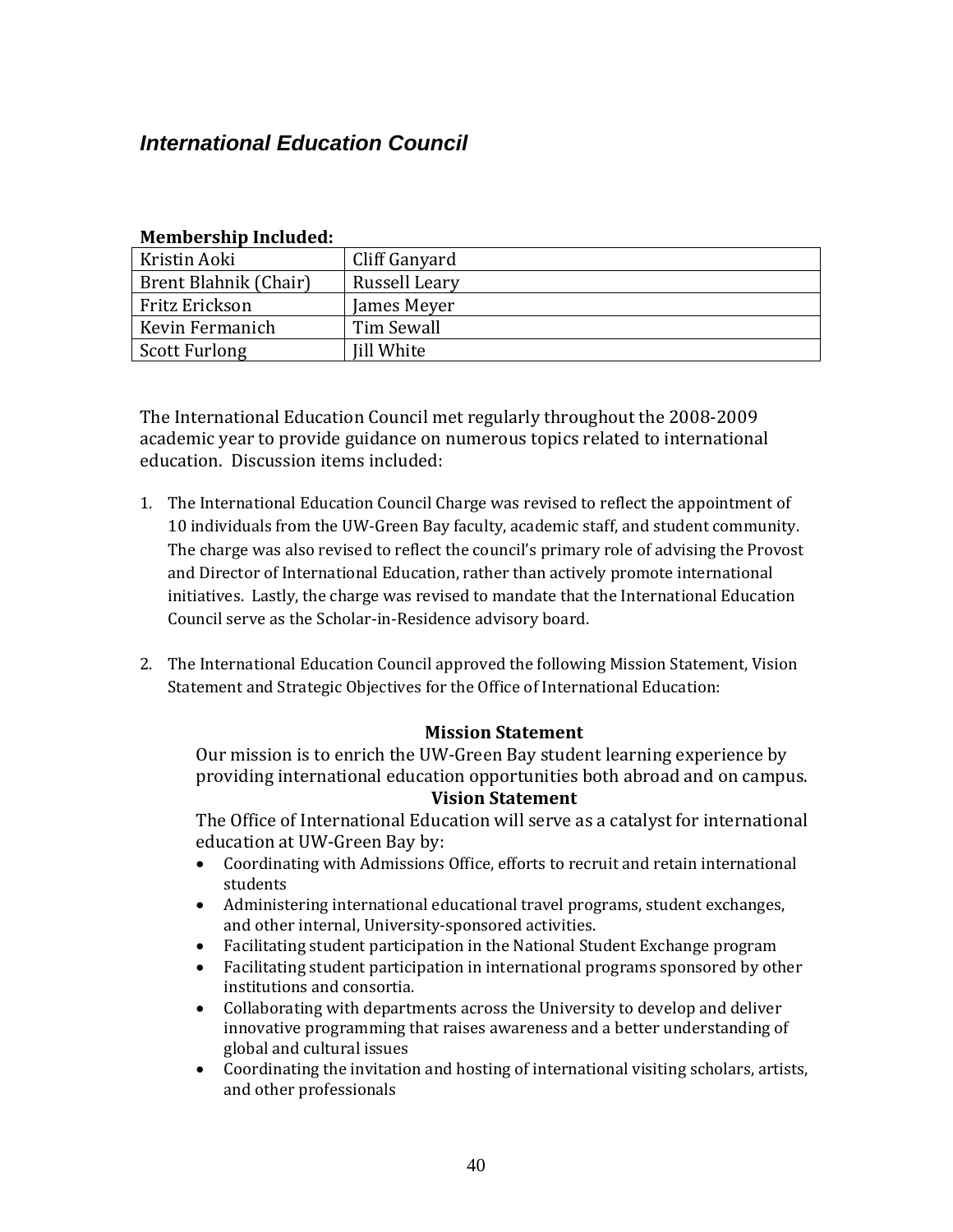### **Strategic Initiatives**

- 1. Assist Admissions Office to increase international student enrollment, as part of the UW‐Green Bay Growth Initiative, to 2% (approximately 150 students) of the overall student population by 2013.
- 2. Increase the student participation rate in study abroad programs to 15% of UWGB graduates by 2013.
- 3. Enhance the reputation and visibility of the Office of International Education on campus.
- 4. Expand international partnerships.
- 5. Expand scholarship and teaching opportunities for UW‐Green Bay faculty and staff.
- 6. Expand community and civic engagement in international education.
- 3. The International Education Council approved a plan for the active recruitment of international students. The plan articulated international travel to primarily Asian countries where the majority of students studying in the United States originate as well as working with agencies to develop a network of referrals.
- 4. The International Education Council approved the development of a Scholar‐in‐ Residence Program to support temporary international visitors engaged in guest teaching/lecturing, research collaboration, cultural exchange activities, administrative and/or organizational consultation, professional development, and/or community volunteering. The Scholar-in-Residence Program is funded by the Office of the Provost. Applicants complete an online questionnaire which is reviewed by the International Education Council.
- 5. The International Education Council approved the following site-visit grants for faculty interested in developing new study abroad programs:
	- Pao Lor Thailand
	- Heidi Sherman Russia
	- Deborah Pearson Tanzania
- 6. The International Education Council recommended researching the Wisconsin in Scotland program as membership may provide our faculty and students an opportunity to spend a full semester in Edinburgh.

*Submitted by: Brent Blahnik, Chair of the International Education Council and Director of International Education*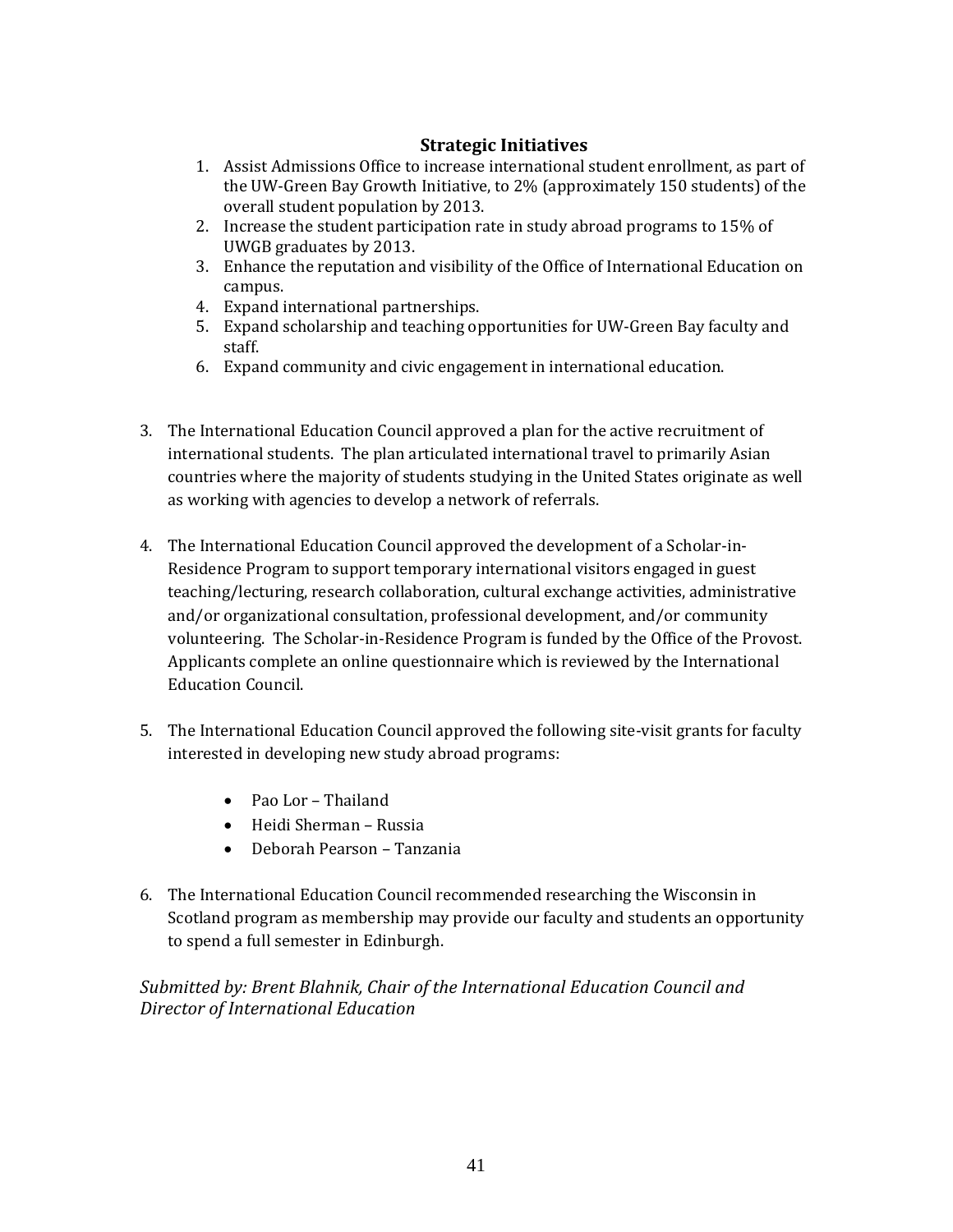## <span id="page-41-0"></span>*Research Council*

Denise Bartell (Fall 2008) and Carol Emmons (Spring 2009), Chairs

The UW-Green Bay Research Council met seven times during the 2008-2009 academic year. Members of the council were: Denise Bartell, Carol Emmons, Craig Hanke, Judy Martin, Tim Meyer, Mike Marinetti (ex-officio) and Lidia Nonn (ex-officio). The Research Council continued in its mission to support research and scholarly activity at UW-Green Bay. The primary responsibilities of this committee include solicitation and evaluation of institutional grant proposals including the Grants in Aid of Research (GIAR), Grants for Integrating Research and Teaching (GIRT) and the continued development of the Research Scholar program.

### **Grants in Aid of Research** (GIAR)

The purpose of these grants is to support faculty scholarship by providing funds for data collection, supplies and equipment, or travel for the purpose of presenting research. The Research Council received 22 applications and awarded 18 grants during the fall term, and received 17 applications and awarded 14 grants during the spring term for a total of \$14,938. Grant awardees are listed on the Research Council web page (http://www.uwgb.edu/rc/grantrecipients.htm). While the dollars available to each individual through this program are not vast, the program does contribute to a culture of research on campus and supports diverse efforts across the entire spectrum of scholarly activity. The Council did discuss the possibility of increasing the maximum amount per grant in the future.

### **Grants for Integrating Research and Teaching** (GIRT)

The goal of these grant awards, solicited in spring terms, is to provide funding for projects in which faculty and students work together on a scholarly project. Two applicants, Professors Greg Aldrete (HUS/History) and Julie Lukesh (NAS/Chemistry) were awarded grants for a total of \$2,801. This program is very important in encouraging collaborative work and involving students in scholarly activities in meaningful ways.

### **Research Scholar**

The Research Scholar program provides a single course release--and thus the critical time necessary--for a faculty member to pursue more ambitious and time-intensive research projects, thus expanding the research opportunities on our campus. The Research Council continues to receive exceptional proposals for this program. Two proposals were funded in fall (one through the auspices of the Institute for Research): Professors Illene Noppe (Human Development) and Atife Caglar (NAS/Mathematics) were selected as Scholars for Fall 2009-2010. Three proposals were received in the spring term and Professor Clif Ganyard (HUS) was funded as the Spring 2009-2010 Scholar.

The Research Council feels strongly that these Research Scholar projects provide excellent opportunities for UW-Green Bay scholarly activity to have national (and international) impact. The potential contributions of these projects in terms of additional research funding, opportunities for community interactions and recognition for the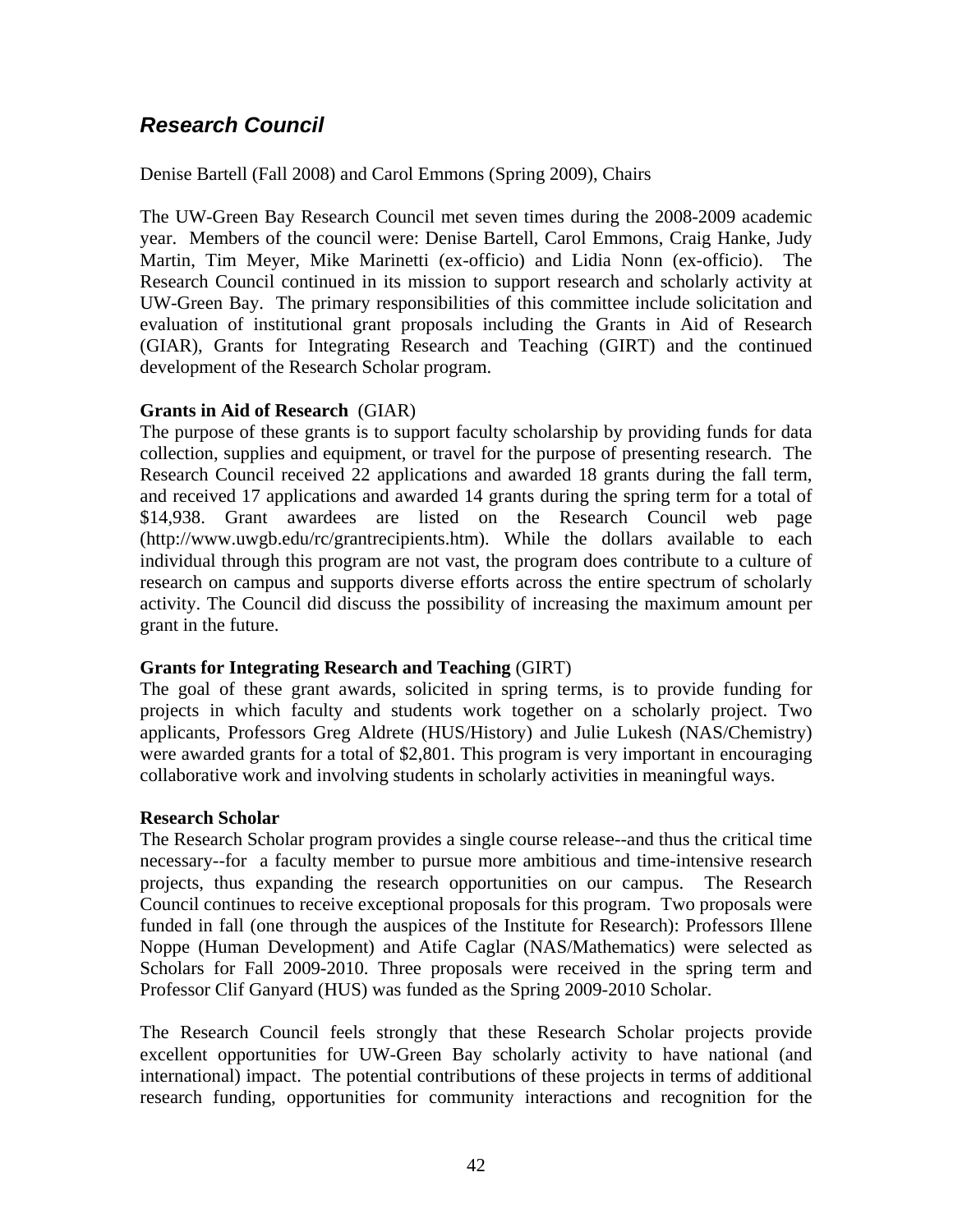university make the continued development of this program very promising. In addition, the program suggests that the institution values research, thus aiding faculty morale, recruitment and retention.

### **Faculty Lecture Series/Faculty Research Exchange**

The Council temporarily suspended these projects given low attendance. While they provided excellent means for publicizing scholarly endeavors, apparent workload issues have led to lower than desired turnout. The Council continues to discuss possible new forums for celebrating research.

### **Value of the Council**

The Research Council remains an effective means of distributing small institutional grant awards and providing research support on the UW-Green Bay campus. The current set of grant opportunities appear to be popular and many faculty members make use of the available funding. With ongoing retirements and new faculty presence in the coming years, continued efforts should be made to maintain and expand these grants.

The Research Scholar program continues to build momentum and appears to be an excellent opportunity to make significant improvements in the research climate on our campus. It is encouraging that the Research Scholar program has been used to support scholarly activity in a number of different departments.

The 2008-09 Research Council members wish to thank the Offices of the Provost and Associate Provost for their continued support and guidance of the Research Scholar program. We also wish to thank the Institute for Research for their dedicated support of research opportunities across campus and for their great assistance to the Research Council.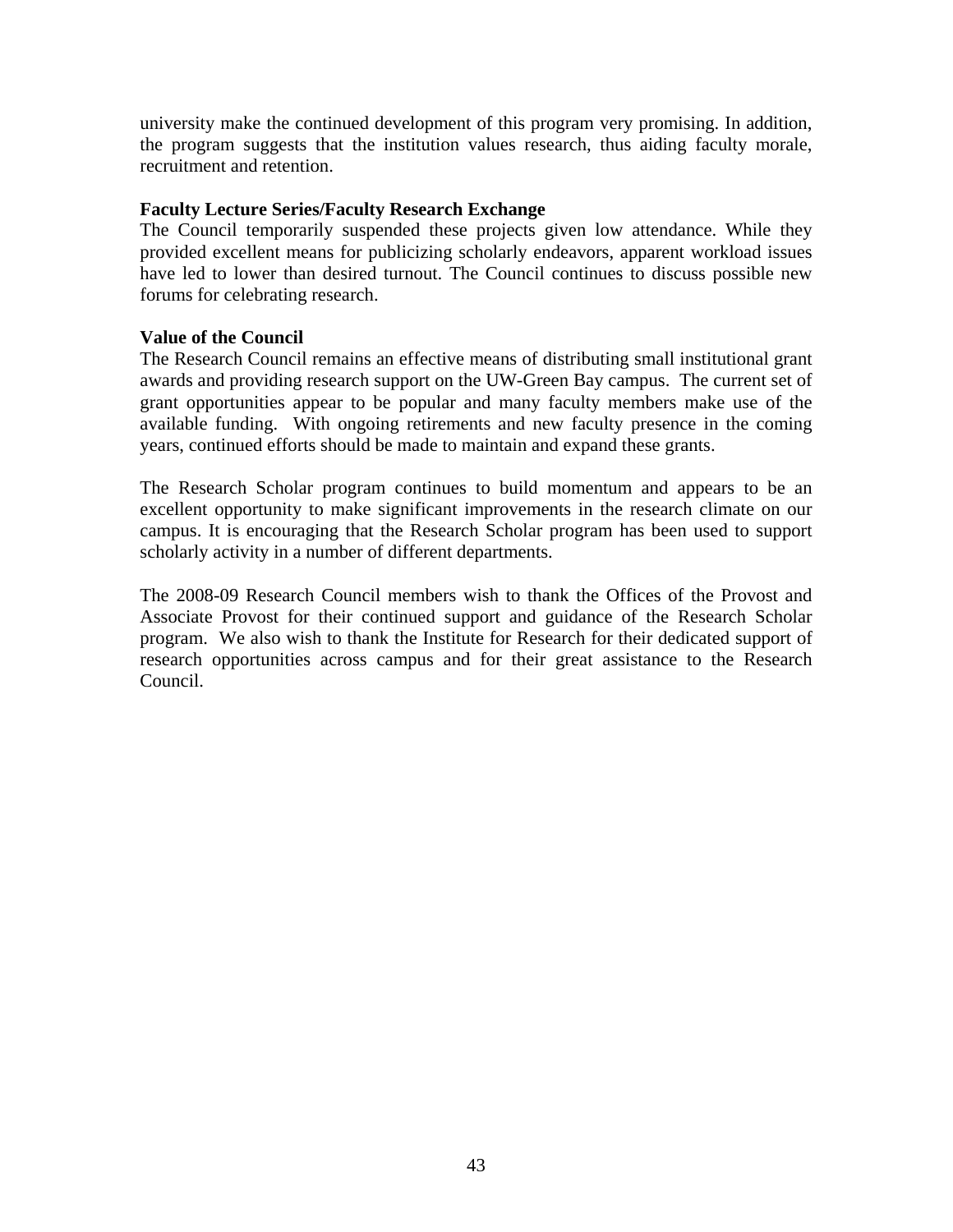## <span id="page-43-0"></span>*Technology Council*

**Purpose & Membership.** The Technology Council is advisory to the Provost and responsible for developing and monitoring the campus technology plan and recommending technology policies. The Council is chaired by the Associate Provost of Information Services. Membership consists of representatives from each of the divisions, three faculty members, and one student. Members for 2008/09 were:

Academic Affairs – Tim Sewall Advancement – Scott Hildebrand & Lisa DeLeeuw Athletics – Dan McIver Business & Finance – Sharon Dimmer Faculty Representatives - Kaoime Malloy, Uwe Pott, Kate Burns Information Services – David Kieper, Paula Ganyard Liberal Arts & Sciences – Scott Furlong Outreach & Extension - Jan Thornton & Zach Voelz Professional & Graduate Studies - Fritz Erickson Student Affairs – Sue Keihn Student Representative - Shaun Raganyi & Aaron Grutt Chair – Kathy Pletcher

### **Activities for 2008/09**

- ¾ Reviewed progress on the *IT 2010 Action* in October and March.
- $\triangleright$  Conducted a technology survey of student and faculty/staff interests/needs in November. Reviewed the results and communicated to students, faculty and staff the results of the survey and the changes undertaken by the IS Division to address concerns.
- ¾ Reviewed utilization data for all computer labs and in December approved *Academic Computer Lab Plan for 2009/10.* The 2009/10 plan includes support for 252 computers, including 41 Macintoshes, in 21 locations. The total cost for the 2009/10 plan is \$88,078, which is funded from the Lab Mod Fund.
- ¾ Sponsored *ECAR Undergraduate Survey of Computer Technology* in spring.
- $\triangleright$  Approved a timeline for developing the next 5 year technology plan to be called *UWGB Technology Plan 2015*: idea gathering in spring 2009; vetting with campus in fall 2009; approval January 2010; forward to Cabinet for approval Spring 2010.
- $\triangleright$  Review and approved a revision of the campus Web Policy.
- $\triangleright$  Supported Information Services decision to remain on the XP operating system rather than upgrade to the troubled Vista enterprise edition in February.
- $\triangleright$  Reviewed and revised the Technology Council charge and forwarded to Secretary of the Faculty and Academic Staff Office.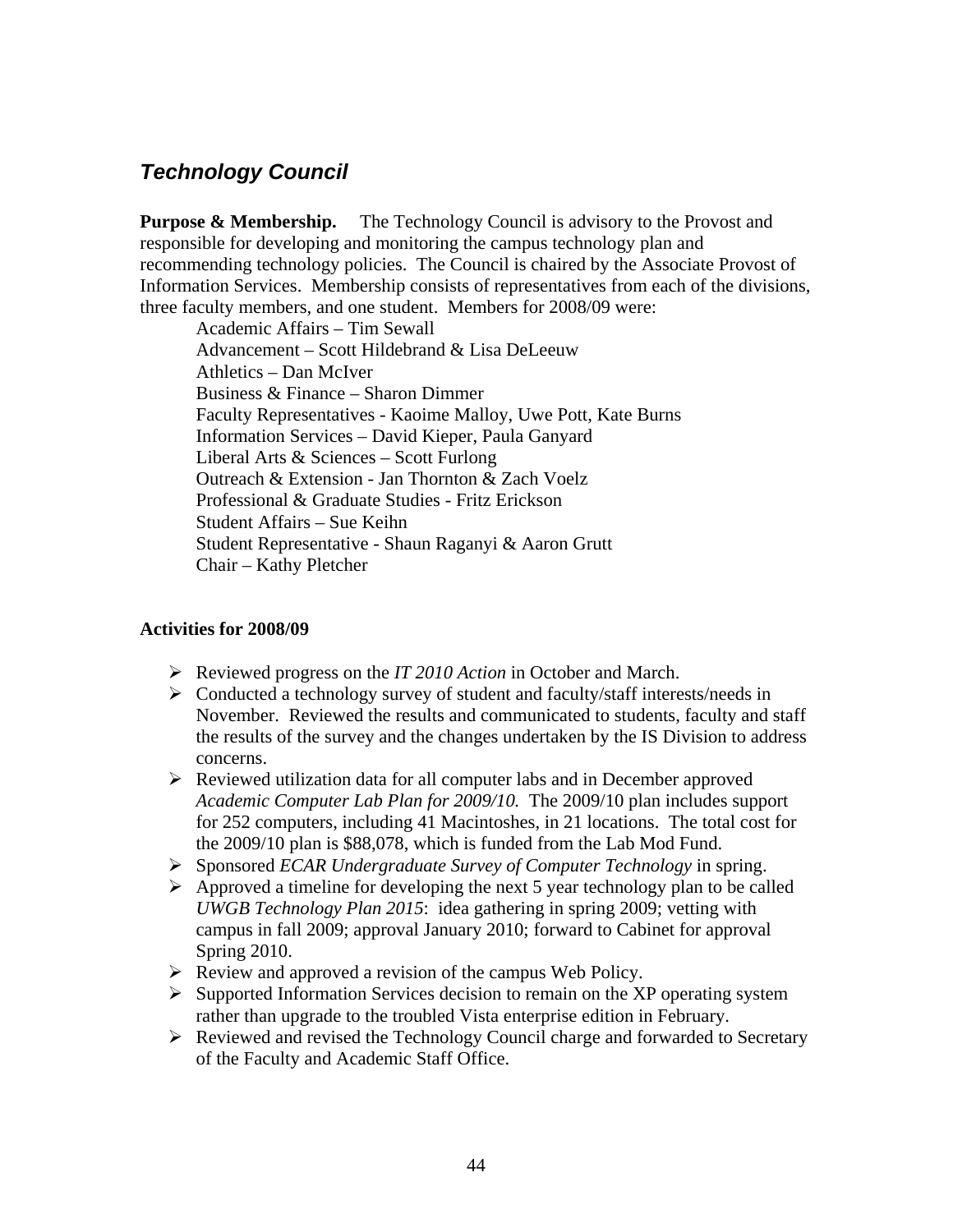- $\triangleright$  Reviewed an analysis of the cost/benefit of outsourcing email to Google or Microsoft. Following a discussion of the pros and cons the Council concluded that UWGB has a very cost effective and reliable email system.
- $\triangleright$  Discussed three year replacement cycle for computer replacement and determined that the current model is working well.
- $\triangleright$  Received an update on the PeopleSoft upgrade, which was underway and scheduled for production the first week of July.
- $\triangleright$  Discussed the possibility of importing faculty teaching schedules into individual calendars in Outlook. There was no consensus on moving forward with a recommendation.

### **Value of the Council**

The Technology Council members feel that the work of the Council is very important to the campus. The Council meets monthly during the fall and spring semesters and is very productive.

Respectfully submitted,

Kathy Pletcher, Chair, Technology Council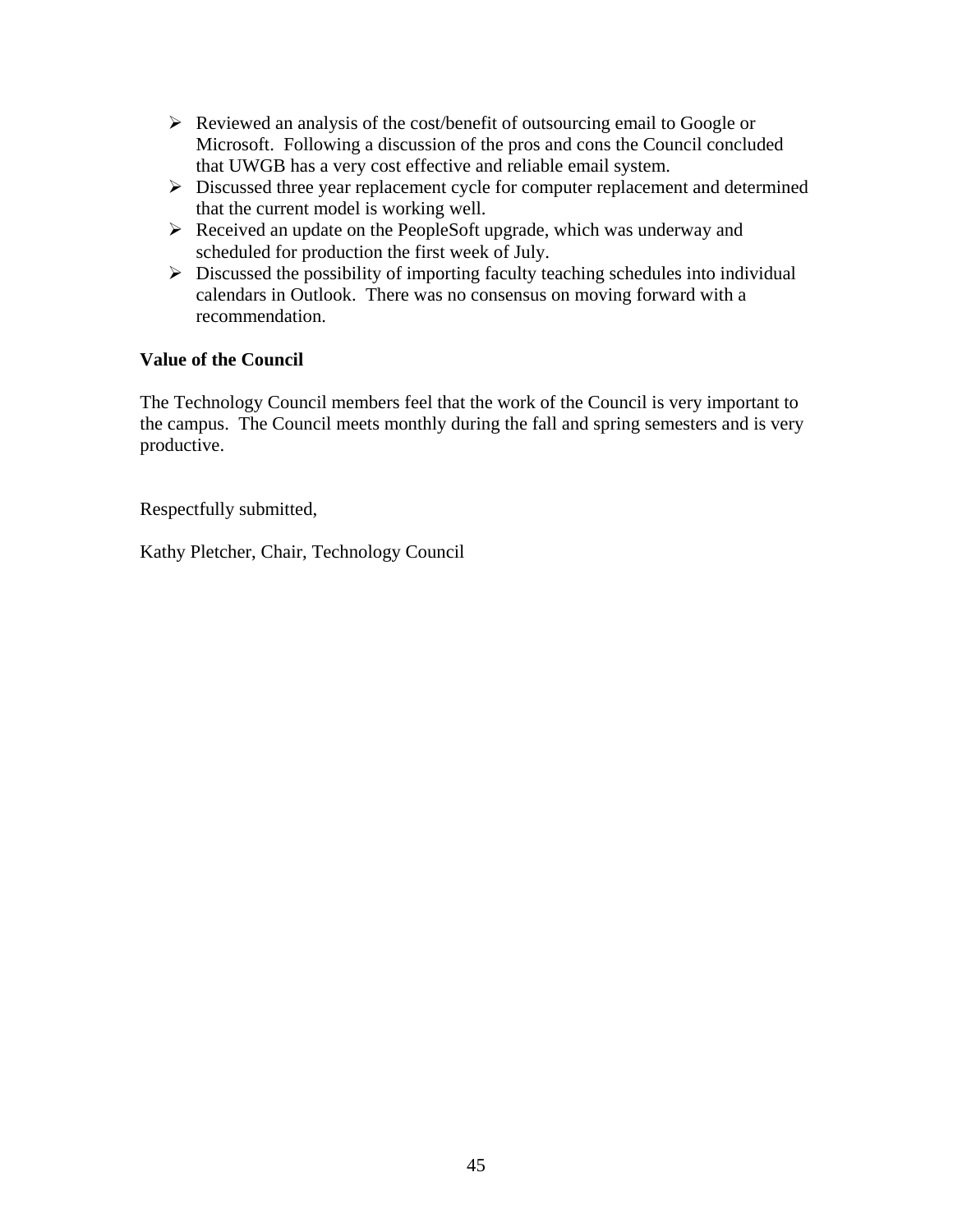### **COMMITTEES APPOINTED BY THE CHANCELLOR**

## <span id="page-45-0"></span>*Chancellor's Advisory Council on Diversity*

In 2008-09, the Chancellor's Advisory Council on Diversity focused its attention on two matters; the production and submission of a final report on *Diversity Plan 2008,* and the implementation of a networking event for multicultural students. Additionally, the Council discussed the emerging UWS initiative on Inclusive Excellence and the potential impact of the new initiative on campus diversity planning. The Council respectfully offers the following observations and recommendations.

**Plan 2008 Final Report**: The Council reviewed drafts of the final report on activities and outcomes related to the *Plan 2008* ten-year strategic diversity plan. The Council noted numerous areas of progress (precollege program growth, increases in admission and enrollment of students of color, and a narrowing of the achievement gap between white students and students of color). The Council also acknowledged areas of continuing concern (workforce diversity and a narrowing but still large gap in graduation rates). The Council submitted a final report to Interim Chancellor Ward which was subsequently submitted to UWS and shared with senior campus leadership.

**Multicultural Student Networking Program**: The Council conceptualized, planned and implemented a highly successful multicultural student networking program to connect UWGB students of color with community members of diverse backgrounds. The April 14, 2009 event was attended by 25+ community members representing many professions, and by 50+ students of color. A final assessment and report on the program is forthcoming. The Council strongly recommends the following with regard to the networking program:

- 1) The program should be continued and conducted again as soon as October of 2009.
- 2) The program should be expanded to increase the attendance of both students and community members.
- 3) The active support of the Chancellor's Office is critical to the program's success (both financially, and for credibility with students and community members).
- 4) Collaborative efforts should be explored to include students from St. Norbert College and perhaps NWTC in a future program, with the long term possibility of rotating the event to the different campuses.
- 5) The model of hiring a multicultural intern on an LTE basis should be continued, as this provides a place to vest program leadership, and simultaneously provides a multicultural student or recent graduate with a valuable professional development experience.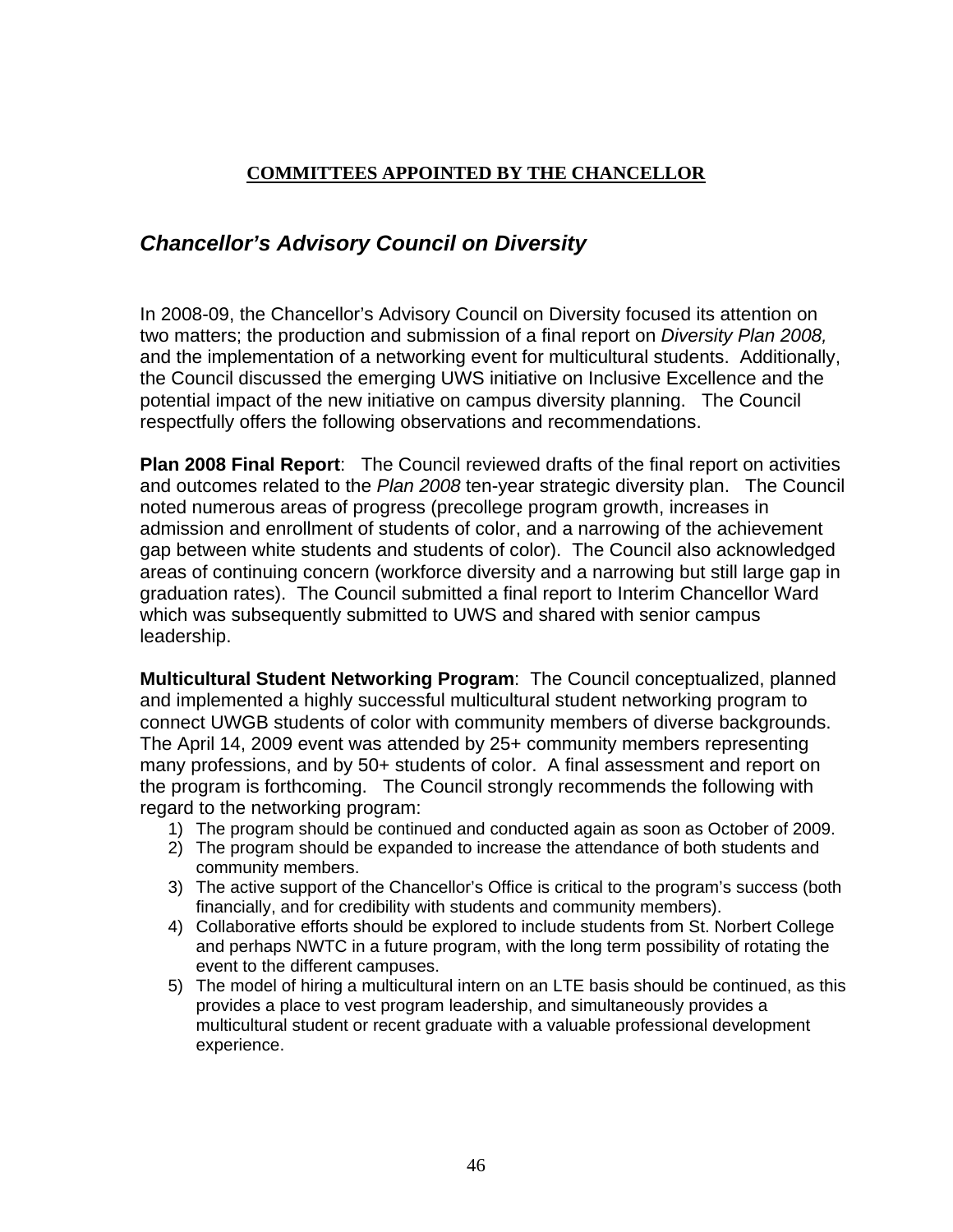**Inclusive Excellence**: Council members reviewed the emerging literature about Inclusive Excellence (IE), and two members attended a UWS conference on the topic. A brief synopsis of IE is appended to this report. The Council's preliminary observations and recommendations on IE are summarized below:

- 1) The Council embraces the new and expanded definition of diversity that is implicit in the Inclusive Excellence initiative.
- 2) The Council welcomes the opportunity to participate in an all-campus dialogue about how best to create a structure that will advance campus diversity and bring together currently disparate initiatives (LGBT, the Equality for Women Committee, the Committee on Individuals with Disabilities, as well as international students, American Intercultural Center, student organizations, etc). The Council would like to participate in the upcoming campus visit from the staff of the UWS Office of Equity and Diversity, and welcomes the opportunity to meet with Chancellor Harden and the new provost to discuss how the campus might be most effective in providing a welcoming, supportive and inclusive environment for everyone.
- 3) Under any new campus organization model for diversity planning, a committee or council that is expressly focused on race/ethnic diversity should be maintained. Despite twenty consecutive years of strategic planning, campus goals for race/ethnic diversity have not been fully achieved. In the absence of continuing and focused attention, not only will these goals remain unrealized but the risk of "backsliding" on the achievements made to date is a real one.
- 4) The Council recommends consideration of a structure for the future that brings the campus together around *common issues* rather than *group identity.* A structure that addresses issues such curriculum, climate, access and educational programming has much greater potential to unite individuals and groups as allies for a shared vision than does a structure in which each "group" is tasked with representing its own interests and agendas.

Recommendations of faculty, staff and students to fill Council vacancies are forthcoming, based on the assumption that Council will continue with its current mission and charge (also attached). In this time of leadership transition, however, a new chancellor may have a different vision for the Council. We welcome the opportunity to discuss the purpose, function and membership of the Chancellor's Advisory Council on Diversity with Chancellor Harden.

Respectfully submitted, Michael Stearney, Chair